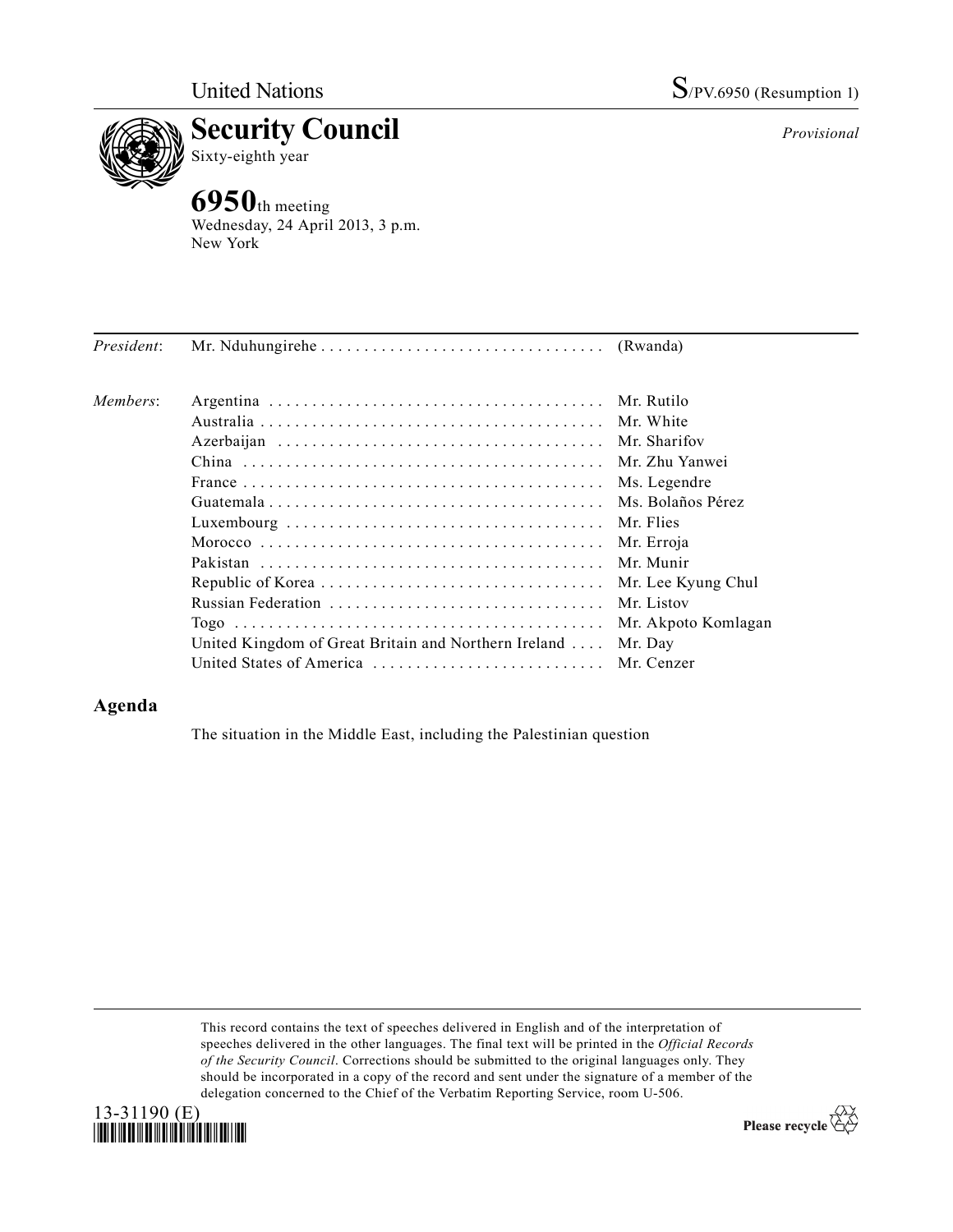*The meeting resumed at 3.10 p.m.*

**The President**: Under rule 37 of the Council's provisional rules of procedure, I invite the representatives of Cuba, Ecuador and Indonesia to participate in this meeting.

I wish to request all speakers to limit their statements to limit their statements to no more than four minutes in order to enable the Council to carry out its work expeditiously.

I now give the floor to the representative of Lebanon.

**Mr. Salam** (Lebanon) (*spoke in Arabic*): At the outset, I would like to thank you, Mr. President, for convening this meeting. I would also like to thank Mr. Feltman, Under-Secretary-General for Political Affairs, for the briefing he gave us this morning.

I would like to make the following three comments. First, the Lebanese Government affirms today, as it always does, its respect for its obligations under international resolutions, including resolution 1701 (2006). On numerous occasions, the Lebanese Government has called for the implementation of all the provisions of that resolution. By the same token, it has often called upon the international community to urge Israel to fulfil its obligations and to end its violations of Lebanese sovereignty by land, sea and air, also in accordance with resolution 1701 (2006).

It is undeniable that the current calm in southern Lebanon reflects my country's commitment to those obligations and the cooperation between the Lebanese Army and the forces of United Nations Interim Force in Lebanon (UNIFIL). In that regard, we pay tribute to UNIFIL's contribution through its command and its troops. Nonetheless, efforts must be strengthened to move from a cessation of hostilities to a permanent ceasefire.

It should also be underscored that the Israeli air force violates Lebanese airspace on a daily basis, as underscored by the Secretary-General in his periodic report (see S/2013/120). That is a threat to the safety of civilians and is also likely to undermine UNIFIL's mission. In that connection, must I recall that Israel continues to occupy the northern part of Al-Ghajar village and neighbouring regions? That is a gross violation of its obligations under resolution 1701 (2006) and disregards the plan put forward by UNIFIL to bring an end to the occupation. Today we reiterate our call for an end to Israeli occupation of the northern part of the Al-Ghajar village, the Shab'a farms and the Kfar Shuba hills.

Secondly, since our meeting on 18 April on the humanitarian situation in Syria (see S/PV.6949), the situation in that country has worsened further, as has its impact on neighbouring countries, in particular on my country, Lebanon, at all social, economic and security levels. I would therefore like to state that Lebanon is committed, now more than ever, to a policy of dissociation from the crisis in Syria. It is committed to the tenets of the Baabda Declaration, adopted by the National Dialogue Committee in June 2012.

This morning His Excellency, Mr. Michel Sleiman, President of the Republic, reiterated his position that Lebanon will not allow weapons or combatants to be sent to Syria or training camps to be set up in Lebanon. In that regard, he underscored that this position is not only in accordance with the implementation of the Baabda Declaration and the policy of non-interference in Syrian affairs, but also helps to consolidate Syrian national unity and avoids destabilizing the situation.

However, the military impact of the fighting in Syria continues to spread to the border areas with Lebanon and constitutes a gross violation of my country's security. In that connection, we again condemn those who order such violations, whatever their justification may be.

Furthermore, the ongoing influx of Syrian refugees into Lebanon is constantly increasing. The number of refugees has increased by 20,000 during the past week, while resources are noticeably decreasing. We are no longer able to meet the basic needs of refugees for housing, food and medicine. Nonetheless, we reiterate that the borders of Lebanon will remain open to Syrian refugees and that Lebanon has no intention to deport anyone. At the same time, we reaffirm our support for the two requests made by the the President of the Republic of Lebanon for the convening of an international conference on Syrian refugees in order to consider ways to share the burden, based on the principal of a shared responsibility, and to establish camps within Syria far from the confrontation zones and close to neighbouring States, under the protection of the United Nations.

Thirdly, returning the to the main topic of today's debate, all reports underscore the fact that Israel is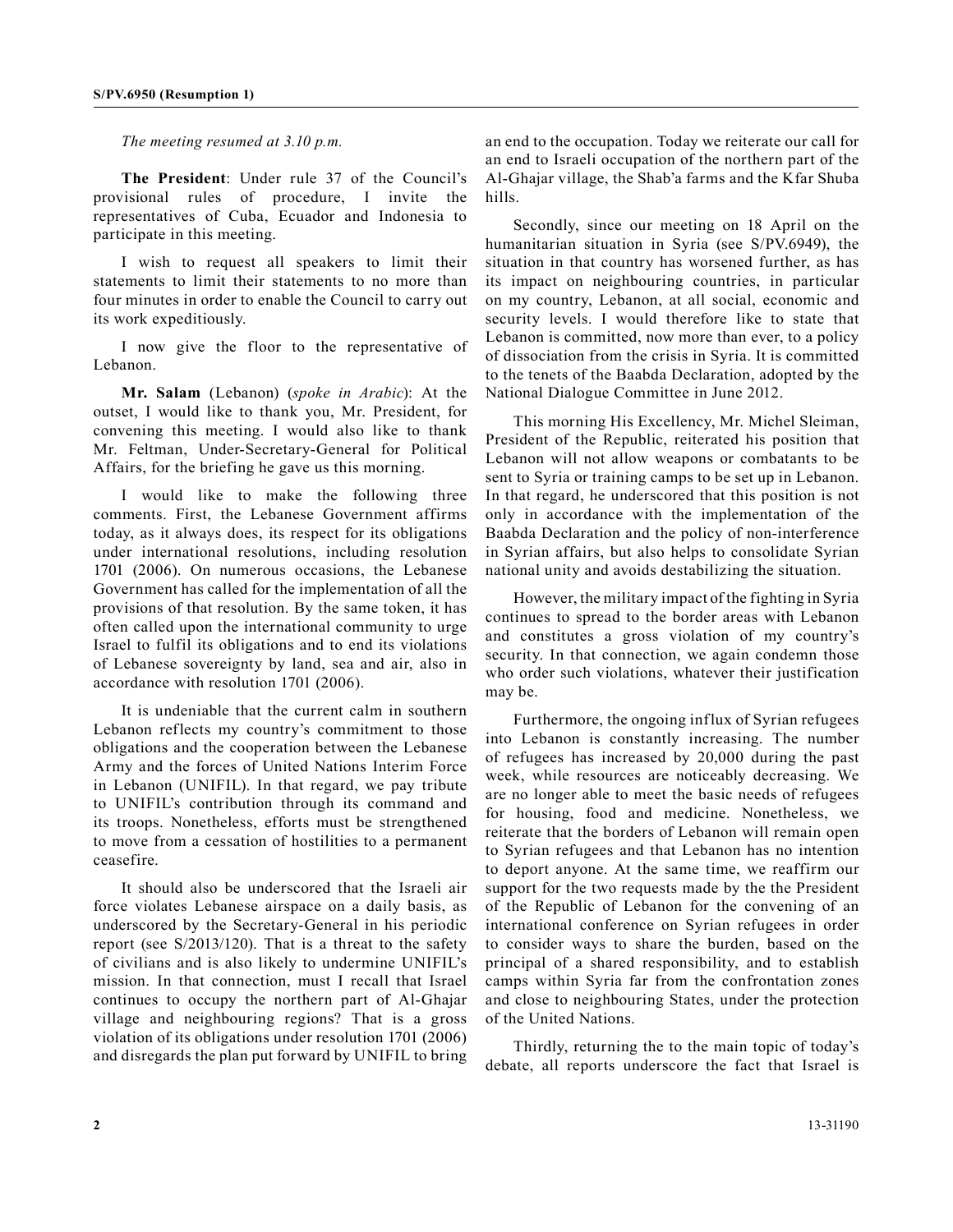pursuing its settlement activities in the occupied territories with impunity and in violation of United Nations resolutions, and continues to build the separation wall in contravention of the advisory opinion of the International Court of Justice. Similarly, it continues to confiscate lands and take control of water sources in contravention of the provisions of conventions signed in Geneva and The Hague.

However, a new factor that is actually both new and old is the worsening of the difficulties experienced by prisoners in Israeli detention. As the Council is aware, since it began its occupation in 1967, Israel has detained over 726,000 Palestinians and left many to rot in prison without trial. Since the beginning of this year, Israel has arrested more than 1,070 Palestinians. Of those, 234 are children, some of whom are only eight years old. Samer Issawi and his companions have continued their hunger strike and their heroic resistance month after month in order to ensure that the cause of Palestinian prisoners is publicized in the international media. Indeed, their cause has been taken up by numerous humanitarian human rights organizations. The conditions that led to the deaths of the two prisoners, including Maysara Abu Hamdiyeh, has shaken international public opinion. However, the Security Council has remained silent in the face of that unacceptable humanitarian tragedy.

In the same context, I should now like to focus on the issue of children in the Israeli military detention system, in particular following the publication of a report on that subject by UNICEF on 6 March. The report documents the most abject, arbitrary, institutional types of maltreatment — including torture, blows and humiliation — inflicted upon Palestinian children when they are stopped or transferred to be interrogated. Those practices include, inter alia, raids into houses and arrests in the middle of the night. They are detained alone, threatened with rape and are not allowed to have their family members present with them. In the report on the subject, UNICEF calls for all measures to be taken to ensure appropriate treatment of Palestinian children who are arrested by the Israeli authorities, in accordance with the Convention on the Rights of the Child and other national instruments.

We are not living on another planet. We are fully aware of the political reasons for this situation, even if we do not approve of the political reasons that have prevented the Council from assuming its responsibilities and bringing an end to Israel's occupation of the Palestinian State and the realization of its independence. But what is stopping the Council from at least adopting a statement to reflect UNICEF's recommendations, based on the most basic humanitarian standards? How can the Council remain silent?

**The President**: I now give the floor to the representative of Egypt.

**Mr. Khalil** (Egypt) (*spoke in Arabic*): We have carefully listened to today's briefing by Mr. Jeffrey Feltman, Under-Secretary-General for Political Affairs. My delegation supports the comprehensive statements to be delivered this afternoon by the representatives of the Islamic Republic of Iran on behalf of the Non-Aligned Movement and of Djibouti on behalf of the States members of the Organization of Islamic Cooperation. Allow me to add the following observations.

Egypt underscores that Palestine's accession to non-member observer State status in the United Nations pursuant to the adoption of General Assembly resolution 67/19 of 29 November 2012 is a first step towards full membership of the State of Palestine at the United Nations on the basis of the borders of 4 June 1967. We call on the Security Council to respond as soon as possible to the request from the State of Palestine dated 23 September 2011 for full membership at the United Nations (S/2011/592, annex I).

Egypt condemns the continuing illegal Israeli settlement activities in the occupied Palestinian territory, in particular around East Jerusalem. We call on the international community to take a firm stand against those illegal practices.

Egypt condemns the ongoing Israeli aggression against the Palestinian people on occupied land, including its siege of the Gaza Strip and pressure on the Palestinian Authority, as well as Israeli settlers continuing to resort to violence against unarmed Palestinians. We call on the international community to work towards an immediate release of the thousands of Palestinian prisoners and detainees held in Israeli detention centres. We condemn the flagrant violations against them, including the deaths of the two prisoners Arafat Jaradat and Maysara Abu Hamdiyeh. We also pay tribute to the struggle of the prisoner Samer Issawi. We hold Israel fully responsible for protecting his life and call for his return to the West Bank.

The Quartet mechanism must be reviewed. The group has made no progress in the past few years, to the point that it cannot even agree on whether to meet.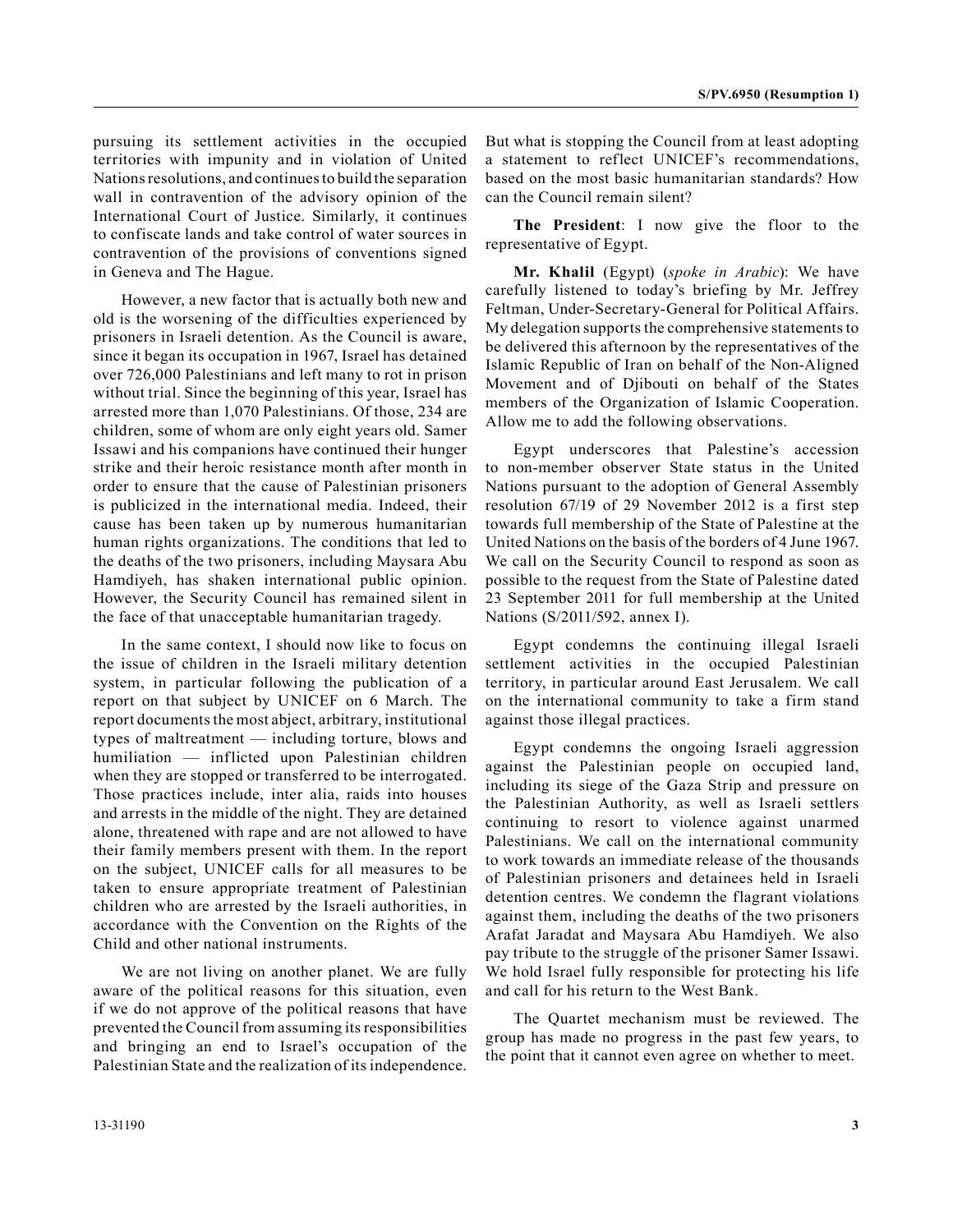Egypt supports the recent efforts of the United States of America to resume working for peace following the visit of President Obama to the region. We hope that those efforts will lead to genuine progress this year that moves the Palestinian question forward towards the establishment of an independent and sovereign State of Palestine on the basis of the 4 June 1967 borders, with Al-Quds Al-Sharif as its capital. We welcome the easing of the fiscal restrictions imposed on financial support to the Palestinian side and look forward to Israel lifting all financial sanctions.

Egypt is working for stability in the Gaza Strip. We continue our efforts towards national reconciliation, which certainly merits the clear support of the international community and the parties concerned, not the imposition of obstacles. We express our concern about Israel's continuing defiance of all attempts to calm the situation, including its ongoing aggression against Palestinians and the strengthening of the economic embargo on the Gaza Strip, as well as the restrictions on areas to Palestinian fishermen.

We believe that Egypt's efforts to preserve maintain stability on the Sinai peninsula, including through security cooperation with all parties, have led to the investigation of undocumented media reports of two missiles recently being launched against Israel. To date, we have no specific evidence of the truth of such allegations.

Israel continues to call for an immediate end to acts of violence and bloodshed in Syria by providing urgent assistance to the Syrian refugees and support to the host countries of those refugees. We underscore the need to maintain the unit and territorial integrity of Syrian land and the cohesion of Syrian society. The events taking place in Syria today in no way justify the continuing occupation of the Syrian Golan. We call for the immediate implementation of relevant resolutions regarding the legitimacy of the occupation of the Golan. We call for no settlements in the Golan and Israel's withdrawal from the territory.

In the light of what I have just said, Egypt again calls on the Security Council to shoulder its responsibilities in order to deal with the Palestinian question with the seriousness that it requires. We further urge the Council to take the necessary measures to put an immediate end to the illegal Israeli settlement activities towards an ultimate solution, in particular since the question of Palestine has been and continues to be the fundamental

reason for instability in the Middle East, thereby threatening international peace and security.

**The President**: I now give the floor to the Permanent Observer of the League of Arab States.

**Mr. Fathalla** (*spoke in Arabic*): At the outset, I would like to express my gratitude to the Security Council for giving me the floor on behalf of the League of Arab States at the first meeting and briefing on the situation in the Middle East, including the Palestinian question, since the summit meeting of the League of Arab States held at the end of March. The importance of today's meeting lies in the fact that it represents a further link in the communication and contact between the Security Council and the League of Arab States following the Council meeting attended by the Secretary General of the League of Arab States on 26 September 2012 (see S/PV.6841). That meeting led to the adoption of a presidential statement (S/PRST/2012/20) reaffirming the cooperation between the League of Arab States and the United Nations in the area of international peace and security.

I will therefore focus my statement on the contents of the decisions of the recent Arab summit and the statement of the Secretary General of the League of Arab States on the question of Palestine and the developing situation in Syria.

The summit meeting of the League of Arab States adopted resolution 7595, which reaffirms that a just and comprehensive peace is our strategic option. The resolution underscores the fact that the peace process is a comprehensive and indivisible course of action and that a just and comprehensive peace in the region can be achieved only through a complete Israeli withdrawal from the occupied Arab and Palestinian territories, including the occupied Syrian Golan, to the lines of 24 June 1967, and the territories still occupied in southern Lebanon.

The resolution reaffirms the need to achieve a just solution to the problem of Palestinian refugees on the basis of the Arab Peace Initiative, General Assembly resolution 194 (III), the establishment of an independent and sovereign Palestinian State, with East Jerusalem as its capital, and the condemnation of all forms of settlement, in line with the Arab Peace Initiative adopted by the 2002 Beirut summit and the subsequent summit meetings of the League of Arab States, as well as international law and the relevant terms of reference. The resolution reaffirms that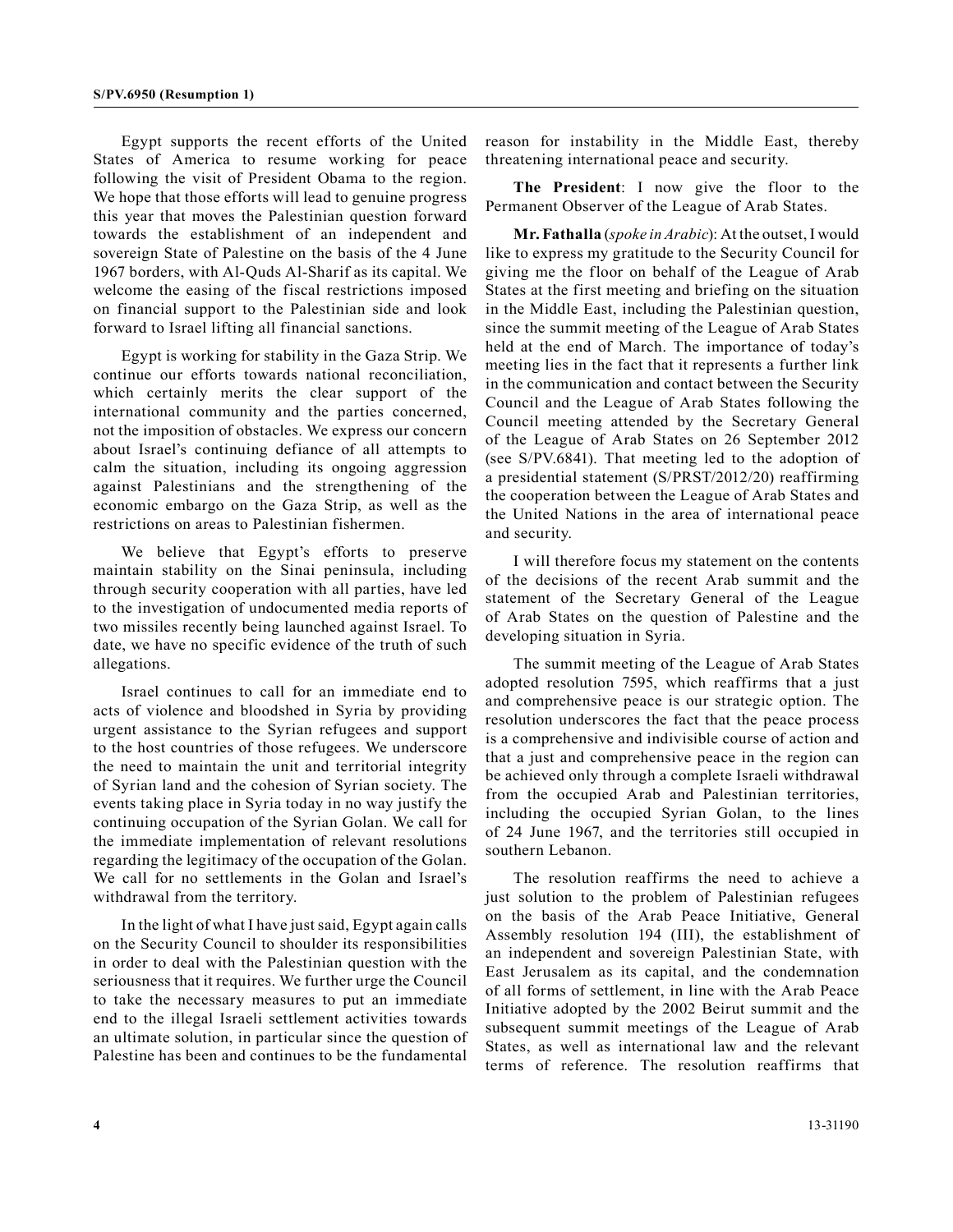Palestine is a full partner in the peace process. It calls for continued support for Palestine in its just demand that Israel cease all settlement activities. It further calls for negotiations to be based on the terms of reference of the peace process, namely, the relevant resolutions of international legitimacy, the Arab Peace Initiative and the principle of land for peace, and within a specific time frame. It urges that the borders be discussed on the basis of an end to the occupation since 1967 and that the final status issues of the Arab-Israeli conflict, in particular the settlement of the questions of Jerusalem, refugees, borders, land, water rights and Israel's full withdrawal from all occupied Arab territories, start to be addressed.

The resolution underscores the fact that the Gaza Strip and the occupied West Bank, including East Jerusalem, are a single and indivisible geographic entity, on which, together with all territories occupied since 1967, the independent State of Palestine is to be established, with East Jerusalem as its capital. It also condemns all Israeli efforts to divide the unity of the Palestinian territories, as well as all unilateral measures by Israel.

Since the historic adoption by the General Assembly of resolution 67/19 granting observer status at the United Nations to the State of Palestine, the peace process has been in a stalemate as a result of Israeli settlement activities. The stalemate has led regional and international partners to express concern about the threat it poses to the peace process. Israel's intransigent and continued expansion of settlements in the face of the clear international consensus on their illegality and illegitimacy, their violation of the norms and rules of international law and humanitarian law, and the grave harm they do to the peace process and the achievement of the two-State solution also led the Arab summit to hold Israel wholly responsible for the delays in negotiations.

In that context, the Arab summit called upon the international community to launch serious discussions whose terms of reference should be the implementation of United Nations resolutions, in particular relevant Security Council resolutions — primarily resolutions 242 (1967) and 338 (1973) — calling for an end to the occupation and an Israeli withdrawal to the 1967 borders, an end to the occupation of the territories of the State of Palestine, and the release of Arab and Palestinian prisoners. The summit also called upon the

Security Council to shoulder its responsibilities and adopt the necessary mechanisms to achieve those ends.

In that context, I note the conclusions adopted by the Foreign Affairs Council of the European Union on 10 December 2012, which emphasized the urgency of renewed, structured and substantial peace efforts in 2013, as well as the report of the Secretary-General of 8 March 2013, which states that "[t]he year 2013 will be decisive in the peace process" (*A/67/738, para. 25*). The Secretary-General's report also reiterates the five priorities he set forth in that regard in his address to the General Assembly on 22 January 2013, primary among which was the importance of renewing a collective international engagement, which was further emphasized in the Caracas Declaration in Solidarity with the Palestinian People and the State of Palestine of 18 April 2013.

Of course, the commitment of the Security Council, as the United Nations body responsible for maintaining international peace and security, should be in the forefront of that collective international engagement. Further, on 23 January, the Permanent Representative of the United States of America to the United Nations stated that the United States is still fully committed to direct negotiations, which lends further significance to the forthcoming visit to Washington , D.C., next week by the Arab ministerial delegation following this week's consultations with the Secretary General of the League of Arab States and visits to a number of European States that have taken place since the Arab summit in March.

Moving on to the situation in Syria, the most important development in the context of the Arab League was the adoption of resolution 580 by the Arab summit on 26 March. I will describe some of the resolution's content without getting into too much detail.

First, the resolution welcomes the fact that the National Coalition for Syrian Revolutionary and Opposition Forces would now be occupying the seat formerly held by the Syrian Arab Republic in the League of Arab States, its bodies, councils and organizations, until the holding of elections leading to the formation of a Government that can assume authority in Syria.

Secondly, the resolution emphasizes the importance of efforts to reach a political solution in the Syrian crisis as a priority, and the right of States to their own self-defence.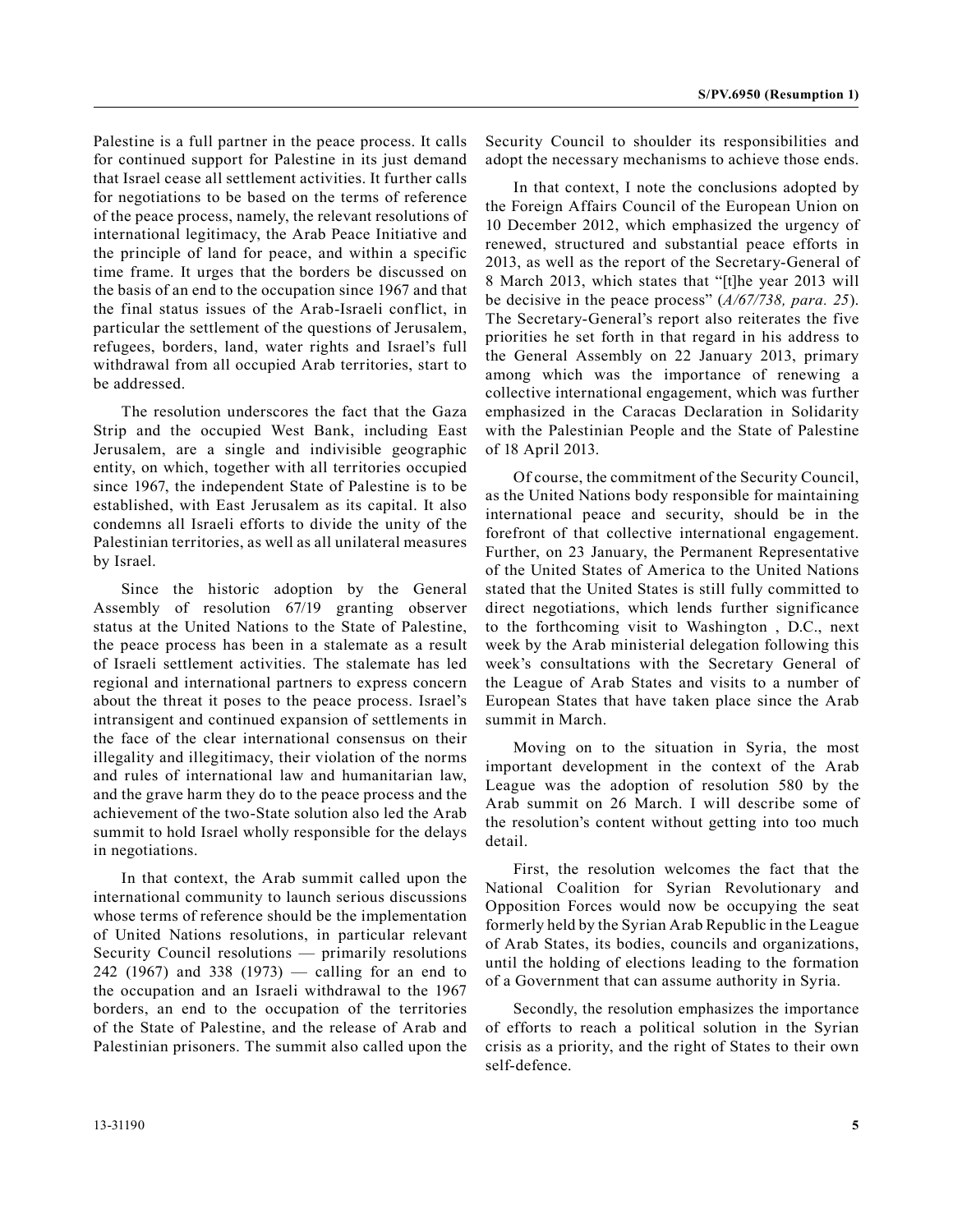Thirdly, the resolution commends the efforts of neighbouring States and other Arab States in providing for the urgent needs of refugees and calls for support to help those States shoulder the burden of hosting refugees in terms of housing and other assistance, particularly in Lebanon, Jordan and Iraq, in accordance with the relief plans put forth by their respective Governments.

Fourthly, the resolution calls for an international conference at the United Nations for the reconstruction of Syria and the rehabilitation of infrastructure in all affected sectors as a result of the widespread destruction. In that regard, I also note the deteriorating humanitarian situation in Syria. The Secretary-General of the League of Arab States held a meeting a Geneva last week with the High Commissioner for Refugees to address all aspects of the crisis, including renewed cooperation between the League of Arab States and Office of the High Commissioner.

In order to reaffirm the importance of cooperation between the United Nations and the League of Arab States to achieve stability, security and good governance in Syria under a democratic system, the Secretary-General of the League of Arab States held a number of meetings at the Headquarters of the United Nations in New York on 22 April, the first of which was with Secretary-General Ban Ki-moon. Also in attendance was Sheikh Hamad bin Jassim bin Jabr Al-Thani, Prime Minister and Minister for Foreign Affairs of Qatar, who chairs the committee formed by the Ministerial Council of the League of Arab States on the crisis in Syria, where a consensus was reached on expressing greater concern about the deteriorating situation in Syria than it has at any other time in the past, taking note of the effects of the crisis on the region, and stating that there is no viable solution to the crisis other than a political solution.

The tripartite talks between the Secretary General of the League of Arab States, the Secretary-General of the United Nations and Mr. Lakhdar Brahimi were held the same day, 22 April, in the course of which they considered ways and means to assist the various Syrian parties in launching a transitional political process aimed at creating a new Syria where the entire population and all factions would enjoy protection. In that meeting, Mr. Ban called upon the Security Council to come together and exert all its efforts to achieve a political solution. He also expressed his support for the efforts of Mr. Lakhdar Brahimi for that purpose, a call which was seconded by the Secretary General of the League of Arab States. We make the same appeal to the Security Council today. Undoubtedly, in the end, all those efforts will lead to the implementation of the Geneva Communiqué which can be modified to take into account developments that have taken place since its adoption.

In conclusion, I would like to express my deep gratitude for the contacts between the Security Council and the League of Arab States in conformity with the agreement reached last September.

**The President** (*spoke in French*): I now give the floor to the representative of Djibouti.

**Mr. Olhaye** (Djibouti): I speak on behalf of the member States of the Organization of Islamic Cooperation (OIC).

At the outset, Mr. President, I hasten to congratulate your country most sincerely, as well as you and your team, upon Rwanda's rejoining the Security Council almost 20 years after the genocide. It is a remarkable achievement, and we salute the people of Rwanda and wish them continued full enjoyment of peace and stability.

The current status quo of political stalemate remains the most pressing concern and long-standing challenge to the Organization of Islamic Cooperation and the international community. Despite the promising reality following the granting of observer State status to Palestine by an overwhelming majority of States members of the General Assembly on 29 November 2012 (see A/67/PV.44), the OIC believes that the implications arising from the significant missed opportunities we have seen are definitely unfavourable, especially in the light of the highly unstable and volatile situation in the Middle East.

Despite the support granted by the majority of States Members of the United Nations to resolution 67/19 elevating Palestine to the status of observer State, Israel, the occupying Power, persists in carrying out illegal policies in the occupied Palestinian territory, including East Jerusalem, by expanding settlements, building an apartheid wall, detaining thousands of Palestinians and illegally besieging the Gaza Strip. All these activities now threaten to undermine the prospects for the two-State solution and to destabilize the region. In that regard, the OIC calls upon the international community to ensure Israel's halt of its settlement policies and enable the Palestinian people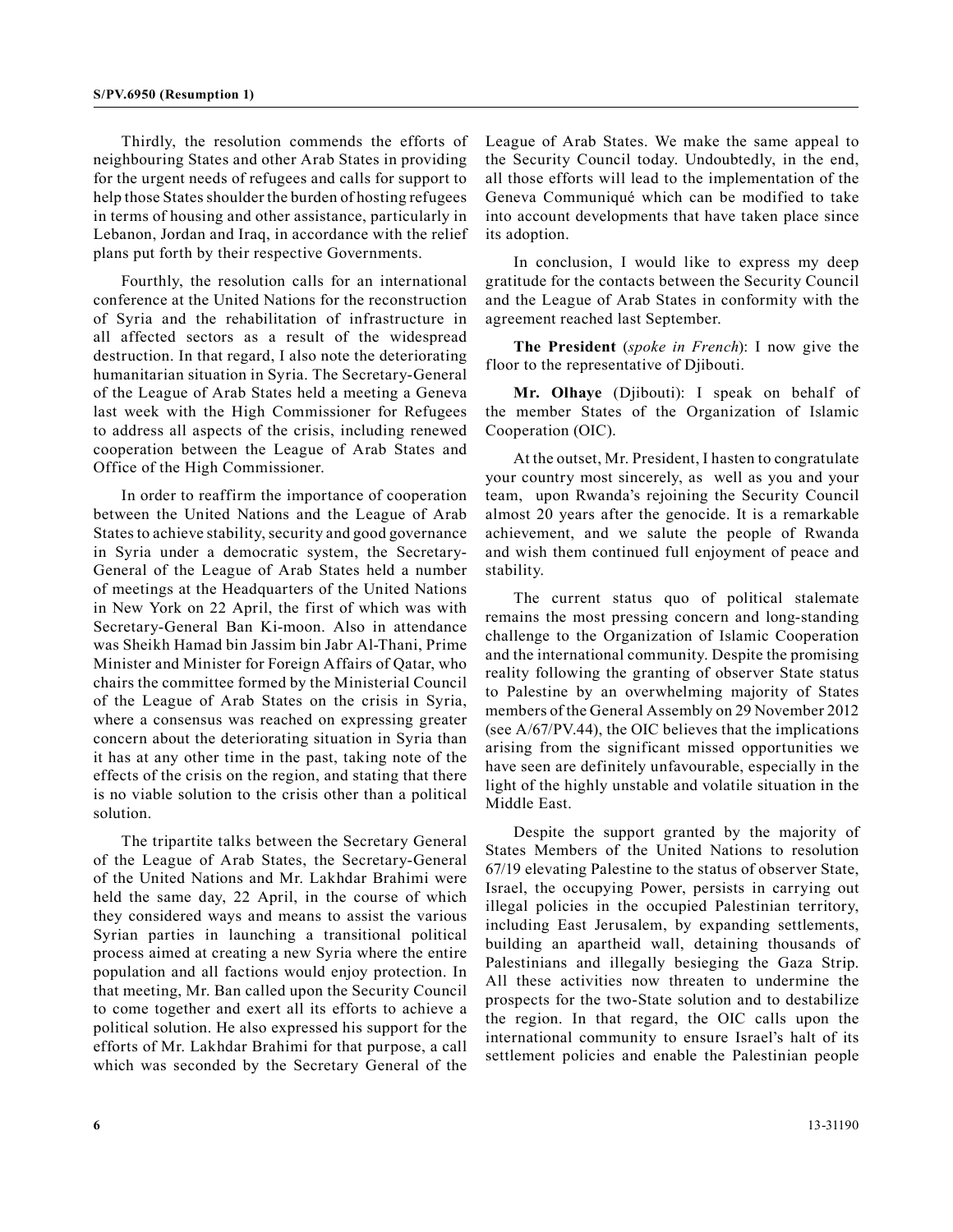to exercise their inalienable rights, in line with United Nations resolutions and international law.

The detention of Palestinians is very alarming. That miserable and hopeless scenario is repeating itself, against the backdrop of pervasive Israeli repressive and inhumane measures, and shows no sign of ending. The resort by Palestinians to refusing food can be seen as a rejection of the widespread harsh and injurious Israeli instrument known as administrative detention, which is administered by military courts, so as to detain Palestinians indefinitely, subject to half-yearly reviews.

At this critical time, the OIC underlines that prompt action aimed at upholding the principles of right, justice and freedom; the enforcement of international law; and the implementation of resolutions of international legality constitutes an obligation and a responsibility of the Security Council. Such action is necessary in order to maintain the prospects for peace and to accelerate its realization through fulfilling the Palestinian people's national rights to self-determination and independence; finding an equitable settlement for Palestinian refugees based on General Assembly resolution 194 (III); resolving the Israel-Palestine conflict; and, ultimately, achieving a durable peace in the region that will lead to the establishment of an independent State of Palestine on pre-1967 borders, with East Jerusalem as its capital.

The OIC remains very concerned over the human rights violations committed against Palestinians in Israeli prisons. The death of the Palestinian prisoner Maysara Abu Hamdieh last month in an Israeli jail not only exposes the inhumane policies and systematic violations perpetrated by the Israeli occupation against Palestinian prisoners, but also requires the international community to take urgent and effective action in order to defend Palestinian prisoners' human rights, save their lives and pressure Israel to respect its obligations towards Palestinian prisoners in accordance with international humanitarian law and the Geneva Conventions, and to release them immediately.

The OIC underlines that the blockade imposed by Israel on the Gaza Strip constitutes a collective punishment of the civilian population; has a serious social, economic and humanitarian impact on the living conditions of the Palestinian population; and represents a serious threat to regional peace and stability. In that regard, the OIC reiterates its firm and unwavering demand for an immediate end to the illegal and inhumane Israeli blockade and the opening of all crossing points controlled by Israel, to allow for the free movement of persons and goods into and from the Gaza Strip.

The Organization of Islamic Cooperation is very concerned over the deteriorating situation and the ongoing bloodshed, violence and destruction of property in Syria, and it stresses the need to preserve Syria's unity, sovereignty, independence and territorial integrity. The OIC therefore calls for the immediate cessation of the violence, killing and destruction, for the respect of Islamic values and human rights, and for saving Syria from the danger of an all-out civil war. It is sad, indeed painful, to acknowledge that the minaret of Syria's famous twelfth-century Ummayad mosque in Aleppo has today been destroyed.

The OIC urges the Syrian regime to immediately stop the killing of its citizens and engage in a serious dialogue between the National Coalition of Syrian Revolution and Opposition Forces and representatives of the Syrian Government, in order to pave the way for a transition process that would enable the Syrian people to achieve their legitimate aspirations for democratic reform and change.

However, the OIC, while reiterating its commitment to a peaceful solution to the crisis in Syria, calls upon the international community, in particular the Security Council, to assume its responsibilities and act promptly to stop the killing, destruction and displacement perpetrated against the Syrian people, and to find a peaceful and lasting solution to the Syrian crisis.

In closing, I wish to reaffirm the full support and solidarity of the OIC with the Palestinian people in their endeavour to regain their legitimate and inalienable national rights, including their right of return and self-determination and the establishment of their independent Palestinian State on their national soil, with East Jerusalem as its capital.

**The President**: I now give the floor to the representative of Saudi Arabia.

**Mr. Al-Mouallimi** (Saudi Arabia) (*spoke in Arabic*): Mr. President, at the outset I should like to extend to you my sincere congratulations on your assumption of the presidency of the Security Council for this month. I should like also to thank you for having convened this open debate on the situation in the Middle East. Let me also express my country's support for the statements either made or to be made later by the speakers on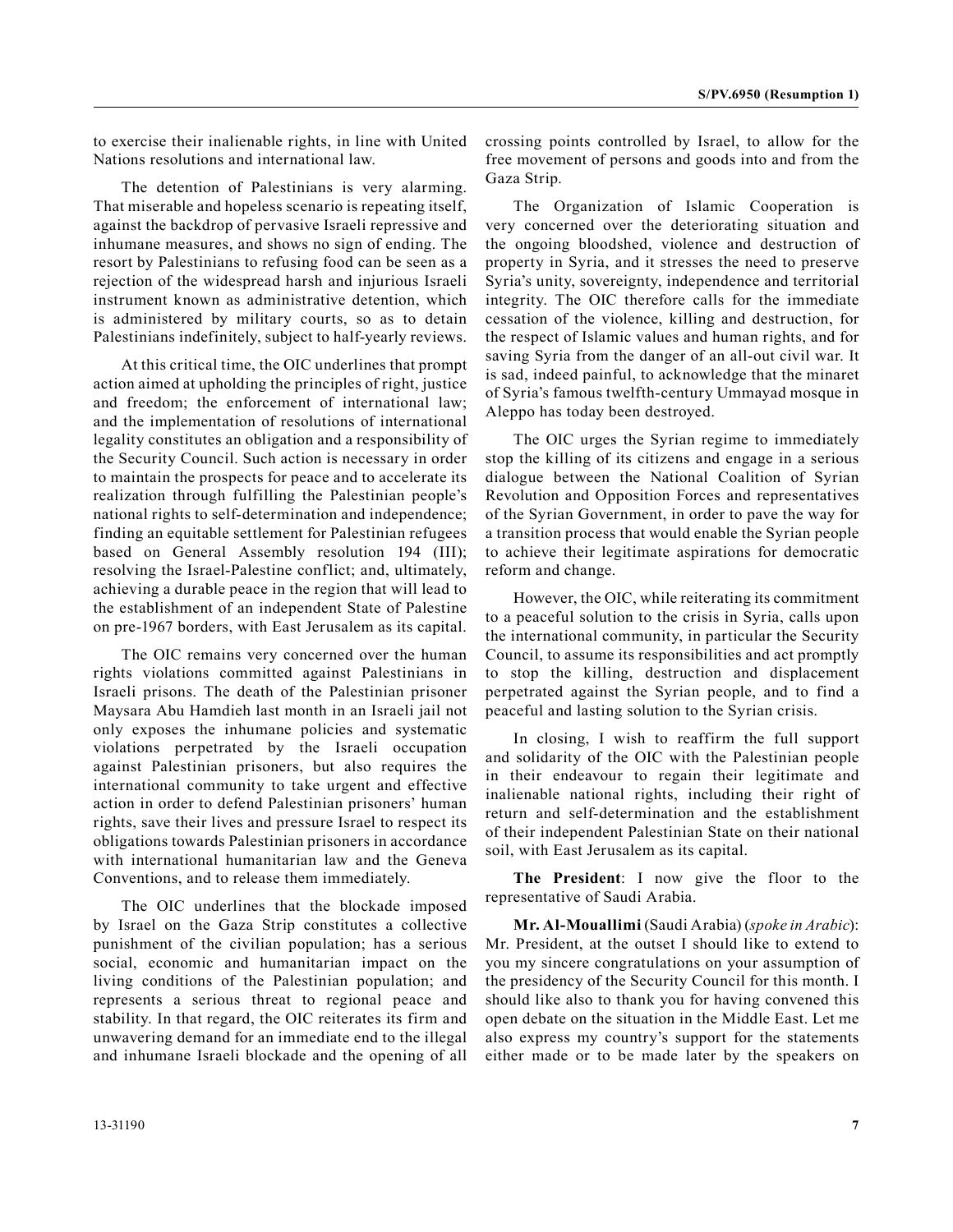behalf of the League of Arab States, the Organization of Islamic Cooperation and the Non-Aligned Movement.

I should like to begin by offering our condolences to the United States of America in connection with the victims of the criminal terrorist acts that took place in Boston last week. I wish also to reaffirm the sympathy and solidarity of the Saudi people with the American people. We feel deeply the grief suffered by the families of the victims, and we wish a speedy and full recovery to the injured, who include Saudi nationals.

Regrettably, the achievement of peace and the reaching of a just and equitable solution to the question of Palestine seems to remain a disappointing mirage. Israel continues to show its defiance and its disdain for the international community's will by proceeding with the expansion of settlements and by reaffirming its determination to persevere in that policy. In addition, it mistreats and devalues the lives of the Palestinian prisoners held in its jails by subjecting them to oppression and starvation, which led this month to the death of the martyr Maysara Abu Hamdieh.

Moreover, settlers continue to launch brutal attacks and assaults on Palestinians, the latest of which was the deliberate running over on 9 March of a 9-year-old Palestinian child by the name of Malik Adel Al-Shaer.

The Kingdom of Saudi Arabia calls on the Council to act to protect prisoners. We call on the Human Rights Council, the International Committee of the Red Cross and humanitarian organizations, as well as human rights organizations, to closely monitor the situation of Palestinian prisoners and detainees, and to expose violations of their political, human and physical rights, as well as the severe criminal negligence that is inflicted upon them. We call on the international community to compel Israel to respect the rights of children, just as we draw the international community's attention to the report issued by UNICEF in February 2013 that explicitly depicts the brutal and inhuman punishments meted out by Israel and its occupation forces on the Palestinian children held in their prisons.

The Kingdom of Saudi Arabia, indeed, all Arab countries continue to unequivocally choose peace as the strategic option; their good intentions were reflected in the launching of the Arab Peace Initiative in 2002. However, the Israeli aggression against the Palestinian people and its continued contempt for and threats against Haram Al-Sharif are undermining any chance to achieve a just peace. Such a peace must be based on a globally agreed two-State solution, according to which the independent State of Palestine would be established with holy Jerusalem as its capital on land occupied by Israel within the borders of 4 June 1967.

The time has come to end the Israeli occupation of Palestinian territories, the Syrian Arab Golan and occupied Lebanese territories. The time has come for the Middle East to enjoy a just, comprehensive and equitable peace. The time has indeed come for Palestinian refugees to return from the diaspora and have their aspirations realized pursuant to General Assembly resolution 194 (III). The time has come for all citizens of our region to enjoy the fruits of peace and to live in security and stability. It is time for our societies to achieve the development and prosperity they deserve. We have had enough aggression, enough settlements, and enough occupation.

The situation in sister Syria is deteriorating by the day. So far, more than 70,000 people have been killed, as noted in the joint statement issued this month by United Nations humanitarian agencies. Similarly, in the past week the United Nations High Commissioner for Refugees has provided alarming figures about Syrian refugees, whose numbers are expected to reach more than 3 million. This problem has become an untenable economic burden on neighbouring countries. In fact, it has become a serious threat to security and stability in the region.

Through resolutions and decisions of the General Assembly, the world has condemned the Syrian regime, which continues to struggle to maintain power over the bodies of Syrian children, women, the young and the elderly. Moreover, the League of Arab States, which represents the conscience of the Arab community, has stressed the need to reach an equitable solution by enabling the Syrian people to defend themselves, to preserve their rights and dignity, and to achieve their aspirations to freedom.

We have lately witnessed the bold steps taken by the Syrian opposition to unite and form the National Syrian Coalition, which has been recognized by more than 100 countries in the world as the representative of the Syrian people. Moreover, the Coalition has been invited to assume the Syrian seat in the League of Arab States. The time has come for the Syrian people to regain their due position in international organizations and bodies.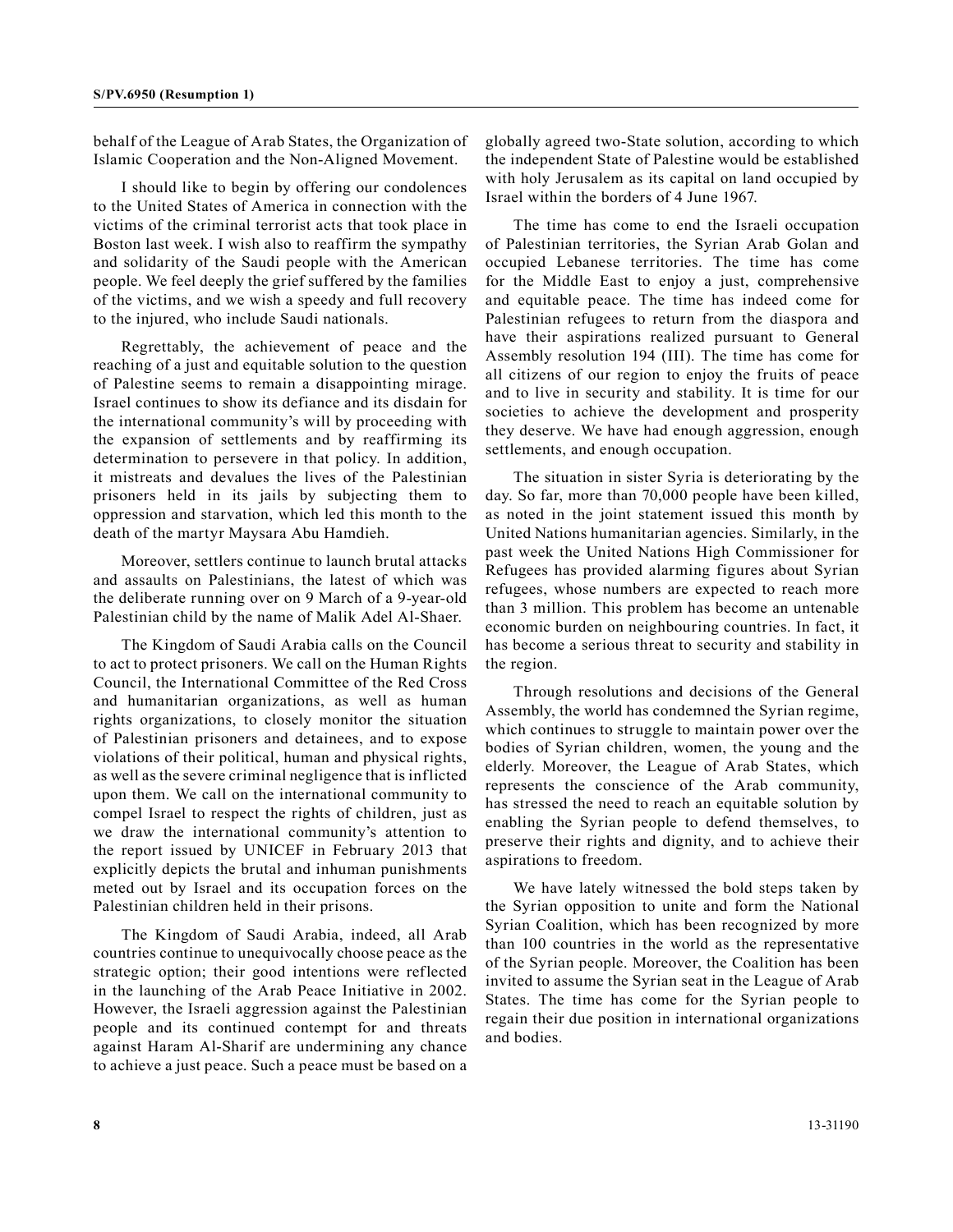The Syrian people have spoken loudly and declared their will by demanding the departure of the Al-Assad regime, which lost its legitimacy as soon as it committed aggression and atrocities against its own people. The search for an equitable solution in Syria must begin by allowing the Syrian people to open a new chapter in their lives — a chapter upon which the sun of freedom will shine and which will allow them to exercise their genuine right to choose their own leadership and their representatives away from the authority of this tyrannical regime.

**The President**: I now give the floor to the representative of Brazil.

**Mrs. Dunlop** (Brazil): I thank you, Mr. President, for convening this open debate. I also thank Under-Secretary-General Jeffrey Feltman for his briefing and the Permanent Representative of Israel and the Permanent Observer of the State of Palestine for their interventions.

As we enter the second quarter of 2013, the situation in the Middle East remains a source of grave concern for the world. The peace process between Israelis and Palestinians remains perilously stalled. The situation in Syria is deteriorating still further and the spillover effect on its neighbours, with a full-fledged humanitarian crisis, is ever more serious.

Despite the international community's best hopes that appropriate conditions for the resumption of negotiations on the two-State solution will eventually prevail, the continued occupation of Palestine indefinitely prolongs the uncertainty, instability and insecurity so detrimental to both Palestinians and Israelis. This state of affairs is untenable, and we must see progress towards two States living side by side in peace and security. That will be beneficial for the Israelis, the Palestinians and the world as a whole, as the Israeli-Palestinian conflict constitutes one of the most serious challenges to international peace and security.

The illegal construction and expansion of Israeli settlements in the occupied Palestinian territory, including East Jerusalem, continue to pose the most significant and immediate threat to the two-State solution. Brazil reiterates yet again its call on Israel to cease all settlement construction immediately and unconditionally, to reconsider its decision to build in the so-called E-1 area, and to dismantle all settlement construction. Settlements are illegal under international law, constitute a major obstacle to peace, and contribute

to the indefinite protraction of the Israeli-Palestinian conflict. We must recall that Israel, as the strongest party and the occupying Power, bears the greater responsibility to take steps in order for peace to thrive.

Brazil followed with keen interest and expectation the recent visit of United States President, Barack Obama, to Israel and Palestine, and the subsequent talks between Secretary of State John Kerry and leaders of the region. We do hope that the resumption of effective Palestinian-Israeli negotiations will once again figure as a top priority for all involved. We urge Israelis and Palestinians to take advantage of the momentum that Brazil hopes will soon be generated and to show the political resolve needed to reach the goal of an independent, democratic, contiguous and economically viable Palestinian State within the 1967 borders, living side by side with Israel.

Although economic measures alone cannot substitute for progress in the political arena, we are convinced that fostering inclusive economic development in Palestine is essential to consolidate the State and build a solid basis for lasting peace.

In the same vein, the active engagement of Israeli and Palestinian civil societies with their Governments and with each other can contribute significantly to peace efforts. Indeed, many civil society organizations from both sides are a source of hope in the search for peace. It is important to give adequate voice to those civil organizations devoted to reconciliation, solidarity and sustainable peace. They should receive greater attention from multilateral organizations, including UNESCO and the Human Rights Council.

In addition to the efforts of individual actors to bring about the resumption of peace negotiations, the Security Council must actively carry out its Charterbased responsibility to promote peace in the Middle East, as it currently does in so many other parts of the world.

Turning to Syria, let me express our dismay at the continuation of the unabated violence against civilians and at the destruction of a brotherly country in a conflict that has simply lasted far too long and taken too high a toll. It must come to an end. Brazil reiterates its strong and unequivocal condemnation of all violations of human rights and humanitarian law perpetrated by all sides. As we have consistently pointed out, the primary responsibility to protect civilians lies with the Government of Syria. At the same time, we recall that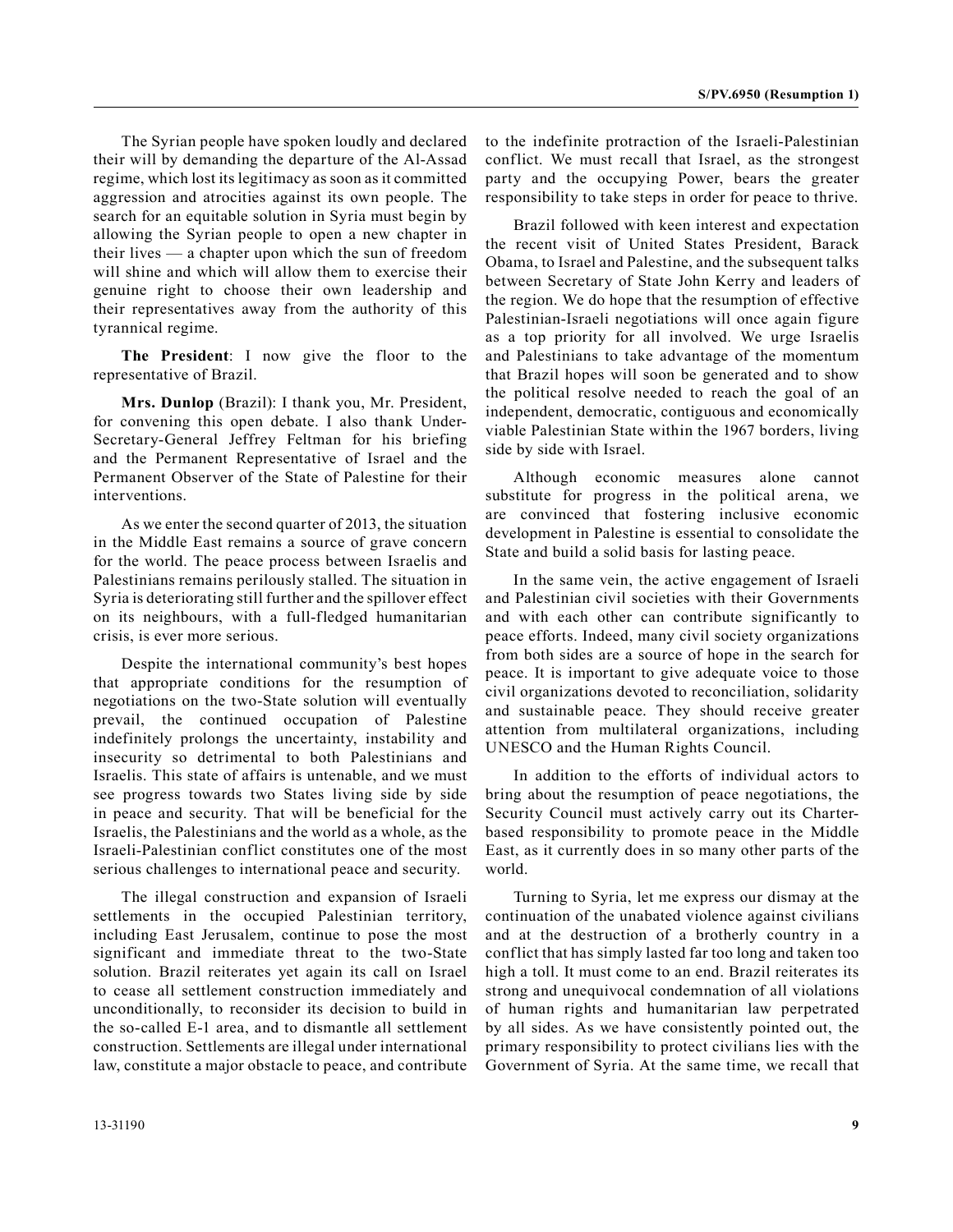all parties must fulfil their obligation to halt violence and fully abide by their obligations under international humanitarian law.

Brazil views with serious concern allegations that chemical weapons may have been used in Syria. We believe that it is essential that this issue be dealt with in accordance with established legal procedures, in an impartial and transparent manner. We recall Syria's obligation under the 1925 Geneva Protocol and reiterate our view of the importance of Syria's accession to the Chemical Weapons Convention.

If the violence is to end, all stakeholders, especially those who have significant influence on the parties, must actively seek to convince all sides that there is no military solution to the conflict and that they must engage in a Syrian-led negotiation process. For this purpose, it is critical to stop the flow of weapons into Syria, which further feeds the erroneous perception that military victory is a realistic possibility. Meanwhile, civilians continue to bear the brunt of doubtful political calculations.

We commend the work of the Joint Special Representative of the United Nations and the League of Arab States for Syria, Mr. Lakhdar Brahimi. Brazil regrets that political differences have prevented this body from engaging in the implementation of the final communiqué of the Action Group for Syria of June 2012. The elements contained therein provide the guidelines for a viable negotiation process that will open the way to putting an end to the crisis and meeting the legitimate claims of the Syrian people for democracy, economic opportunity and social justice, while preserving the independence and territorial integrity of Syria. We continue to firmly believe that a Syrian-led transition can be attained only through comprehensive national dialogue. In this sense, we should listen carefully to the proposal of Guatemala for a second meeting of the Geneva Action Group for Syria.

In view of the grave deterioration of the humanitarian situation in Syria, Brazil continues to urge all parties to facilitate safe, unfettered and immediate access for humanitarian organizations to all those in need. We praise the humanitarian assistance provided to Syrian refugees by neighbouring countries. Brazil has been contributing financially through the United Nations High Commissioner for Refugees to mitigate the plight of the refugees and internally displaced persons. Consideration must also be given to the lifting of all

unilateral sanctions that affect the lives of the civilian population, in line with recommendations contained in reports of the independent international commission of inquiry on the Syrian Arab Republic of the Human Rights Council.

Finally, let me briefly refer to Lebanon. Brazil commends President Sleiman and the Lebanese Government for continuing to adhere to the dissociation policy. We call upon parties in Syria and actors in Lebanon to effectively cooperate with the Lebanese Government in its efforts to preserve such a key policy.

**The President** (*spoke in French*): I now give the floor to the Chairman of the Committee on the Exercise of the Inalienable Rights of the Palestinian People.

**Mr. Diallo** (*spoke in French*): I should like to express my warmest congratulations to you, Sir, on the assumption of the presidency of the Security Council by your country this month. There is no doubt that on the day when the results are assessed, the international community will remember the positive momentum that you gave to this body.

I appreciate this opportunity to share with the Council the conclusions of recent deliberations held by the Committee on the Exercise of the Inalienable Rights of the Palestinian People on the issue that is central to its mandate. Meeting on 17 and 18 April in Caracas, Venezuela, at the invitation of the Venezuelan Government, our Committee called on the international community to re-engage with Israel and the State of Palestine and to remove the obstacles to negotiation. We called for a revitalized Quartet, which should coordinate with key regional players and report to the Council on its efforts and progress made.

In Caracas, we strongly condemned settlements and demanded their removal. We also asked the Council and the high contracting parties to the Fourth Geneva Convention to uphold their responsibilities to ensure a end to settlement construction in the occupied Palestinian territories. The meeting in Caracas deplored the abuse of Palestinian prisoners, who are often detained without trial, leading to hunger strikes and deaths. Participating delegations also demanded the immediate release of all prisoners, including children, women, elected officials, pre-Oslo detainees, and those held without trial.

We expressed optimism that the passage of General Assembly resolution 67/19 would accelerate the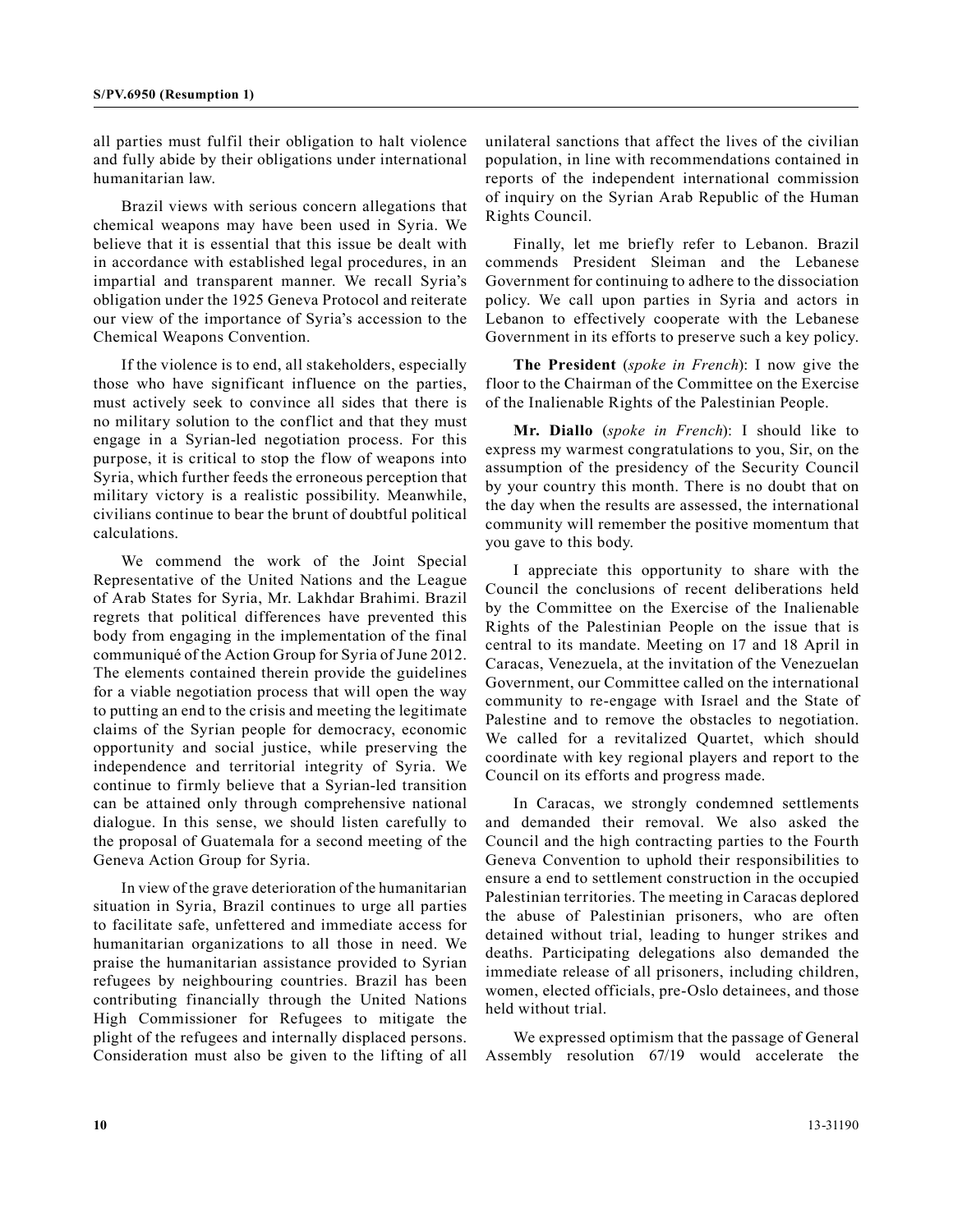momentum in the Council towards full United Nations membership for the State of Palestine. We considered the vote on 29 November 2012 was a kind of vote of confidence, as Palestine meets the Charter criteria for statehood and is ready and willing to assume the responsibilities that come with United Nations membership. That is why we called on States that recognize Palestine at the United Nations to establish diplomatic relations with it.

We confirmed that the State of Palestine may avail itself of the dispute-settlement mechanisms provided by the International Court of Justice, and supported any action by Palestine to participate fully, effectively and constructively in the work of the United Nations and its conferences, including, for example, by signing treaties and conventions, including the Rome Statute. We also called on the international community unequivocally to support Palestinian unity.

Finally, at the Caracas meeting it was decided to ask the General Assembly to proclaim an international year of solidarity with the Palestinian people in 2014 and to launch a global campaign to bring an end to the Israeli occupation of the occupied territories, realize the inalienable rights of the Palestinian people, and promote a just, lasting, and comprehensive negotiated peace. Those, Sir, are the decisions that we took in Caracas and that the Committee, through me, wishes to convey to you.

**The President**: I now give the floor to the Head of the Delegation of the European Union to the United Nations.

**Mr. Mayr-Harting**: I have the honour to speak on behalf of the European Union. The acceding country Croatia; the candidate countries the former Yugoslav Republic of Macedonia and Montenegro; and the country of the Stabilization and Association Process and potential candidate Albania, align themselves with this statement.

Let me start with the Middle East peace process. Ending the conflict is a fundamental interest of the European Union, as well as of the parties themselves and the wider region. For this reason, the European Union reiterates the urgency of renewed, structural and substantial peace efforts in 2013.

The European Union commends and supports the diplomatic efforts currently being deployed by the United States to facilitate this process, including the personal commitment of President Obama and Secretary of State Kerry, and urges the parties to engage in good faith and with the necessary political will. The European Union also recalls the particular importance of the Arab Peace Initiative, which provides regional support for a comprehensive Israeli-Palestinian peace settlement.

The European Union is aware of the obstacles that stand in the way of a comprehensive peace between Israelis and Palestinians, but it also believes that a decisive breakthrough is possible and that it must take place very soon. Waiting for supposedly better circumstances is not an option, as the time for implementing a two-State solution is running out.

The European Union reiterates that Israeli settlement activities, which are illegal under international law, constitute an obstacle to peace and undermine the viability of the two-State solution. The European Union recalls its long-standing concern about the extensive use by Israel of administrative detention without formal charge.

The new opportunity for peace must be seized and must be about more than simply getting the parties back to the negotiating table. Greater mutual confidence between the parties needs to be created. An appropriate framework, including parameters, is needed if negotiations are to have a chance of succeeding in a reasonable time frame.

The European Union stands ready to give active and concrete support to these efforts with all the instruments at its disposal. The emphasis that the European Union has placed in recent months on economic development in the occupied Palestinian territory — in particular in Area C of the West Bank — is fully in line with the options and initiatives currently under discussion. The European Union is ready and willing to take its support to the next level in order to help to ensure that resumed direct substantial negotiations between the parties are successful. In the same spirit, the European Union remains fully supportive of ongoing efforts aimed at Palestinian reconciliation under the leadership of President Abbas, in line with the principles set out in his speech of 4 May 2011.

The European Union condemns in the strongest terms the latest rocket fire from Gaza and rocket attacks against the Israeli city of Eilat, and reiterates its fundamental commitment to the security of Israel. It is vital that all parts of the agreement on the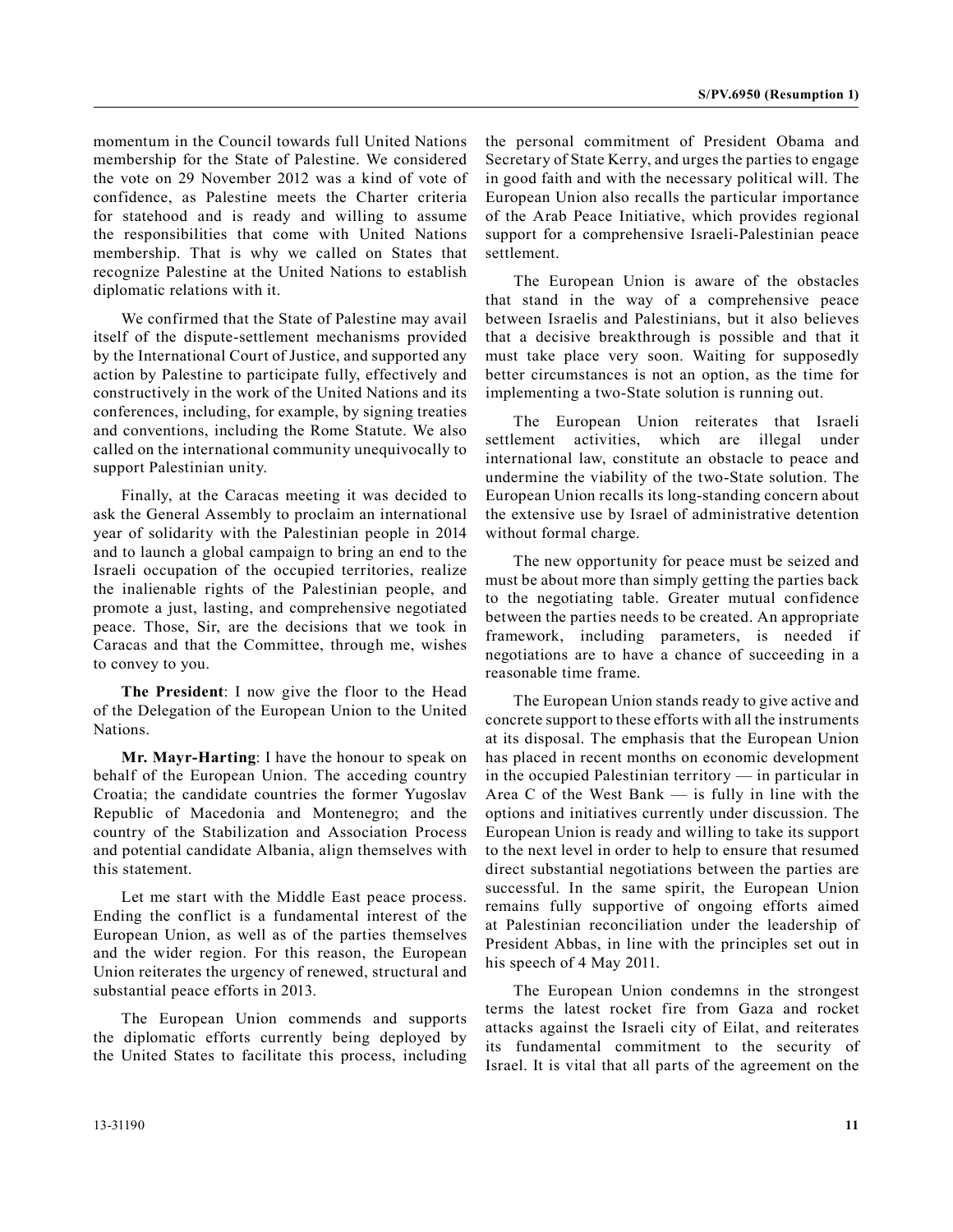cessation of hostilities be implemented. On the same line, the European Union also urges once again the full implementation of resolution 1860 (2009) in all its parts. The European Union will also continue to work to reduce actions on the ground that threaten the success of a renewed talks process.

The European Union understands that Salam Fayyad has decided to resign as Palestinian Prime Minister but that he will, for the time being, remain at the head of a caretaker Government. The European Union commends him for the remarkable results he has achieved in institution-building and in strengthening the rule of law over almost six years in a very challenging role.

The European Union recalls that, as the largest donor to the Palestinian Authority, it has played a major role in bringing about these achievements, which led international financial institutions to declare that the Palestinian Authority is above the threshold for a functioning State. The European Union stresses in this regard the importance of the Palestinian Authority's fiscal sustainability and economic viability. It underlines the necessity for the transfer of Palestinian tax and custom revenues to be made in full and on a regular basis.

If an agreement to finally end this conflict, which has lasted for decades, were to be reached, the door would open to a deepened and enhanced cooperation between the European Union and all the countries of the region, bringing benefits to all involved and contributing to the prospect of a new era of peace and prosperity throughout the Middle East.

Allow me now, Sir, to turn to Syria. The humanitarian briefings last week in this Council (see S/PV.6949) painted a horrific image, underscoring once again how civilians, and among them women and children, are paying the price for the fighting. The European Union recalls that the Syrian regime bears the primary responsibility for the ongoing violence, and condemns the widespread and systematic violations and abuses of human rights and international humanitarian law. We continue to witness indiscriminate shelling with heavy weaponry and air and Scud missiles attacks by the Syrian regime; just recently we have heard reports about another onslaught of the regime forces close to Damascus, killing at least 109 people — many of them civilians — in the single suburb Jdeidet Al-Fadel.

The European Union recalls the latest report of the independent international commission of inquiry on the Syrian Arab Republic, which states that crimes against humanity and war crimes have been committed in Syria. In this regard, let me stress that all parties to the conflict should commit to their obligation to abide by international humanitarian law — including the protection of medical facilities, staff and patients — and hold to account those in their ranks who do not. The European Union recalls that there should be no impunity for any such violations and abuses.

Syria has not responded to the repeated calls of the international community to ensure accountability through a national procedure. The European Union therefore wishes to recall that the Security Council can refer the situation in Syria to the International Criminal Court, as requested in the Swiss letter to the Security Council of 14 January 2013, at any time. The European Union calls on the Security Council urgently to address the situation in Syria in all its aspects, including this issue.

We are maintaining our efforts towards reaching a credible political solution through a Syrian-led political transition principally based on the Geneva communiqué of 30 June 2012, and leading to a democratic, peaceful and inclusive Syria. In this regard, the European Union welcomes the establishment of the Syrian National Coalition, which the European Union accepts as a legitimate representative of the Syrian people, as a crucial step forward. We fully support Joint Special Representative Brahimi's efforts and the proposals he made on 29 January. In his briefing just a few days ago, he emphasized that the initiative of dialogue that was proposed in February by Sheikh Moaz Al-Khateeb should be further developed, not discarded.

The European Union is therefore encouraged by the acceptance by the Coalition of the principle of a political process under credible conditions. It is of the utmost importance that all Syrian opposition forces act in a united way towards achieving a democratic transition in Syria in the inclusive framework of the Syrian National Coalition. The European Union looks forward to working with the interim Chairman, Mr. George Sabra, to that end. In that regard, we also welcome the opening of the office of the Syrian National Coalition in New York.

Alongside its diplomatic action to promote a political settlement, the European Union is the leading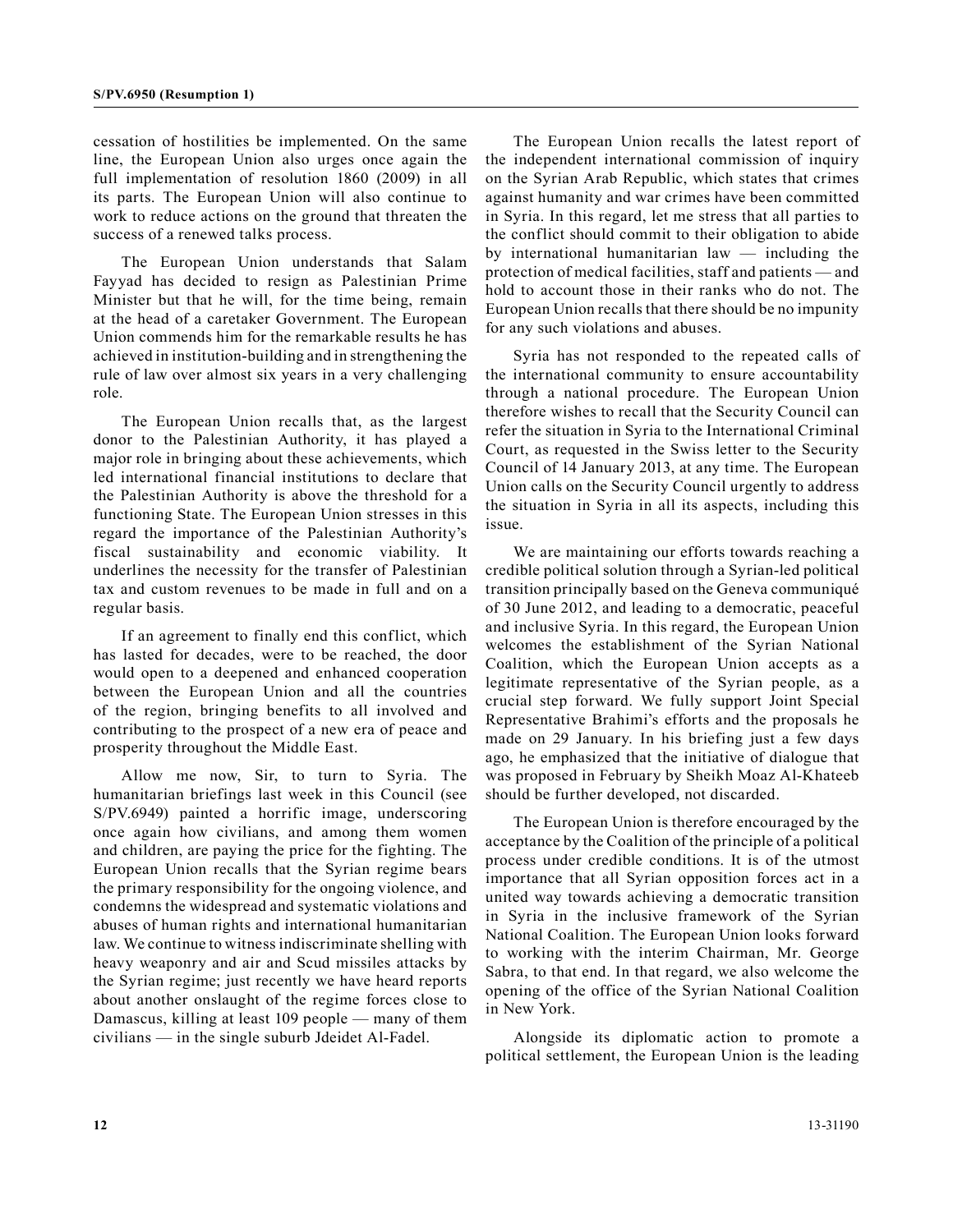humanitarian donor in the context of the Syrian conflict, as part of a wider international response. The total European Union response to the crisis, including pledged support, has reached a level of close to €800 million committed by the European Union and its member States. However, that is still an insufficient amount to cope with the growing number of persons in need. We are particularly grateful to the Governments and peoples of Syria's neighbouring countries for the generosity they have shown, and we call on Member States to honour the pledges they have made, including those made most recently at the Kuwait Conference.

However, money is only one aspect of the problem. Given the quickly deteriorating situation and the high risk to the overall stability of the region, an effective delivery of aid to all those in need is urgently required. As was requested by Under-Secretary-General Amos in her statement before the Council last week (see S/PV.6949), the European Union will take steps in line with humanitarian principles to provide humanitarian assistance to all areas in the country, including those currently not reached by humanitarian aid.

The complex situation on the ground and the difficulty in gaining access require that the European Union work with the Syrian National Coalition where necessary to calibrate its response to the real needs of the population inside Syria. The European Union also urges the regime in Damascus to allow delivery of humanitarian assistance by whatever routes are most effective, in order to reach all the population in need, including across borders, and to allow a broader scope of humanitarian actors to work in Syria. We welcome the fact that the Security Council was finally able to agree on joint messages in that regard after the humanitarian briefing, but more is required from the Council.

The Syrian conflict has already spilled over beyond Syrian borders. The crisis is escalating in a dramatic and unpredictable way, with a huge potential to destabilize the entire region. We urge the Security Council to actively follow the situation in Lebanon, Jordan, Iraq and Turkey and other spillover threats. The European Union recalls the obligation of the Syrian authorities to respect the sovereignty and integrity of neighbouring States and condemns its violations of those principles.

Lastly, the European Union is extremely concerned by allegations that chemical weapons might have been used in Syria. We emphasize that any use of chemical weapons, whether by a State or a non-State actor, is

abhorrent and must be unreservedly condemned. The European Union and its member States have addressed a letter to the Secretary-General welcoming his decision to start an investigation into that matter. We remain convinced that the seriousness of the allegations that have been made warrants a full, independent and impartial investigation and that such an investigation should commence quickly and cover all serious allegations about the use of chemical weapons in Syria. All parties in Syria, particularly the Syrian regime, must cooperate fully with the investigation, including by providing unimpeded access for investigators. They must also ensure the safety and security of chemical weapons stockpiles, pending independently verified destruction under supervision by the Organization for the Prohibition of Chemical Weapons.

**The President**: Before giving the floor to the next speaker, I would like to recall that all speakers shall limit their statements to no more than four minutes in order to enable the Council to carry out its work expeditiously.

I now give the floor to the representative of Japan.

**Mr. Umemoto** (Japan): At the outset, I would like to thank Ambassador Eugène-Richard Gasana, Permanent Representative of Rwanda, for his leadership in convening this open debate. I would also like to express appreciation to Mr. Jeffrey Feltman, Under-Secretary-General for Political Affairs, for his briefing.

Japan has long understood the Palestinians' aspiration to build an independent State and has supported the right of the Palestinian people to selfdetermination. Japan thus endorses a two-State solution, under which Israel and a future independent Palestinian State would coexist, side by side, in peace and security. In the light of that position, Japan voted in favour of General Assembly resolution 67/19 regarding the status of Palestine at the United Nations in November 2012.

Japan once again calls upon Palestine to immediately resume direct negotiations with Israel and not to use its non-member Observer State status, granted in accordance with the General Assembly resolution, to act in a way that might negatively affect or hinder direct negotiations with Israel. We ask for prudence with respect to its conduct, such as applying for membership in international organizations, an action that might negatively affect prospects for the resumption of negotiations.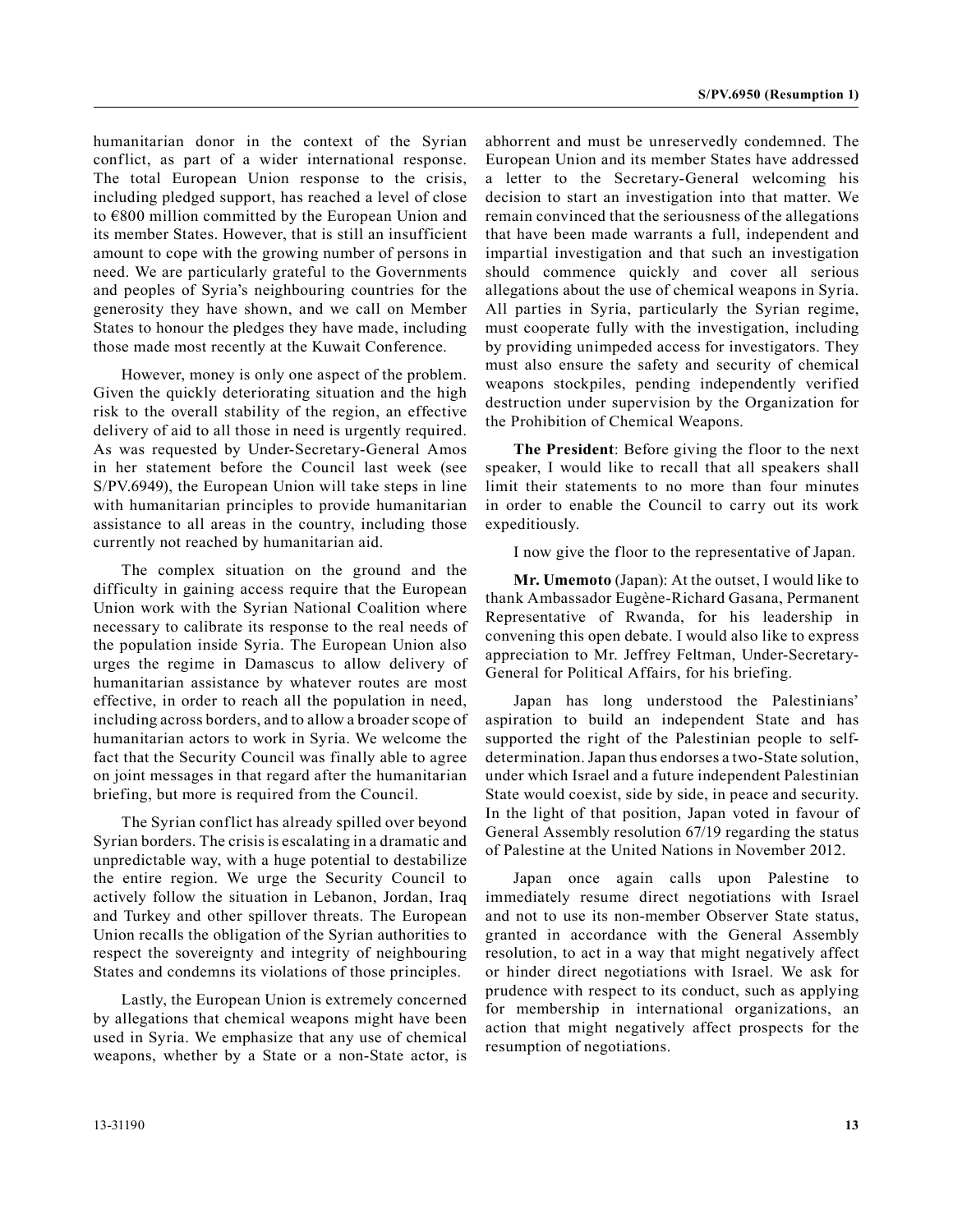Israel, for its part, should freeze its settlement activities in East Jerusalem and the West Bank. The transfer of tax revenues, which Israel collects on behalf of the Palestinian Authority, is a necessary task that Israel should conduct for the fiscal stability of the Palestinian Authority. In that regard, Japan appreciates Israel's resumption of the transfers in March.

With respect to the issue of Palestinian prisoners, Japan worries that that issue could worsen Palestinian sentiment and thus negatively affect the peace process. We hope to see the new Israeli Administration create conditions for a resumption of meaningful negotiations.

As for the situation in Gaza, Japan is concerned by the sporadic rocket fire into Israel that occurred recently, despite the ceasefire brokered by Egypt in November 2012. We urge all parties concerned to respect the ceasefire with a view to realizing a durable calm in Gaza.

The entire international community should mobilize the political and economic means at its disposal to help Israel and Palestine overcome their differences and realize substantial progress this year. Japan welcomes the renewed commitment by the United States to the peace process following President Obama's visit to the region in March 2013. At this critical juncture, we need to engage with key stakeholders in Arab and other regions in a more effective manner. In that context, Japan renews its commitment to making an active contribution — in cooperation with the United States, Arab countries, the Quartet and other partners — to that end.

Japan has been committed to assisting Palestinian State-building efforts since the Oslo accords. During the past fiscal year, Japan provided assistance in the amount of approximately \$85 million, including budget support for the Palestinian Authority and contributions to the United Nations Relief and Works Agency for Palestine Refugees in the Near East. We have also been addressing the needs of socially vulnerable communities in East Jerusalem, Area C, and Gaza by implementing various projects in fields such as job creation and the social participation of youth, child education, health services and hygiene.

Japan has been promoting regional cooperation. Our initiative "Corridor for peace and prosperity" has been making steady progress since 2006. In addition, Japan launched a new cooperation framework among East Asian countries to assist Palestinian development by

co-hosting, together with Palestine, the first Conference on Cooperation among East Asian Countries for Palestinian Development in February 2013 in Tokyo. As a follow-up, a meeting among participant countries' aid agencies and a business leaders' meeting are each scheduled to take place during the course of this year. We believe that synergetic effects can be generated with the new United States initiative that Secretary of State John Kerry recently announced on business expansion in the West Bank.

Allow me now to touch upon the question of Syria. Japan is deeply concerned by the serious and deteriorating situation in Syria and profoundly deplores the death of many thousands of people as a result of the continued violence. The briefing to the Council by United Nations humanitarian organizations last week (S/PV.6949) was yet another occasion to listen to appalling accounts of the tragic incidents taking place on the ground there every day.

As an active member of the Group of Friends of the Syrian People, Japan reiterates its call on all parties in Syria to immediately halt the violence and abuses of human rights, and condemns the Syrian authorities for not keeping their own commitments and responsibilities to protect their own citizens.

It is hardly realistic to expect a smooth political transition with President Al-Assad remaining in power. At the same time, we need to deal with threats posed by extremists. From that standpoint, Japan supports the diplomatic efforts of Mr. Lakhdar Brahimi, Joint Special Representative of the United Nations and the League of Arab States for Syria, and hopes that the Syrian National Coalition, widely acknowledged by the international community as the legitimate representative of the Syrian people, will consolidate its base to play a major role in advancing the process of a Syrian-led political transition.

We regret to see that the Security Council has failed so far to take necessary action to bring about a political transition in Syria, despite its primary responsibility in maintaining international peace and security in accordance with the Charter of the United Nations. In such circumstances, Japan will favourably consider Qatar's initiative to seek the avenue of the General Assembly to underscore the urgent necessity to stop violence and explore a political solution based on the Geneva communiqué (S/2012/523, annex).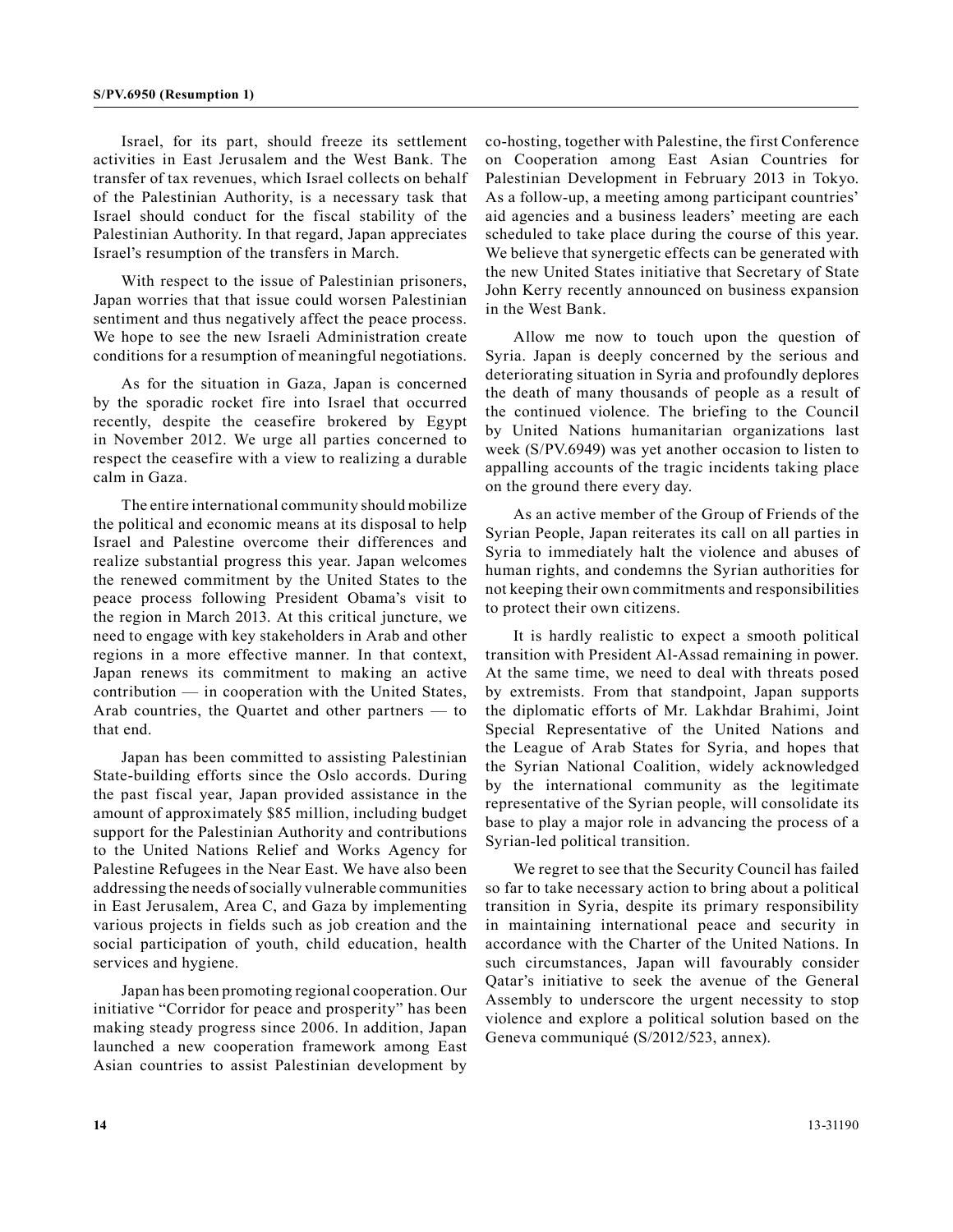With regard to chemical weapons, Japan urges the Syrian authorities to refrain from using them or transferring them to non-State actors in any circumstances. Supporting the Secretary-General's investigation into all alleged use of the weapons, Japan also demands that full and unfettered access be granted to his investigation team by the Syrian authorities.

Lastly, there is an urgent need to address the rapidly deteriorating humanitarian situation in Syria. Japan urges all parties in Syria to ensure rapid and unimpeded access for aid organizations to those in need, and to cooperate fully with the United Nations and relevant organizations to facilitate the delivery of humanitarian assistance. The funding situation also needs to be improved. I would like to announce that Japan has already disbursed a total of about \$65 million that it pledged at the high-level international humanitarian donor conference for Syria, held in Kuwait City in January. As a result, Japan's assistance has now totalled \$80.5 million. We remain committed to significantly contributing to international efforts and encourage other donor countries to do so as well.

**The President**: I now give the floor to the representative of the United Arab Emirates.

**Mr. Al-Jarman** (United Arab Emirates) (*spoke in Arabic*): Allow me to congratulate you, Mr. President, on your assumption of the presidency of the Council for the month of April.

The question of Palestine remains the foremost issue in the Middle East, and the heart of the Arab-Israeli conflict. Undoubtedly, the Arab-Israeli conflict, which has lasted for over six decades, will not be resolved until the Israeli occupation of Palestinian territories comes to an end; the legitimate rights of the Palestinians, as acknowledged by legitimate international declarations, are realized; and a sovereign, independent and contiguous Palestinian State is established.

Palestine achieved a great breakthrough last November when it ascended to the status of a non-member observer State in the United Nations, with the support of the majority of the Member States. We hope that the achievement will be further built upon by greater international recognition of the State of Palestine within the 1967 borders, with holy Jerusalem as its capital.

The continued expansion by the Israeli occupation authorities of settlement activities in the heart of the West Bank, Jerusalem and its surroundings, especially after the ascension of Palestine as a non-member Observer State; the continued expulsion of Arab inhabitants from their homes; and the expropriation of their properties are blatant evidence of the insincerity of Israel's claims about its desire for peace, and further undermine efforts to create a Palestinian State and its national authority. The gross legal and human rights violations carried out by Israel, the occupying Power, against the Palestinian people and its lack of respect for its international obligations are further evidence of that insincerity.

The United Arab Emirates reiterates its condemnation of all Israeli practices that have seriously hindered international efforts for peace and exacerbated the tense and unstable situation in the entire region. We renew our call on the international community, especially the Security Council, to shoulder its full responsibility under the Charter of the United Nations to pressure Israel to halt its illegitimate activities and for the expeditious resumption of peace talks towards a fair and comprehensive resolution of the Palestinian question on the basis of the two-State solution, as indicated in the Arab Peace Initiative.

We are deeply concerned about the grave humanitarian and economic situation of the Palestinian people, especially in the Gaza Strip, as a result of the continued blockade and closure of the entry points, leading to grave violations of international law, including the Geneva Convention relative to the Protection of Civilian Persons in Time of War. We call on Israel to end the blockade, pursuant to resolution 1860 (2009); to remove all its military checkpoints from other Palestinian cities and villages; and immediately and unconditionally to release Palestinian prisoners held in inhumane conditions in Israeli jails.

The United Arab Emirates is following with great concern the deteriorating humanitarian conditions of the Syrian people and Syrian refugees and the escalating violence and displacement in the Syrian Arab Republic. We call on the international community to shoulder its humanitarian and political responsibility to halt the great tragedy being endured by the Syrian people. We emphasize the sovereignty and integrity of Syria and the need for a political process that would end the bloodshed and preserve the unity of Syria through an orderly transition of authority. The United Arab Emirates has shouldered its responsibilities towards the Syrian people by providing relief and aid to the refugees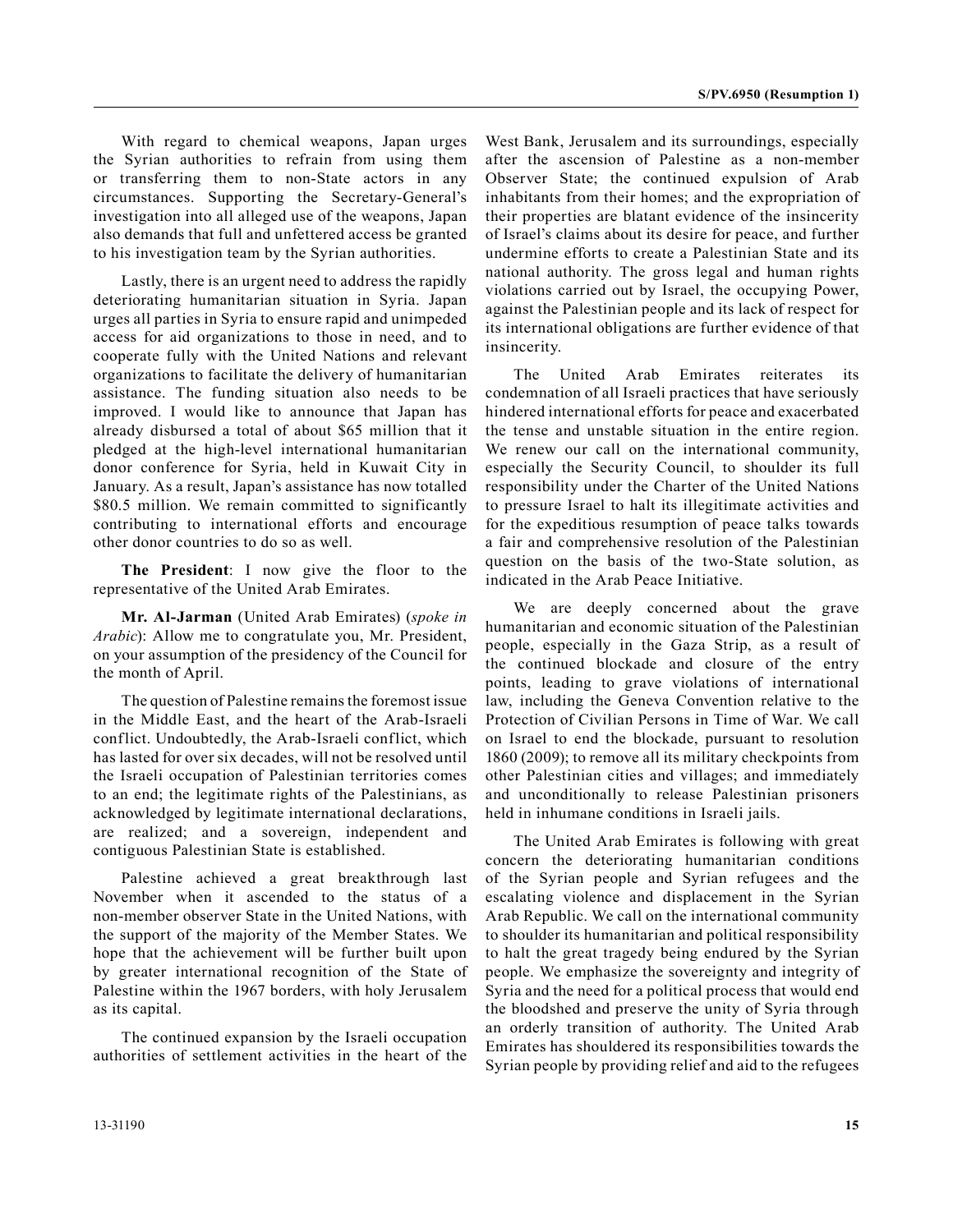in neighbouring Arab States and by supporting Arab international initiatives in that regard.

We renew our support for the efforts of the Joint Special Representative of the United Nations and the League of Arab States, Mr. Lakhdar Brahimi, to resolve the crisis peacefully, in accordance with the terms of reference of his mandate.

We renew our commitment to the non-proliferation of nuclear weapons and were deeply disappointed by the postponement of the conference on the establishment of a zone free of nuclear weapons and weapons of mass destructionin the Middle East, which was to be held in March 2015. We call for that conference to be held without delay, for all relevant parties to participate, and for Israel to accede to the Treaty on the Non-Proliferation of Nuclear Weapons and subject all its facilities to the comprehensive guarantee system.

We call upon the Islamic Republic of Iran to cooperate fully with the International Atomic Energy Agency, to fulfil its international obligations, and remove all doubts and concerns about its nuclear programme. We hope for a peaceful solution to that crisis that would remove the shadow of danger from our region, alleviate doubts concerning the nuclear programme in Iran and reaffirm its peaceful nature.

**The President**: I now give the floor to the representative of the Syrian Arab Republic.

**Mr. Ja'afari** (Syrian Arab Republic) (*spoke in Arabic*): Israel occupies Arab land in Lebanon and Palestine, yet no one at the international level has acted to put an end to those occupations. The overwhelming enthusiasm that some are expressing for the Security Council to adopt resolutions under Chapter VII dissipates when it comes to Israel, although the occupation has been going on now for over half a century. Israel is committing documented, systematic violations of international humanitarian and human rights law. But, paradoxically, no official in Israel has ever been punished for that.

Today we have heard suggestions that certain dossiers should be referred to the International Criminal Court, but that desire disappears when it comes to Israel, whose violations have clearly reached the level of war crimes or crimes against humanity. Israel is implacably pursuin its settlement activity, to which many have referred today and which has been widely condemned. The surface area of the settlements has risen by 182 per cent. The number of settlements has gone up 189 per cent. Paradoxically, there has been no international response to deter Israel. Israel has been spared the sort of military and economic sanctions that are imposed on others, even though everyone is agreed that settlement building is illegal and an obstacle to peace.

Israel is behaving in flagrant violation of international law. The paradox is that Israel is considered by some to be a racist, thuggish State when it comes to international law. Israel has not respected any of the resolutions adopted against it. It has enacted more than 60 racist resolutions against the Palestinian people since 1968.

Paradoxically, no genuine calls have been made for the freeing of the Palestinian prisoners. Very few have called for the Israeli detention camps to be opened up to international observers or non-governmental organizations, even though a great number of detainees have lost their lives due to torture, medical negligence or hunger strike, or have been killed in a premeditated way.

Israel introduced nuclear weapons into the Middle East, and in so doing precluded the establishment of a nuclear-weapon-free zone in our region. But the paradox is that none of the threats and sanctions imposed or pressure exerted on certain States, particularly those that have peaceful nuclear programmes in conformity with the Treaty on the Non-Proliferation of Nuclear Weapons, have been applied to Israel, despite the danger that Israel's weapons represent for the region and for the world. These are the realities and the paradoxes that some States with influence within the Organization try to sweep under the rug and turn our attention from because these realities are crystal clear.

How should we answer someone who might quite rightly ask why we in the United Nations are failing on the political, humanitarian and ethical fronts to meet our responsibilities to deal with the Israeli occupation of Palestinian territory and to put an end to these flagrant violations by Israel? Is it possible or admissible for certain States to impose their own biased agendas on our Organization? Everyone has the right to know openly whether this failure of our Organization is desired by those influential States, or whether it is just the result of a lack of power, collusion and weakness on the part of States? Or should we consider the Israeli occupation as something that transcends international law and accountability because Israel enjoys the favour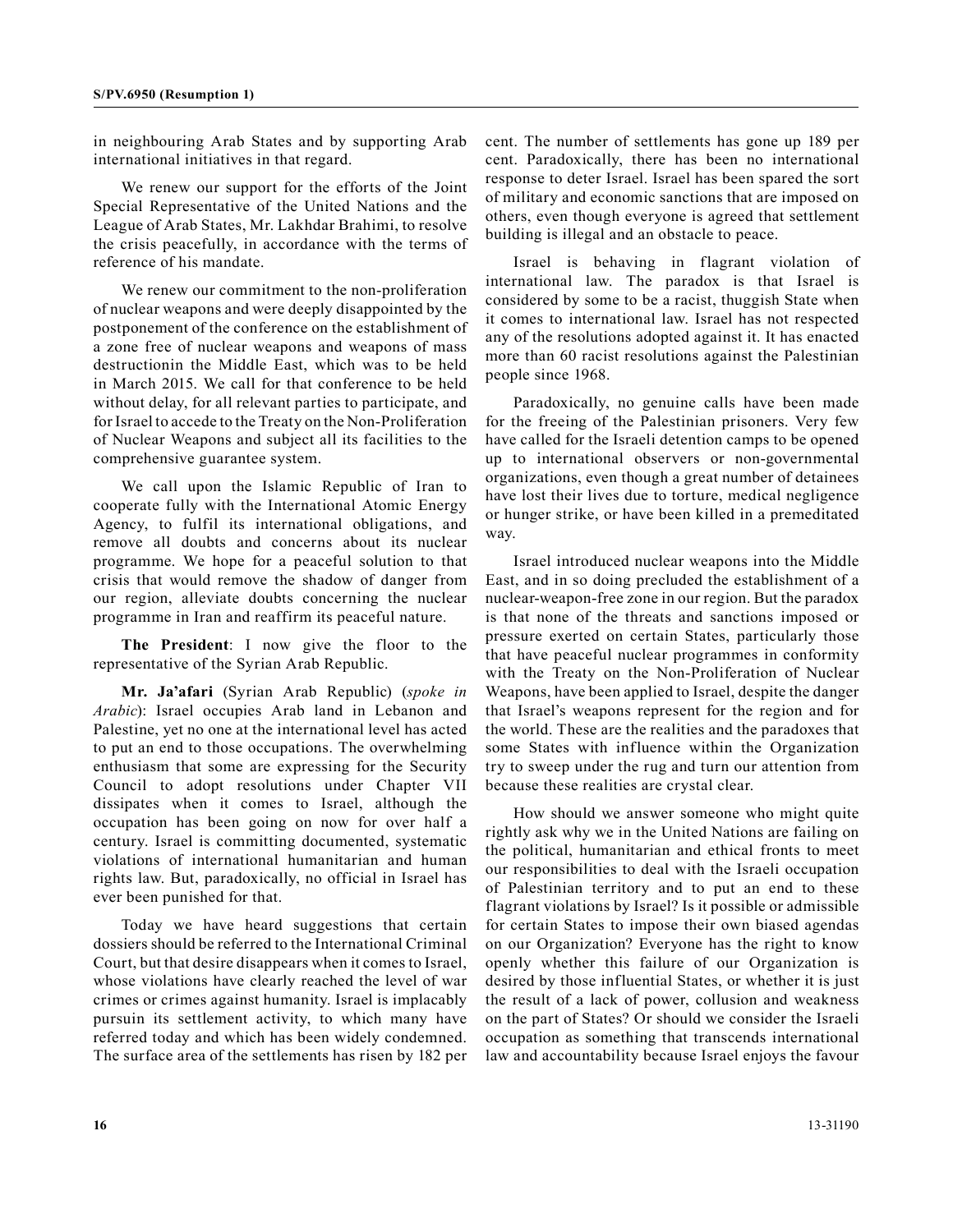of a specific country? If that is the case, then let us call things by their name; our Organization should not be called the United Nations, but the organization of the countries of major influence.

The United Nations and its Members must act. Since it began 65 years ago, the Palestinian nightmare has not sufficed to provoke the conscience of the international community into adopting earnest measures that would lead to a fair solution for the Palestinians and restore their legitimate rights, rather than simply making pointless and vain speeches before the Security Council and other international forums. What can the United Nations and its Member States say to the Syrian people who remain under Israeli occupation after more than 45 years? What can the United Nations say to them when they call into question the credibility and effectiveness of the United Nations? It is the United Nations that has been incapable of taking real measures against Israel to force it to implement relevant resolutions, in particular resolution 497 (1981).

What can we say about the absence of necessary international efforts to put an end to Israeli settlementbuilding in the Golan? What can we say about the inability of international human rights mechanisms to put an end to Israeli humanitarian and human rights violations? How can we respond when we see that there is no international reaction?

The indiscriminant and racist policies and practices of the Israeli regime continue. They continue to remove people from the separation area. Israel is building a separation wall in the occupied Golan. What can we say about the shots fired towards Syrian territory? And what of the licence that Israel and the United States have granted themselves to explore for oil in the Golan?

These are all questions that I would put to members and ask for responses, in accordance with the Charter of the United Nations. Israel is assisting terrorist groups in the separation wall area and ensuring that wounded terrorists get to Israeli hospitals so that they can be treated in Israel before they are brought back to Syrian territory along the same line of separation. We must be aware of the fact that the aid provided to these terrorist groups in the area of separation is not simply a blatant violation of international law but also endangers the lives of United Nations personnel in the area.

On 6 March, terrorist groups kidnapped 21 peacekeepers who were working in the United Nations Disengagement Observer Force. The terrorists were allowed to take the hostages to Jordan so that their photos could be taken with the terrorists. Israel then authorized the return of the terrorists to Syria.

As I have in other statements that I have made with regard to the situation in the Middle East, I would like to underscore the fact that it is dangerous to introduce other subjects under this agenda item because that could undermine the historic importance of this agenda item and divert our debates from their primary objective of considering ways to put an end to the Israeli occupation. Therefore, I am not going to respond to the vindictive allegations made against my country, Syria, by certain delegations because I do not want to fall into the trap of burying the real point of this agenda item.

However, we have a great deal to say to refute the vindictive allegations made by States that support and arm terrorists, sow fanaticism and destruction in Syria, and work to ensure that all peaceful solutions to the crisis will fail. I am referring to Saudi Arabia, Qatar, Turkey, Israel and certain countries of the European Union, some of which are members of the Council. All of them are engaged in provoking an inter-Islamic conflict as a substitute for the Israeli-Palestinian conflict in order to bury the Palestinian cause and distance themselves from the mess of the two-State solution. In their clever statements today, the representatives of that alliance of States have confirmed our conviction that they seek by every possible means to steer attention from the point at hand — the situation in the Middle East — in order to put the situation in my country, Syria, under the spotlight.

The situation that has developed is a humanitarian situation and they want to turn it into a political crisis with a humanitarian angle. In that connection, I call on the representatives of Saudi Arabia and Qatar to direct the content and provocative nature of their statements to the miserable living conditions endured by the populations of their two countries. Those populations are deprived of a constitution, a parliament, civil and political liberties and any form of national opposition, not even a formal one. Saudi and Qatari politicians have spread Salafi, Wahhabi, Takfiri terrorism and perverted the precepts of Islam, which is based on tolerance. Those same politicians are today responsible for shamefully sacrificing the lives of tens of thousands of Muslim youth throughout the world under the pretext of Jihad for the sake of petrodollars.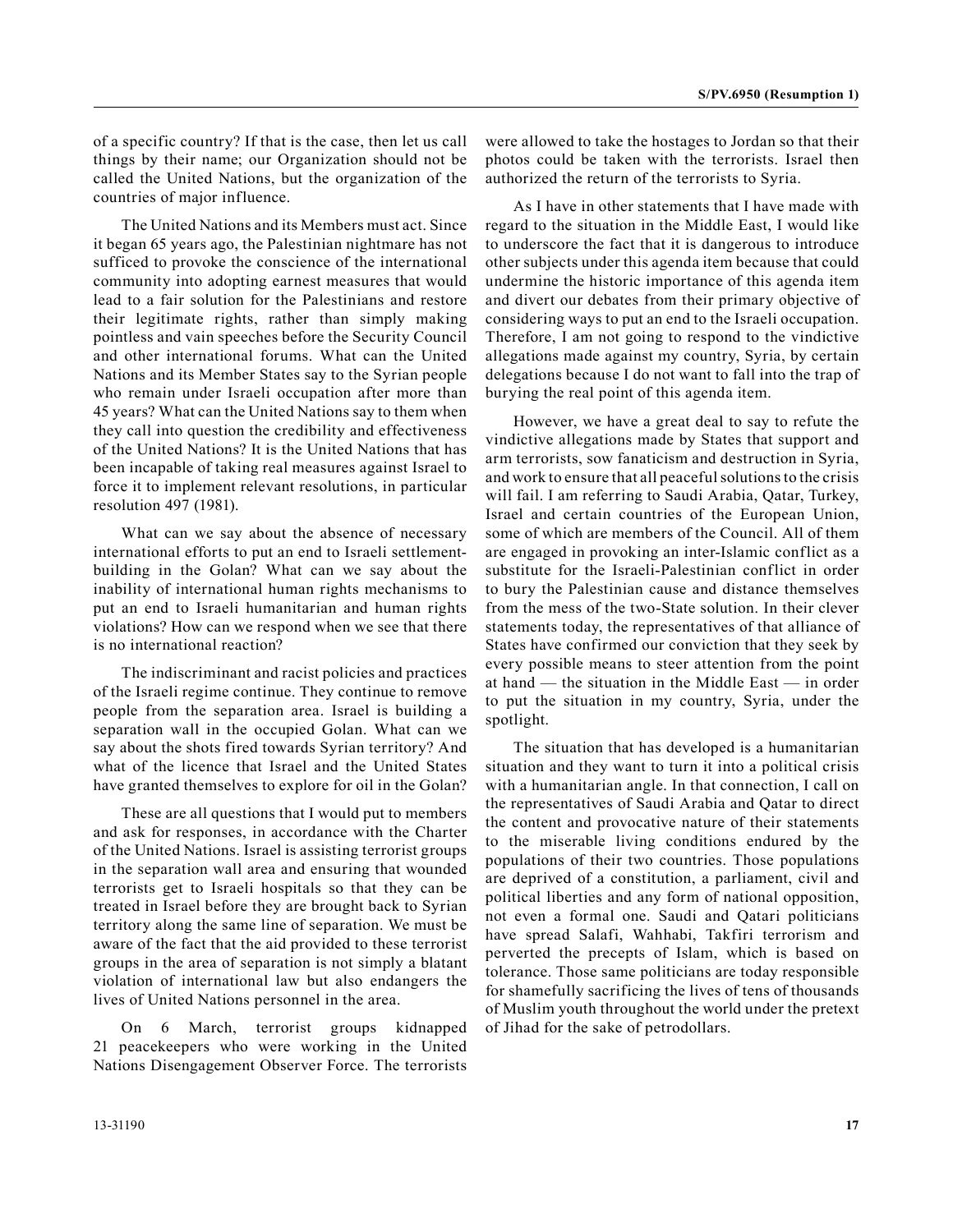**The President**: I now give the floor to the representative of the Islamic Republic of Iran.

**Mr. Khazaee** (Islamic Republic of Iran): I have the honour to address the Security Council at this meeting on behalf of the Non-Aligned Movement (NAM). I wish to convey the Movement's appreciation for Rwanda's presidency of the Security Council for having convened this open debate on the situation in the Middle East, including the question of Palestine.

The situation in the occupied Palestinian territory regrettably continues to deteriorate owing to the oppressive, violent practices that Israel, the occupying Power, continues to inflict on the Palestinian people in violation of international law, including humanitarian and human rights law. Regrettably, since the last open debate (see S/PV.6906), despite regional and international peace efforts, Israel, the occupying Power, has continued its colonization of Palestinian land, its blockade of the Gaza Strip, its military raids and arrest campaign, and all forms of collective punishment of the Palestinian civilian population under its occupation.

As stressed in the recent meeting of a delegation led by the NAM Chair with Secretary-General Mr. Ban Ki-moon and the March President of the Security Council, the deteriorating situation of the thousands of Palestinian prisoners and detainees, which are being unlawfully held by Israel, the occupying Power, is a matter of grave concern to the Movement. Furthermore, Israel's violent suppression of non-violent civilian protests against the occupation, particularly against the abuse of thousands of Palestinians in Israeli prisons, including the recent torture and killing of a Palestinian detainee and in solidarity with prisoners on hunger strike, as well as against Israel's settlement, wall and colonization of Palestinian land, has caused extensive casualties and further destabilized the situation and is a matter that preoccupies the Movement.

We, the Non-Aligned Movement, condemn the continued unlawful detention and imprisonment of thousands of Palestinians, including children, women and numerous elected officials, who continue to be held under harsh, inhumane conditions and subject to physical and mental ill-treatment. In that regard, the Movement condemns, inter alia, Israel's use of torture and all other forms of physical and psychological mistreatment and deprivation of Palestinian prisoners. The Non-Aligned Movement calls for the release of all Palestinian political prisoners.

The Movement condemns ongoing Israeli settlement activities, which constitute grave breaches of international law and violate numerous United Nations resolutions, including resolutions of the Security Council, as well as other illegal practices in the occupied Palestinian territories. Israel, the occupying Power, continues to defy international law and the will and demands of the international community with that destructive, provocative and illegal practice, which is threatening the realization of a just and peaceful solution.

Thousands of Palestinians have been displaced from their lands in the Jordan Valley, where thousands more are at risk of displacement due to Israel's illegal colonization, as well as in and around occupied East Jerusalem, where the occupying Power continues to pursue measures aimed at the quiet transfer or depopulation of the indigenous Palestinian inhabitants and at ensuring a Jewish majority in the city. Violence and terror also continue to be waged by extremist Israeli settlers against the Palestinian civilian population and at Muslim and Christian holy places, including in Jerusalem.

The Non-Aligned Movement calls for a complete end to all Israeli settlement activities, the construction of the wall, home demolitions, residency revocations, excavations, including near Al-Haram Al-Sharif, the closure of Palestinian institutions in the city, a cessation of the transfer of Israeli settlers to Palestinian land and an end to their lawlessness. The Non-Aligned Movement also calls for the complete lifting of the blockade of Gaza and for international attention to the severe humanitarian situation in the Gaza Strip.

The Non-Aligned Movement stresses the urgent need for action by the international community to redress the unjust and critical situation endured by the Palestinian people under Israel's almost half a century of military occupation. The relevant United Nations resolutions and international law must be implemented. The responsibilities of the Security Council, which is mandated to maintain international peace and security, are clear. It is high time that those responsibilities were upheld. The Security Council cannot remain on the sidelines. It must act to advance efforts to resolve the prolonged and tragic conflict as a result of which the Palestinian people have too long been denied their inalienable human rights, including to self-determination and to return, and the freedom of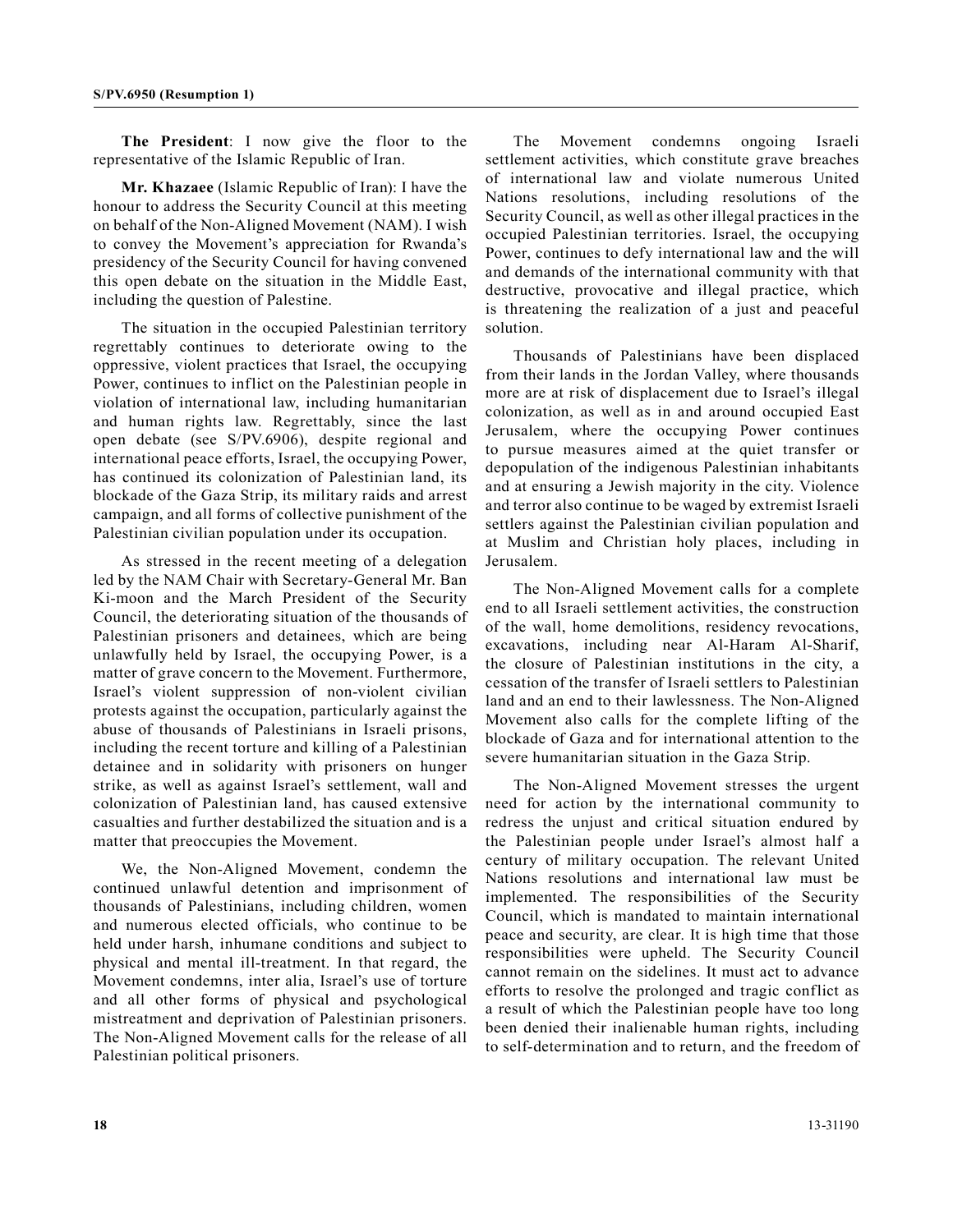an independent State of Palestine, with East Jerusalem as its capital.

Turning to Lebanon, the Movement condemns Israel's ongoing violations of Lebanon's sovereignty. It calls on all parties concerned to fully implement resolution 1701 (2006) in order to end the current fragility and to avoid a resurgence of hostilities. Such actions also constitute a threat to international peace and security and are a continuation of Israel's aggression against Lebanon.

Concerning the occupied Syrian Golan, the Movement is concerned about the recent violation of the 1974 Agreement on Disengagement between Israeli and Syrian Forces, which brings the risk of tension, escalation and confrontation in the area. The Non-Aligned Movement reaffirms that all measures and actions taken or to be taken by Israel, the occupying Power, to alter the legal, physical and demographic status of the occupied Syrian Golan, as well as Israeli measures to impose its own jurisdiction and administration in that area, are null and void and have no legal effect. The Non-Aligned Movement demands that Israel abide by resolution 497 (1981) and withdraw fully from the occupied Syrian Golan to the borders of 4 June 1967, in implementation of resolutions 242 (1967) and 338 (1973).

The States members of the Non-Aligned Movement reiterate their continuous calls on the Security Council to act urgently in order to send a clear message to Israel, the occupying Power, that all those illegal actions must be fully halted forthwith and that it must comply with international law.

Let me now speak in my national capacity. I would like to refer to the present political and security situations in the Middle East region, which is becoming increasingly fragile and precarious. That is particularly true with regard to the situation in Syria.

The Islamic Republic of Iran believes that any foreign military involvement against Syria would only exacerbate the crisis and extend the insecurity to other countries in the region. Therefore, Iran is of the view that the way out of the present crisis in Syria lies in strengthening a comprehensive and peaceful political process aimed at establishing, first and foremost, a cessation of violence between the parties and the holding of a national dialogue between the opposition and the Syrian Government for a peaceful political process. The regional countries should cooperate with

one another to facilitate such dialogue and national reconciliation. To that end, the Islamic Republic of Iran has actively participated in talks with regional countries, in particular Egypt and Turkey. It seems that there is no alternative if we want to restore peace and stability to Syria and to the region.

Turning now to what was said against my country by the representative of the Israeli regime in the Chamber, it is not my delegation's intention to comment in detail. I would like to point out only that the Islamic Republic of Iran has officially declared its commitment to the fundamental principles of the Charter to refrain from the threat or use of force against any member of the United Nations. The Israeli regime, with a dark history of terrorist activities, possessing hundreds of nuclear warheads and known as an illegal force in the world, would do better to keep quiet and to stop threatening other countries. At the very least, the Council should demand that the Israeli regime abandon its policy of flouting international law and the Charter of the United Nations and immediately desist from resorting to the threat or use of force.

**The President**: I now give the floor to the representative of Ukraine.

**Mr. Sergeyev** (Ukraine): First of all, I would like to convey our appreciation for Rwanda's presidency of the Security Council this month and for having convened this open debate at such a crucial point in time. At the same time, let me also thank Mr. Jeffrey Feltman for his briefing.

Ukraine is deeply concerned about the deterioration of the situation in the Middle East and in the Palestinian territories, in particular. It is our strong conviction that the solution to the question of Palestine should be based on the full implementation of resolutions 242 (1967) and 338 (1973), as well as the Madrid Peace Conference formula and the Oslo Accords. The lack of progress achieved in the peace process, including on the settlement issue, lies at the heart of the Palestinian people's frustration. In that regard, I should emphasize that there is no alternative to the quest for peace and to the political solution of the crisis.

Ukraine rejects any acts of terrorism, by whomsoever, as a means of reaching any political goal. In our view, any violent or provocative actions by radical elements should be halted resolutely since they lead only to a further escalation of violence.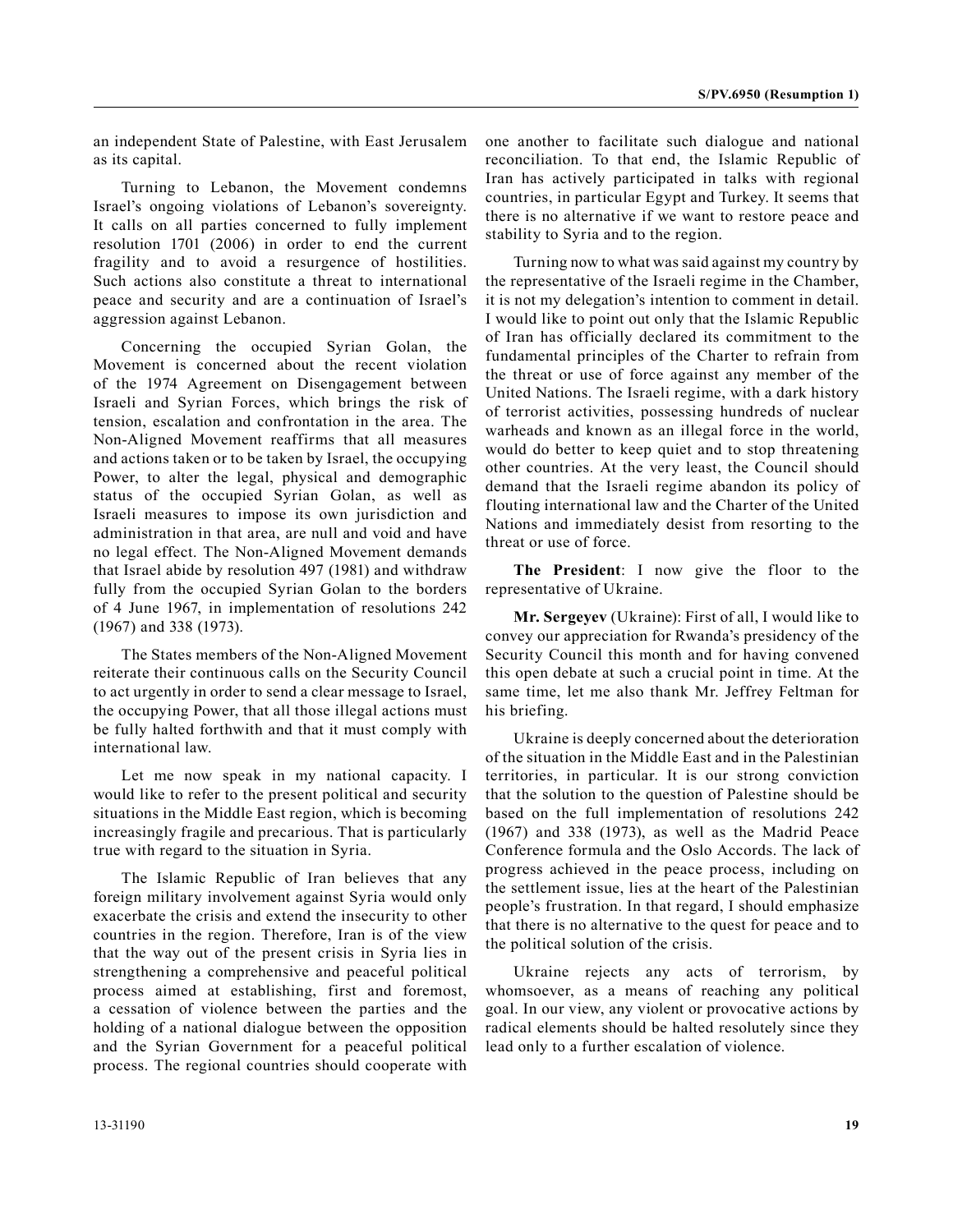It is our belief that the momentum exists and that, under the current circumstances, there is no alternative for the parties but to overcome their differences and, for the sake of peace, to come back to the negotiating table. We strongly appeal to all sides to refrain from any unilateral actions that could further aggravate the situation or pre-empt the outcome of the final status talks.

I would like to reiterate Ukraine's determination to contribute further to the search for a comprehensive peace in the Middle East. In our view, such a peace will come about only on the basis of an agreement that ensures the Palestinian people's legitimate right to selfdetermination and statehood, while, at the same time, respecting Israel's right to peace and security.

Ukraine reaffirms its strong commitment to the sovereignty, independence, unity and territorial integrity of Syria. We believe that the United Nations should retain its leading role in solving the Syrian crisis. We strongly support the efforts of Mr. Lakhdar Brahimi as the Joint Special Representative of the United Nations and the League of Arab States for Syria.

We are convinced that the parties to the conflict should do their utmost to bring about a sustained cessation of armed violence in all its forms, paving the way for a Syrian-led political transition. It is our belief that a national dialogue that includes all strata of the Syrian society, together with the introduction of social and political reforms, is the only effective mechanism to resolve the existing internal problems.

Ukraine, which fully supports the universal principles and norms of international law, joins the calls of the Secretary-General and his Special Representative to avoid the further militarization of the conflict and to alleviate the suffering of the innocent population. In that regard, as stipulated by a decree of the President of Ukraine, my country has, through the United Nations, provided humanitarian assistance to the Syrian civilian population, including Syrian refugees in neighbouring countries.

As to the way forward, we strongly believe that the Geneva communiqué creates all the necessary conditions for the parties to reach a peaceful political solution and to stop the violence.

**The President**: I now give the floor to the representative of India.

**Mr. Mukerji** (India): Mr. President, let me begin by congratulating you on your assumption of the presidency of the Security Council for the month of April. I would also like to express our appreciation for the convening of today's quarterly open debate, which will allow the Council to take stock of recent developments in the Middle East, including the State of Palestine. I would like to thank Under-Secretary-General Jeffrey Feltman for his comprehensive briefing.

The Middle East peace process is passing through its most difficult phase in recent times. For more than two years, the parties have not held a single official meeting. The efforts of the international community, including those of the Quartet, have failed to make any impact on the ground. In the West Bank and East Jerusalem, the intensification of settlement activities is quickly eroding the very foundation of a two-State solution. The plight of ordinary Palestinians is worsening every day due to roadblocks and related occupation infrastructure that put restrictions on the free movement of persons and goods.

The blockade of Gaza has also continued to cause a great deal of hardship for the Palestinians. The plight of Palestinian prisoners in Israeli jails requires immediate attention. Meanwhile, the Palestinian Authority is facing one of its worst financial crises, which threatens to erode the progress made in building Palestinian State institutions. If the present situation persists, the international community will risk seeing a serious destabilization of the region. It is therefore imperative that efforts aimed at breaking the deadlock and resuming the peace process be reinvigorated.

Any political process, to be meaningful, must put an end to Israeli settlement activities. Continuing settlement activities are a violation of international law and harmful to the peace process. We join others in urging Israel to stop settlement activities in order for the Palestinian side to come to the negotiating table.

We have noted that Israel has recently taken measures to allow the flow of basic goods into Gaza. Still, the continuing blockade remains in force and is adversely affecting essential services, economic activities and infrastructure development. We continue to call for the complete lifting of the blockade. The parties should also fully implement the provisions of the ceasefire agreement reached in November 2012.

The Ad Hoc Liaison Committee, at its recent meeting in Brussels last month, underscored the urgent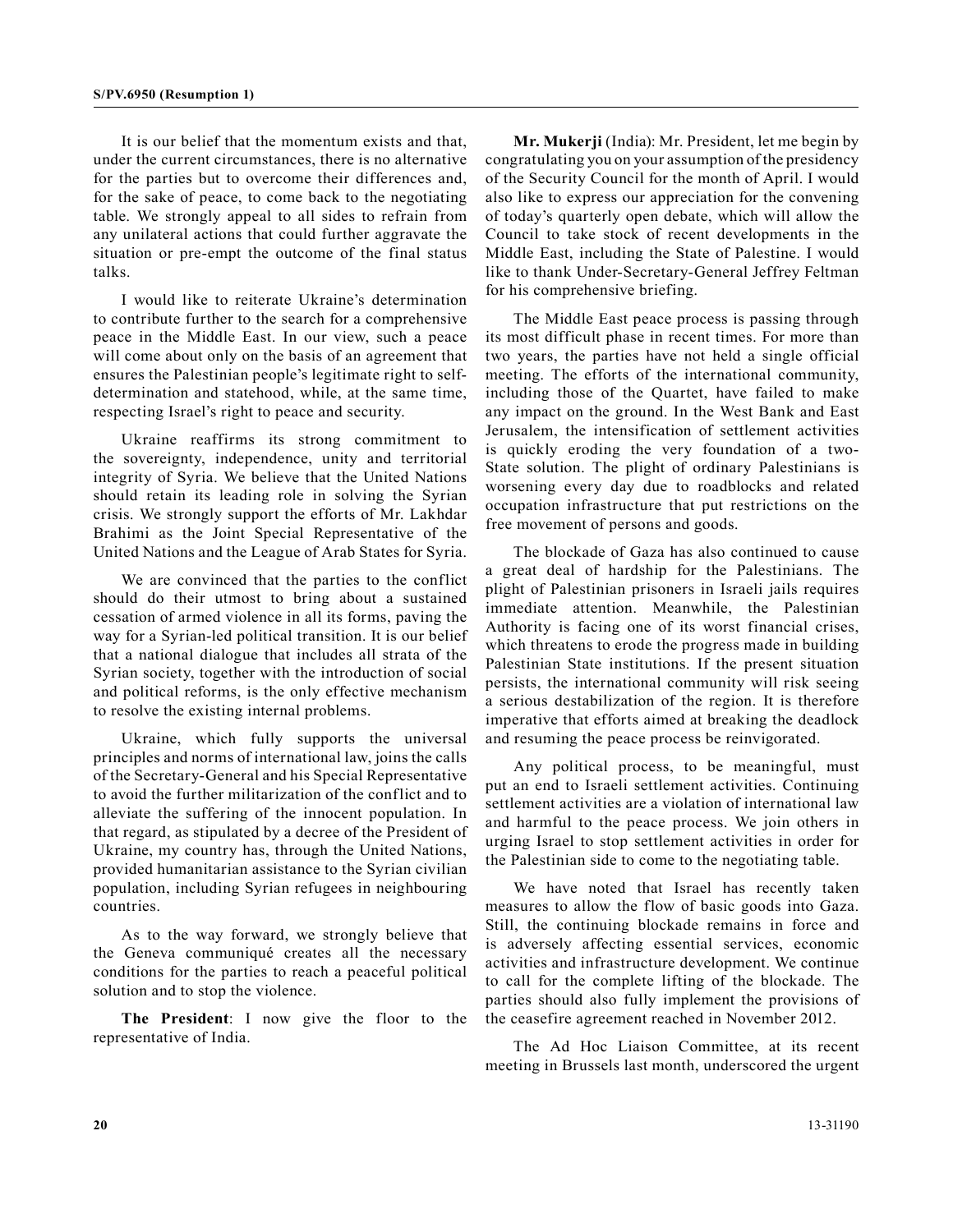need to close the Palestinian Government's financing gap, estimated at \$1.2 billion for the current year. In that context, it is important that the international community continue to respond to the financial needs of the Palestinian authority.

Since the time of Mahatma Gandhi, India's support for the Palestinian cause has been strong and unwavering. India was the first non-Arab country to recognize the State of Palestine. Since then, India's bonds of friendship with the Palestinian people have been strengthened and reinvigorated by regular interactions. As a member of the Security Council in 2011 and 2012, India supported Palestine's bid for full and equal membership of the United Nations. Continuing that support, India co-sponsored the General Assembly resolution 67/19 in November 2012, which upgraded the status of Palestine to non-member observer State. India has consistently supported a negotiated solution to the Israeli-Palestinian issue with a view to achieving a sovereign, independent, viable and united State of Palestine, living within secure and recognized borders with East Jerusalem as its capital, side by side and at peace with Israel, as endorsed in various Security Council resolutions and the Quartet road map.

India has also partnered with Palestine in socioeconomic development and has extended material assistance to the Palestinian Authority. As in previous years, India pledged an amount of \$10 million in 2012 as budgetary support to Palestine. India also annually contributes \$1 million to the United Nations Relief and Works Agency for Palestine Refugees in the Near East. India is in the process of implementing projects, bilaterally and through the India, Brazil and South Africa Fund, including in the fields of information and communication technology, vocational training and school construction.

In conclusion, let me express our deep concern at the deterioration of the situation in Syria. We believe that the joint communiqué of the Action Group (S/2012/523, annex), adopted in June 2012, provides a good basis for resolution of the Syrian crisis. A Syrian-led political process that meets the legitimate aspirations of all sectors of Syrian society is the only way to resolve the crisis and must be seriously pursued by all parties concerned.

**The President**: I now give the floor to the representative of Cuba.

**Mr. León González** (Cuba) (*spoke in Spanish*): Cuba endorses the statement made by the representative of the Islamic Republic of Iran on behalf of the Non-Aligned Movement. In my national capacity, I wish to highlight some aspects relevant to the matter at hand.

This is the second open debate this year on the Middle East region held at the Security Council without achieving any progress. It is unfortunate that the situation in the region, especially in the occupied Palestinian territory, including Jerusalem, has seen no progress. The region is still marked by instability and insecurity.

The main political problem in the Middle East is the systematic aggression by Israel against Palestine. The Security Council must play its role in defence of international peace and security and immediately adopt concrete practical measures to compel Israel to end its abuses and illegal policies and practices against the Palestinian people. Israel's behaviour deliberately contravenes United Nations resolutions and international law, poses a threat to regional and international peace and security, and violates the human rights of an entire people by means of flagrant, systematic and inhumane abuses that should be condemned by this organ. Israel's illegal occupation of Palestinian and other Arab territories remains the major obstacle to achieving a just, lasting and comprehensive solution in the Middle East region. There will be no peace in the Middle East as long as those aggressions persist and the legitimate rights of the Palestinian people are not taken into account.

The General Assembly adopted the historic resolution 67/19 when a majority of its members granted Palestine non-member observer status in the United Nations. Cuba supported that resolution, in accordance with its long-standing position in support of the cause of the Palestinian people and the defence of its rights. However, such action constitutes an interim step towards the eventual accession of Palestine to the United Nations as a fully fledged Member State. The Security Council must consider and approve, without further delay, the request made by Palestine in 2011 to be recognized as a United Nations Member State.

Today, the situation in the region is tense and explosive, due to the increasing number of illegal Israeli settlements, the harsh and distressing reality of Palestinian prisoners and the blockade to entry of goods, humanitarian aid and fuel in the Gaza Strip.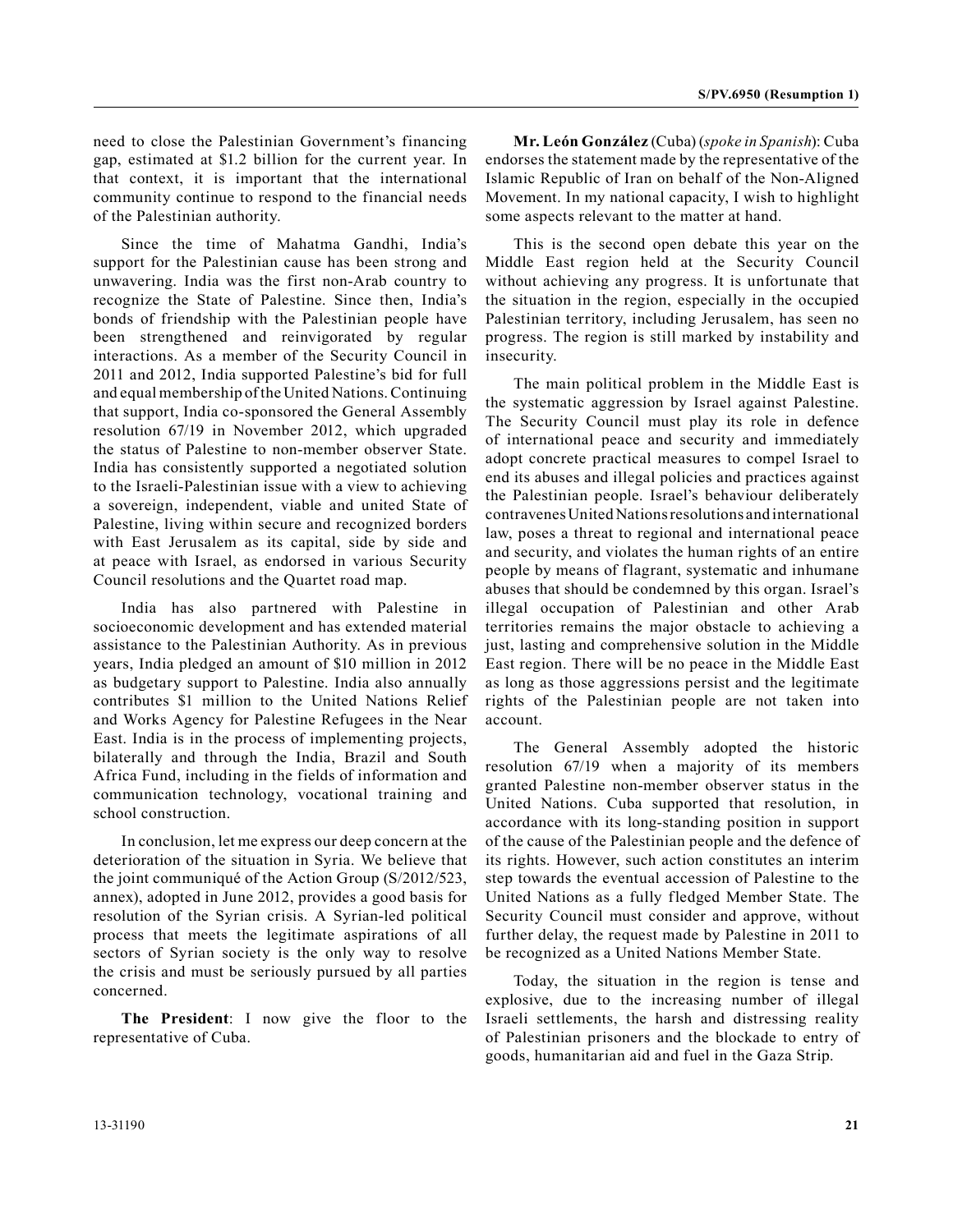Palestinian prisoners lack rights to essential goods and services, namely, water, food, medical care, education, visits and legal defence. In addition, they are subjected to continous physical and psychological abuse. The recent death of a 64-year-old prisoner due to medical negligence by the occupying Power has led to violent clashes in East Jerusalem, Hebron and other localities of the occupied territory, where Israel's use of excessive force has injured dozens of people and killed two Palestinian adolescents.

Only an end to the settlement policy, the release of Palestinian prisoners and the lifting of the blockade imposed on the Gaza Strip will make it possible to launch a significant political process that will bring peace to the region.

Cuba will continue to support the Palestinian people in their legitimate and just struggle for selfdetermination and the establishment of an independent Palestinian State, with East Jerusalem as its capital.

Cuba calls upon Israel to comply with international law and to put an end to its occupation of all Arab territories, and reiterates once again its support for a just and lasting peace for all the peoples of the Middle East region.

Cuba is closely following the situation in Syria and its international impact, aware of the fact that the information available is frequently manipulated. The calls made by those who promote regime change in Syria and rely on the use of force and violence are alarming. They should instead contribute to dialogue and negotiation between the parties.

The Security Council was not conceived as an instrument to be used by certain Powers to provoke regime change in selected countries. There is reason to be concerned about intentions to promote Security Council actions and declarations aimed at increasing violence, undermining a sovereign Government, generating insecurity and leading a nation to a social and humanitarian crisis with unforeseeable consequences.

The obligation of the Security Council is to promote peace, not violence; to prevent destabilization, not to finance, arm and train those involved in destabilization; and to protect the innocent, not to use and manipulate them for geopolitical purposes. That is also the responsibility of the Organization as a whole.

Cuba objects to NATO's maneuvering to have the Security Council approve the aggression in Syria. It also rejects the complicity of the mass media, which are accustomed to distorting reality and to not being answerable for their actions.

Cuba shares the concern about the loss of innocent lives in Syria and elsewhere in the world. It also condemns the acts of violence being committed against defenceless civilians by all those involved in that or any other conflict.

A civil war in Syria or a foreign-force intervention would have serious consequences for international peace and security, especially for the Middle East region. We reject attempts to turn the alleged protection of human lives into an excuse for foreign intervention, either directly or through support for irregular armed groups, including the use of mercenaries, who only sow destruction and multiply the number of deaths.

Cuba reaffirms the right of the Syrian people to the full exercise of their self-determination and sovereignty, without foreign interference or intervention of any kind. The role of the international community, in this time of difficulty for a State Member of the United Nations, is to offer its assistance in order to safeguard peace and stability in that country.

Finally, Cuba reiterates its rejection of the double standard prevailing in the Security Council. On the one hand, it can be very flexible and tries to ensure, through all kinds of pressure, that certain situations are considered in the Council. On the other hand, when the situation does not suit the interests of certain countries, it is slow to act, or simply fails to act, as in the case of Palestine. After dozens of resolutions by this organ, there has been no progress in achieving the establishment of a Palestinian State, with East Jerusalem as its capital. It has shown its inability to grant Palestine its well-deserved status of full United Nations Member and does nothing to stop the ongoing violations committed by Israel, the occupying Power, against the Palestinian people.

**The President**: I now give the floor to the representative of Sri Lanka.

**Mr. Silva** (Sri Lanka): I join other speakers in commending you, Mr. President, for having convened this important debate. The Sri Lanka delegation associates itself with the statement made by the representative of Iran on behalf of the Non-Aligned Movement (NAM).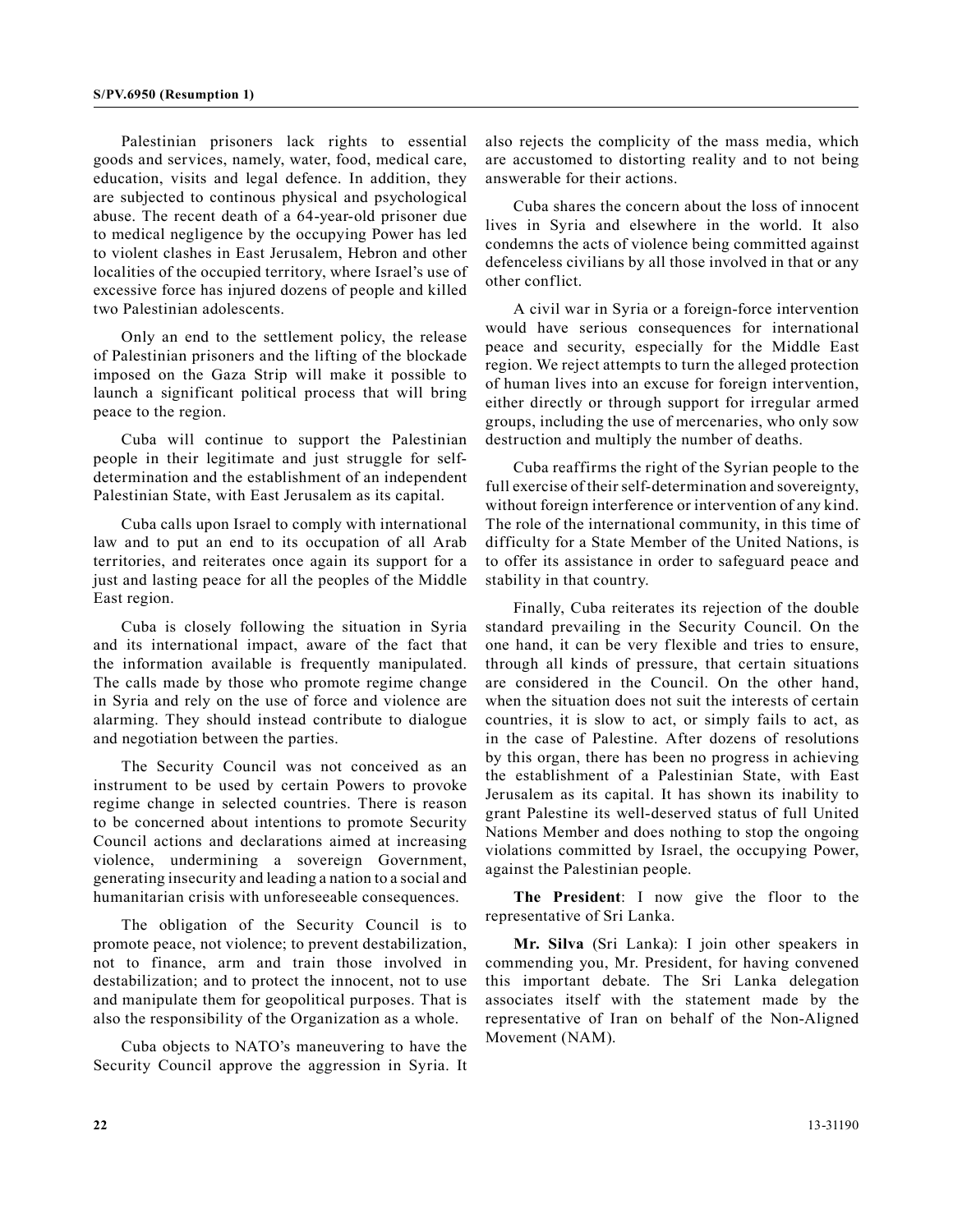The world must not forget the dire humanitarian situation of the Palestinians in the occupied Palestinian territory, especially in Gaza, where conditions are unsustainable. We stress the urgent need for the leadership to end the marginalization and oppression of Palestinians in their own land. International humanitarian law requires the protection of the civilian population in the occupied territories. It is regrettable that unethical practices continue that could erode the likelihood of a two-State solution.

The settlement activities run counter to article 49 of the Fourth Geneva Convention (1949) and are therefore a factor in the recurrence of violence in the region. The international community has repeatedly called for a freeze on settlement activity. The Security Council, the General Assembly, the Human Rights Council, the Economic and Social Council and the International Court of Justice all have condemned the settlement activities as illegal. Ending those practices, which contribute to much human suffering and continuing friction in the occupied territories, are essential steps that need to be taken to improve the situation on the ground as well as for confidence-building.

The blockade imposed on Gaza has resulted in approximately 80 per cent of families in that location being dependent on humanitarian aid from the United Nations for their survival. Restrictions on imports and exports are stifling economic growth. Those restrictions need to be lifted within the framework of resolution 1860 (2009), as that would contribute significantly to the economic advancement of Gaza and the well-being of the people.

Sri Lanka also supports the work of the United Nations agencies in the occupied Palestinian territory, including the United Nations Relief and Works Agency for Palestine Refugees in the Near East and the Office for the Coordination of Humanitarian Affairs, which keep the majority of the people in Gaza supplied with the bare necessities.

Both parties to the conflict must create the environment necessary to facilitate peace. There is an urgent need for mutual confidence-building measures in support of efforts to resume dialogue and substantive negotiations. Israel must protect the Palestinian civilian population in the occupied territories and desist from actions that are contrary to the established rules of international law and practice. We are also mindful of the security needs of Israel. The indiscriminate attacks

against Israeli civilians, including the firing of rockets from Gaza into Israel, will widen the gap between the parties. We encourage both parties to exercise the utmost restraint for the sake of the safety of civilians and for the greater goal of peace.

It is important to remain engaged in the process of finding a just and durable solution to the situation in the Middle East. Sri Lanka supports the implementation of the General Assembly resolutions regarding the inalienable rights of the Palestinian people to statehood and the attainment of a two-State solution on the basis of the 1967 borders. The viability of the two-State solution will depend on the political unity and economic advancement of the Palestinian people, and we are confident that Palestinian internal reconciliation efforts will continue. The progress made by the Palestinian Authority despite the severe political and economic constraints is commendable.

Sri Lanka supports Palestine's application for admission to full membership in the United Nations, and it is our hope that the Security Council will give it favourable consideration.

In conclusion, Sri Lanka welcomes the declaration made in solidarity with the Palestinian people and State of Palestine adopted at the recent special meeting of the Committee on the Exercise of the Inalienable Rights of the Palestinian People, held in Caracas.

**The President** (*spoke in French*): I now give the floor to the representative of Tunisia.

**Mr. Khiari** (Tunisia) (*spoke in Arabic*): At the outset, I would like to convey my sincere congratulations to you, Sir, on your presidency of the Council this month, and I thank you for holding this open debate on the situation in the Middle East, including the question of Palestine. I also thank Under-Secretary-General Jeffrey Feltman for his briefing today.

Today we meet in our quarterly open debate at a time when the peace efforts are at a very difficult stage. The stalemate in the peace process has lasted for years now and there seems to be no hope for an end to the deadlock or a resumption of negotiations to achieve a durable, just and comprehensive peace that would put an end to the occupation and confirm the recognition of the Palestinian State as an independent and sovereign State, within the borders of 4 June 1967 and with East Jerusalem as its capital.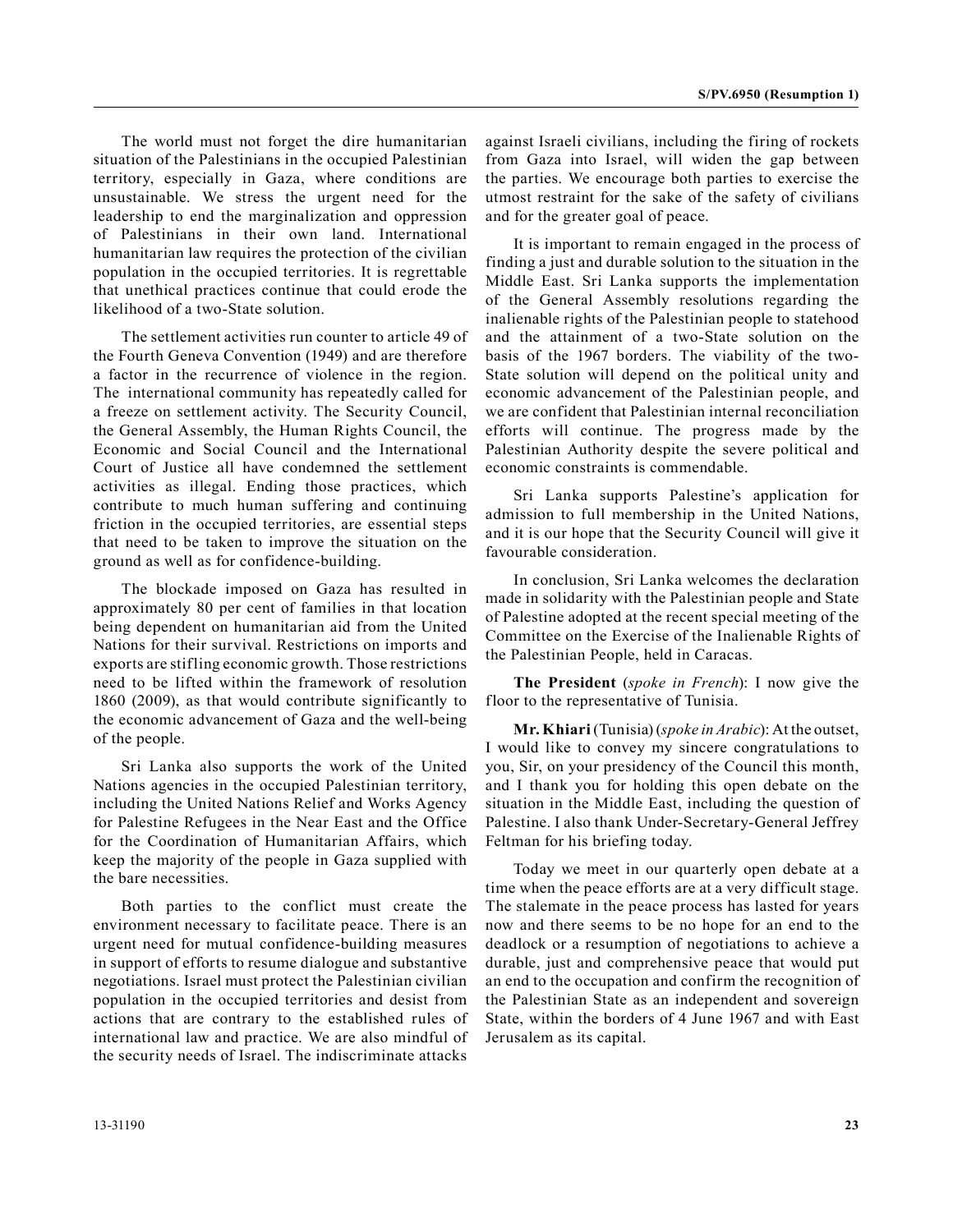We believe that full responsibilty for the stalemate lies with Israel's continued practices, as the occupying Power, its procrastination, its grave violations of international law and the basic terms of reference of the peace process, and its continued enforcement of a policy of fait accompli, enacted through further annexation of Palestinian territories, the Judaization of Jerusalem and its separation from its surroundings in the West Bank, which we denounce. Israel has also carried out forced expulsions and cancelled Palestinian identity cards, while increasing and intensifying its settlement activities and campaigns of escalating violence by settlers against Palestinians and against Islamic and Christian places of worship, including the Al-Aqsa mosque. The current violations and abuses against Palestinian prisoners in full view of the entire world are grave violations of the principles of human rights and international humanitarian law.

Firm and urgent action is required on the part of the international community to end the bloodshed, which cannot be prolonged or tolerated and which carries the risk of an escalation of the situation at any moment, especially in the light of Israel's continued policy of arbitrary arrests of Palestinians, including women and children. The practices of Israel as the occupying Power over the past decades can be considered a form of collective punishment, and the international community can no longer justify this policy to current and future generations.

We believe that the resumption of negotiations on a fair and honest basis requires putting an end to those practices in the occupied territories, including East Jerusalem; addressing the question of Palestinian prisoners in Israeli prisons; and immediately lifting the unfair and oppressive blockade of Gaza. Those measures are based on the principles of international legitimacy and are basic requirements for the resumption of the peace process.

Tunisia reaffirms that achieving a just and lasting peace in the Middle East is a comprehensive effort that can be realized only through an Israeli withdrawal from all Palestinian and Arab occupied territories, including the Arab Syrian Golan, a withdrawal to the pre-1967 borders and from the territories still occupied in southern Lebanon, and a recognition of the independence and sovereignty of the State of Palestine, with East Jerusalem as its capital, as the basis for a two-State solution in which Israel and Palestine live side by side in peace.

We also express our deep concern regarding the situation in the brotherly country of Syria, where the ongoing killing and destruction have had grave consequences for Syria and the entire region, in particular at the humanitarian level. We reiterate our support for the aspirations of the Syrian people to liberty, dignity and democracy, and we recall the resolutions adopted by the most recent Arab summit in Doha, which were mentioned by the representative of the League of Arab States in his statement. We also emphasize the need for an expedited political solution that would put an end to the crisis, which can no longer be tolerated or prolonged, while emphasizing the unity of Syrians and the territorial integrity of Syria.

**The President**: I now give the floor to the representative of Norway.

**Mr. Pedersen** (Norway): In order for members to be able to go home before midnight, I have decided to circulate my speech but not read the whole thing. Members will thus have to promise to read it.

The civil war in Syria is a catastrophe with no end in sight. The situation of the millions of civilians in Syria and in neighbouring countries continues to deteriorate and has reached unbelievable dimensions. The country is being reduced to rubble, and the Syrian State is gradually collapsing. Cities and neighbourhoods are being destroyed under constant fire from missiles and heavy artillery on an appalling scale. There seems to be no end to the suffering of the civilian population. We are witnessing brutal suppression and indiscriminate killings. The conflict is spilling across borders and threatening regional stability.

The paralysis of the Security Council makes the situation worse. As a result, the dynamic of the conflict is becoming entrenched in a logic of violence. Norway urges the Council to take a clear and unanimous stand against the continuing and gross violations of international humanitarian law. The international community must, at an absolute minimum, stand up for the basic principles of international humanitarian law, even if it is divided over how to achieve a political solution.

We urge all countries to stop the flow of weapons into Syria. A political solution to the conflict is the only way to save the Syrian people from further suffering, for which the regime bears primary responsibility. Therefore, our message to Al-Assad is that he must start transferring executive power with a view to enabling a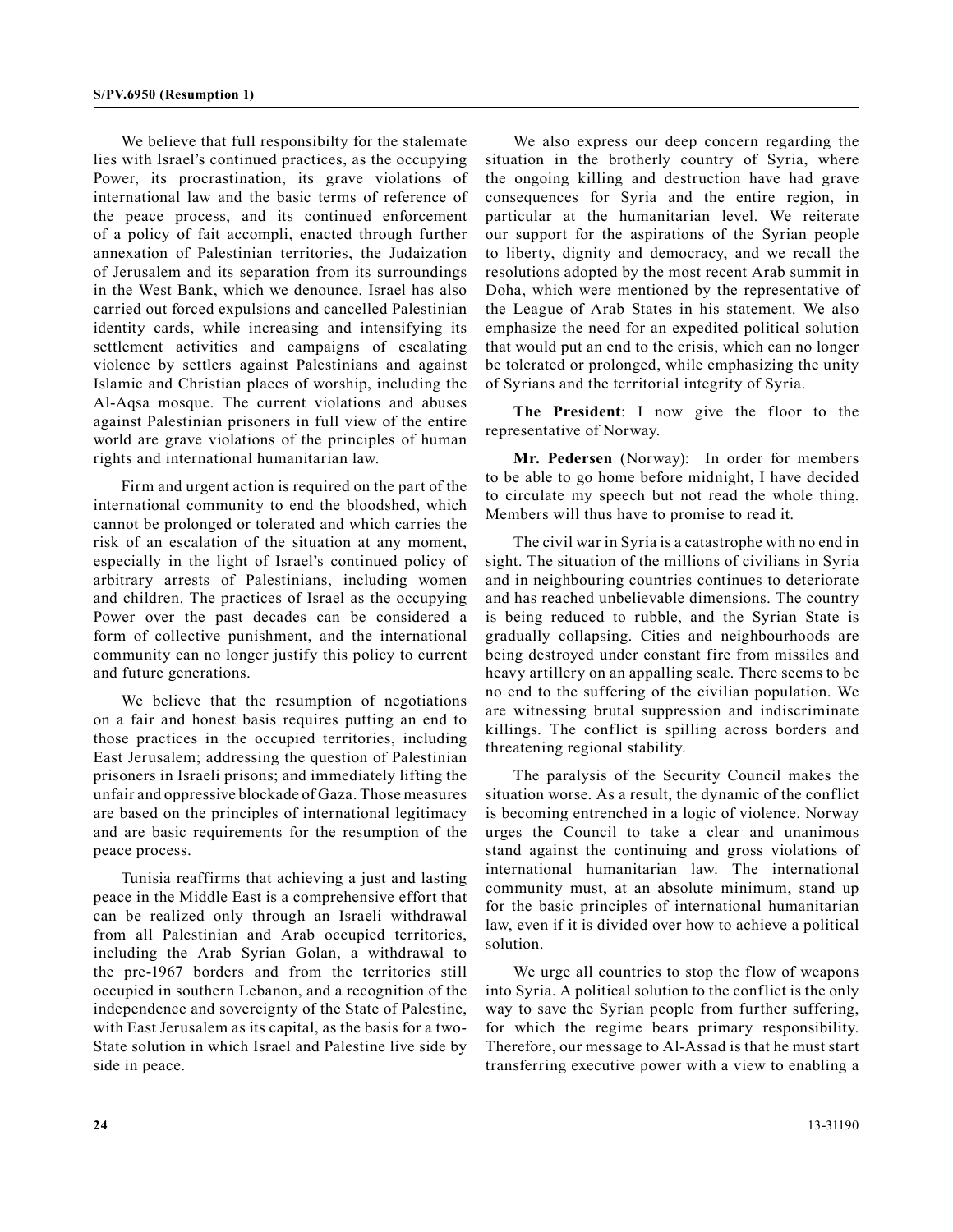meaningful political transition towards a pluralistic and representative Syria. Our message to the opposition groups is that they must contribute to a meaningful political dialogue and negotiate within the framework of the Geneva communiqué (S/2012/523, annex). Our message to the Security Council members is that they must find a way to promote a political transition based on the Geneva communiqué. We must give our full support to the work of Joint Special Representative Brahimi.

Norway is committed to a democratic, pluralistic and unified post-Al-Assad Syria. We support the efforts of the opposition groups to organize themselves on a more inclusive and representative basis. In the current situation, Norway regards the Syrian National Coalition as the legitimate representative of the Syrian people. We are assisting the Coalition in building up capacities to provide practical help on the ground and to train people for a future pluralistic and democratic Syria. The litmus test is whether we succeed in making the situation better for all Syrian people, ensuring that the rights of all minority groups are protected. Thus, whether they are men or women, Alawite, Druze, Kurd, Sunni, Shia or Christian, all Syrians should be guaranteed a role in shaping the future of Syria.

We are facing a humanitarian crisis of colossal proportions. The Syrian Government has shown a flagrant disregard for the humanitarian consequences of its indiscriminate warfare. The opposition groups are also guilty of serious disrespect for fundamental humanitarian principles regarding the protection of humanitarian personnel and installations. We therefore call on the Syrian Government and the opposition groups to respect international humanitarian law and fundamental human rights and desist from the despicable practice of gender-based violence. Those responsible for crimes against humanity and war crimes must be held accountable.

Since March 2011, Norway has provided \$75 million in humanitarian assistance to Syrian refugees and to those who are suffering inside Syria.

Let me now turn to the Middle East peace process. On 19 March, Norway chaired the spring meeting of the donor support groups for Palestine — the Ad Hoc Liaison Committee (AHLC) — held in Brussels. Twenty years have passed since the AHLC was set up to build the foundations for a Palestinian State and to develop its institutions. To fully succeed, the State-building

exercise may need to be accompanied by meaningful steps towards the two-State solution. If that vision is lost, the willingness of donors to contribute will indeed diminish.

The financial situation is serious. Palestinian revenues are insufficient for a balanced budget, while donor contributions have declined in recent years. Last year, the Palestinian Authority's deficit reached \$1.4 billion, with donor contributions covering only \$826 million. At the meeting in Brussels, the donors promised that they would continue to provide funds, and contributions may reach \$1 billion for 2013. That could cover most of the Palestinian budget deficit this year, but it will not resolve the long-term challenges.

More and more donors are questioning the sustainability of the current approach. They are asking whether we are not in fact financing a permanent occupation, given that there are no substantial improvements in those areas or signs of a rapid resumption of negotiations. The recent resignation of Prime Minister Fayyad reflects the increasing frustration of the Palestinians. I salute my good friend Mr. Fayyad for his steadfast work over many years on building up a sustainable Palestinian economy and laying a solid foundation for the establishment of a Palestinian State.

The parties need to recommit themselves to achieving a two-State solution. The Israeli occupation and Israeli settlement activities remain the main problem and must stop. Rocket attacks against Israel from Gaza must also stop. Donors need to see meaningful progress before the next AHLC meeting in September, which should be convened at the political level. We need to address the tough questions regarding the continued relevance of our efforts and strategies as donors. I appeal to the donors to continue to provide funding for the Palestinian Authority during this difficult transition.

**The President**: I now give the floor to the Bolivarian Republic of Venezuela.

**Mr. Valero Briceño** (Bolivarian Republic of Venezuela): The Bolivarian Republic of Venezuela endorses the statement delivered by Mr. Mohammad Khazaee, Permanent Representative of the Islamic Republic of Iran, on behalf of the Non-Aligned Movement.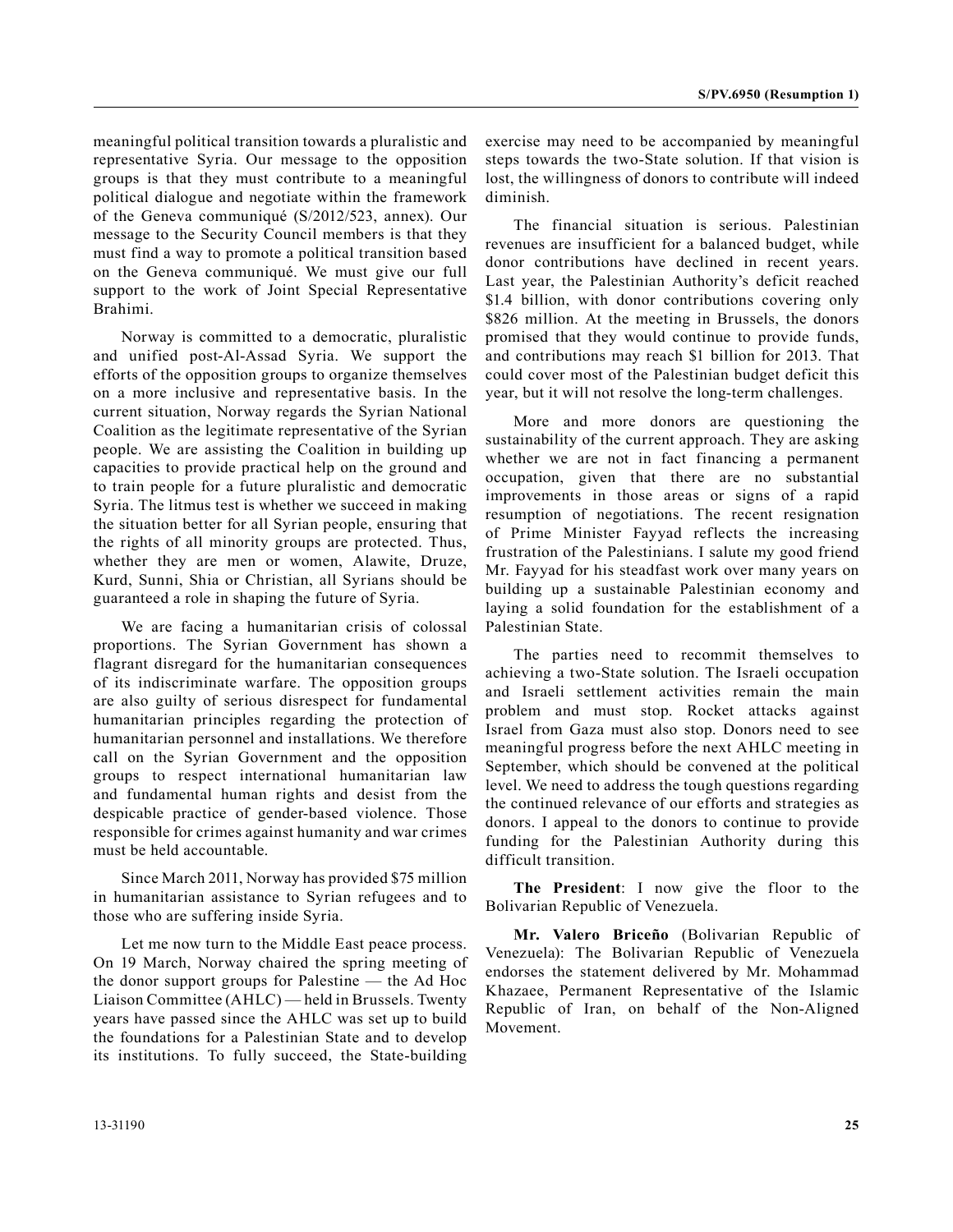Helping to build a just, comprehensive and lasting peace in the Middle East is one of the main challenges of the United Nations. The lack of respect for the territorial integrity, sovereignty and self-determination of the countries of the South have been recurrent practices of colonialists and imperialists in times past. Even today, those practices are still used to retain their already questionable hegemony.

Now they are turning to new notions to disguise their purposes while relying on the most advanced technologies of the military, killing innocent civilians, including women, children and the elderly. They sponsor the fragmentation of national States, fueling ethnic, religious and cultural differences while seeking to impose political models that are alien to the realities of countries that have their own historical traditions. They foster mercenary activities and spread terrorism in order to change the political and legal structures of countries and steal their wealth. The mass media organizations present these terrorists as redeemers seeking independence and democracy. That interventionist logic disrupts peace and stability in the Middle East.

Venezuela is concerned about the warmongering actions of Israel, the occupying Power, against the Palestinian people, which systematically violates the human rights of that heroic people. The State of Israel keeps some 5,000 political prisoners in deplorable conditions. Arbitrary arrests, harassment and intimidation are the order of the day. The construction of illegal settlements in the occupied Palestinian territories and the criminal blockade against the people of Gaza continue. UNICEF estimates that each year, about 700 Palestinian children aged 12 to 17 are arrested, interrogated and detained by Israel's army, police and security agents.

Over the past decade, about 7,000 cases of cruel, inhumane and degrading treatment in the Israeli prison system have been corroborated. Since 1947, the State of Israel has failed systematically to implement the relevant resolutions of the United Nations advocating a two-State solution, shirking its obligations under the Charter of the United Nations. The principles of the Charter of the United Nations and international humanitarian law, particularly the Fourth Geneva Convention relative to the Protection of Civilian Persons in Time of War, are ignored by Israel. It is undeniable that those who, by act or omission, support such policies bear their share of responsibility for the situation.

Following the adoption in the General Assembly of resolution 67/19, granting the status of non-member observer State at the United Nations, the occupying Power withheld legitimate Palestinian tax revenues and defiantly asserted that it would continue to build its illegal settlements in order to make a State of Palestine unviable. The occupying Power is attempting to change the cultural and historical identity of the Palestinian people, thereby compromising its territorial integrity and self-determination.

The Venezuelan people admire the endurance of the Palestinian people and support the right of Palestine to be a full Member of the United Nations, in accordance with the provisions of its founding Charter. We demand that Israel withdraw to its pre-1967 borders in accordance with resolution 242 (1967). We endorse the right of the Palestinians to have East Jerusalem as their capital. We insist that the Palestinian refugees enjoy their right to return to their homeland. We demand the release of Palestinian prisoners, and an end to the occupation of the Syrian Golan. Those who have committed crimes covered by the Rome Statute of the International Criminal Court must pay for their crimes.

Our delegation stresses the importance of the special meeting of the United Nations Committee on the Exercise of the Inalienable Rights of the Palestinian People, held on 17 and 18 April in Caracas. At that meeting, the Minister for Foreign Affairs of the State of Palestine, Mr. Riad Malki, denounced the apartheid being practiced in the occupied Palestinian territories through an inhumane and infamous separation with zones, facilities, roads, transport and permits only for Israelis. It is scandalous that Palestinians require special permits to enter and move within their own territory. Venezuela endorses these demands of the Palestinian Minister for Foreign Affairs.

The Bolivarian Government believes that Syria must be respected. The only way to settle the conflict in that country is through political dialogue between the Syrian authorities and the opposition — an agreement among the Syrians themselves. We support the efforts of the Joint Special Representative of the United Nations and the League of Arab States to Syria, Ambassador Lakhdar Brahimi, and we express our concern over the effort to diminish or manipulate the importance of mediation and dialogue as the ways par excellence to achieve peace, while irresponsibly promoting war in order to dismember a sovereign State.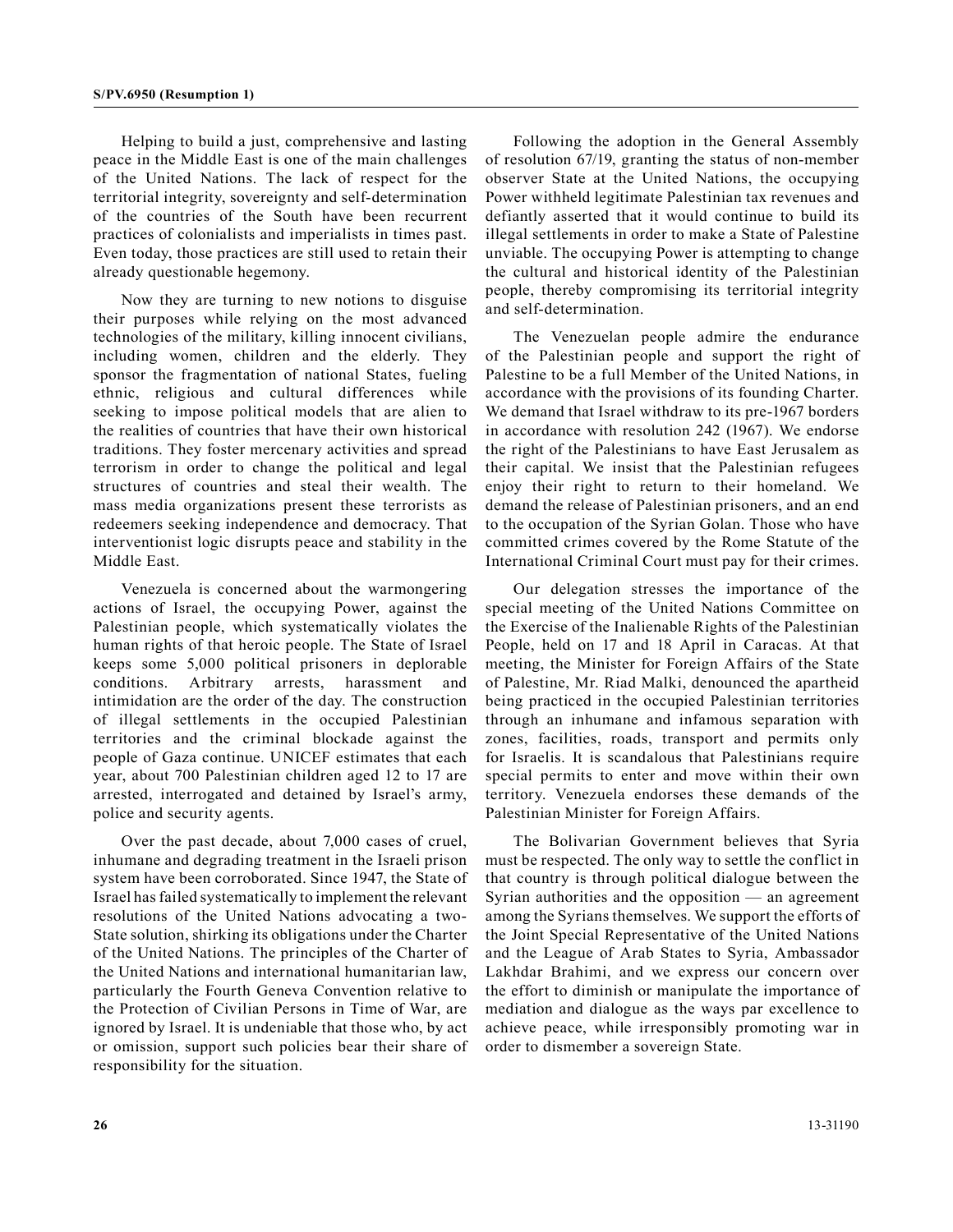Venezuela deplores the fact that arms are being supplied from outside to groups involved in terrorist activities that refuse to take part in any political dialogue. Such interference by foreign Powers constitutes a clear violation of the principles of sovereignty, territorial integrity and political independence, as they apply to Syria. The countenancing of diplomatic recognition by the United Nations of irregular groups acting independently of the Syrian State and using violence and terrorism to achieve their political aims is a undesirable precedent for international law. A negotiated solution among Syrians themselves is indispensable, urgent and essential. We encourage peace and will support the efforts of all those who genuinely seek it.

In Venezuela we cherish the ultimate goods — life and peace — and we will defend the principles of national sovereignty and self-determination.

**The President**: I now give the floor to the representative of Malaysia.

**Mr. Abdullah** (Malaysia): I wish to thank you and your country, Rwanda, Mr. President, for convening today's important open debate on the situation in the Middle East, including the question of Palestine. My delegation would also like to express its appreciation to Mr. Jeffrey Feltman, the Under-Secretary-General for Political Affairs, for his briefing. Malaysia associates itself with the statements delivered, respectively, by the representatives of Iran, on behalf of the Non-Aligned Movement, and by Djibouti, on behalf of the Organization of Islamic Cooperation.

Let me begin by addressing the most pressing priority for my delegation, which is the deteriorating situation in the occupied Palestinian territory. Despite last month's visit to the Middle East by the President of the United States, we have yet to see any meaningful progress on a two-State solution. Malaysia is deeply disturbed about the condition of the thousands of Palestinian prisoners and detainees who have been unlawfully detained by the occupying Power. It is a mockery of the rule of law that Israel, which time and again declares itself to be the only democracy in the Middle East, unlawfully detains elected Palestinian officials, as well as women and children. We are extremely concerned about the fact that a number of detainees have died in prison, which many Palestinians fear has been the result of torture by their Israeli captors. My delegation also condemns Israel's disproportionate use of violence against peaceful protesters opposing

the maltreatment of Palestinian prisoners, which resulted, unfortunately, in casualties, including several teenagers.

Malaysia continues to strongly condemn Israel's ongoing settlement activities, which the General Assembly, the Human Rights Council, the Economic and Social Council and the International Court of Justice, as well as the Security Council itself, have all declared to be illegal. If those bodies indeed sincerely believe that those settlements should be outlawed, they should join Malaysia in condemning the even more heinous practice of preventing Palestinians from building on and farming their own lands. We should not fool ourselves by thinking that Israeli settlers are innocently exploring unoccupied plots of land and untapped resources, seeking a brighter and more virtuous future. The harsh reality is that those illegal settlers have consistently committed acts of violence and harassment against Palestinians, and have deliberately invaded, stolen from or damaged Palestinian-owned olive groves during harvest time. Even the water from aquifers in the region is being diverted by settlers into Israeli pipes, to be used, among other purposes, for irrigating crops originally tended by Palestinians. One does not need to guess who will also benefit from selling overpriced water back to its rightful Palestinian owners, who are themselves denied the right to drill for water in their lands.

Sadly, while at the village level Israeli settlers coordinate to build houses on Palestinian soil, there is a similar degree of coordination in the macro-level planning and development of the E-1 area in order to undermine the future and viability of a State of Palestine. The international community may have awoken a little too late to prevent the illegal settlement activities, but now we should not hesitate to condemn and take action on the incidents of settler violence and other illegal acts, before the consequences become even greater.

The illegal blockade in Gaza remains in place, despite the urgent need to resolve the serious humanitarian situation there, especially with regard to the food security of its residents. Israel also continues to restrict entry for building materials, including those that could be utilized for building much-needed educational and health facilities. The occupying Power is literally taking away the building blocks for the peace process, and at the same time is starving the population to death. Malaysia therefore demands a complete and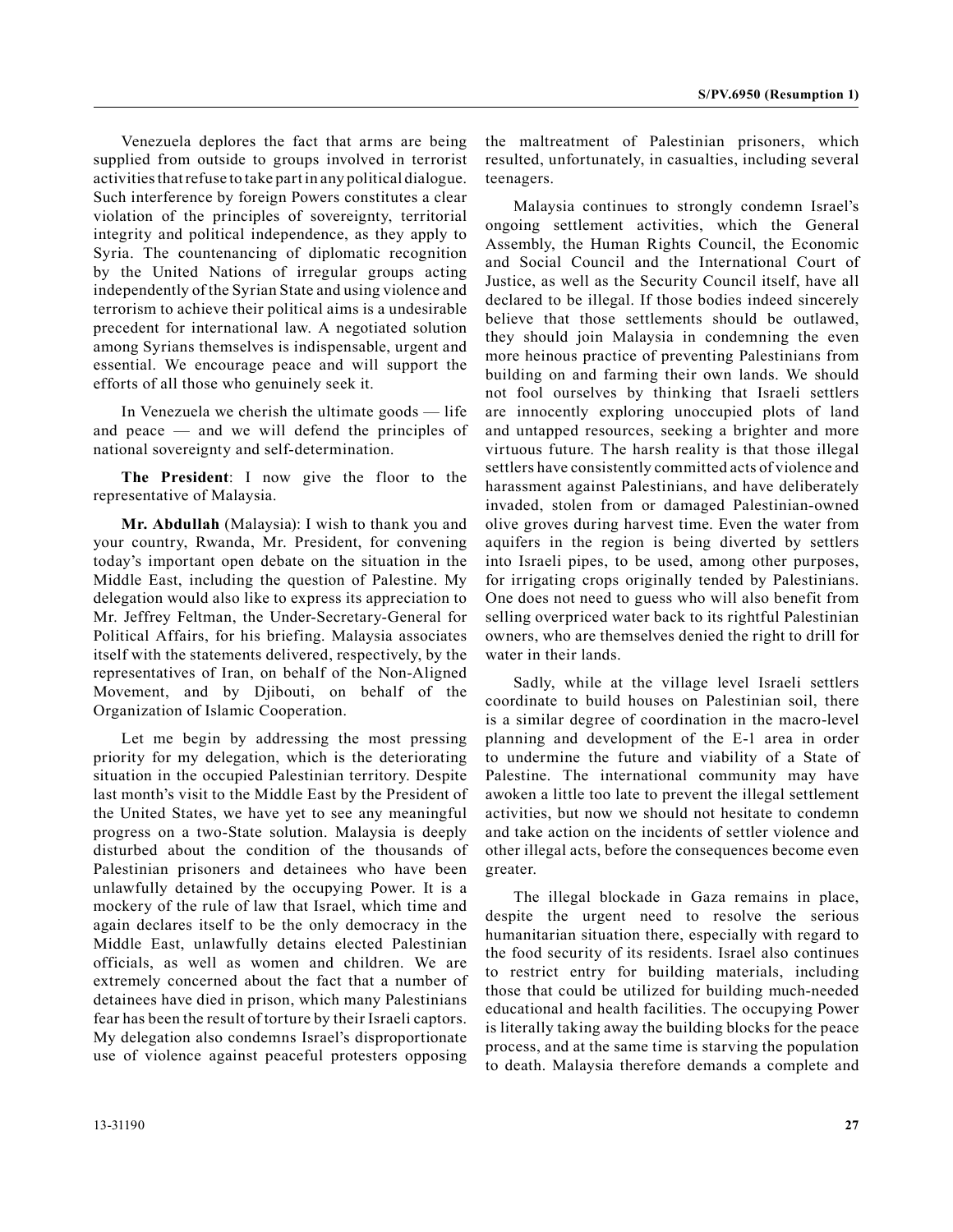immediate end to the illegal blockade. What is left for the Palestinians when their homes, land, food, water, groves, mosques, schools and hospitals have been taken away? There are many wrongs that must be addressed concerning the question of Palestine. In that regard, Malaysia reiterates its support for an independent State of Palestine in all of the Palestinian territory occupied by Israel in 1967, including East Jerusalem as its capital.

Malaysia would also like to underline its concerns about the situation in Syria. We have always believed that a political solution to the crisis there is achievable, but it should be based on resolutions 2042 (2012) and 2043 (2012), as well as the joint communiqué of the Action Group for Syria issued in Geneva on 30 June 2012 (S/2012/523, annex). My delegation underlines the need for a Syrian-led inclusive political process that is acceptable to the Syrian people and meets their collective aspirations and legitimate rights.

**The President**: I now give the floor to the representative of Iceland.

**Ms. Gunnarsdóttir** (Iceland): During the reopening of the Security Council Chamber last week, it was noted that the Chamber is possibly the most important room in the world. That is because of the Council's responsibility for the maintenance of international peace and security, in accordance with the Charter of the United Nations. In the case of Syria and the Israeli-Palestinian conflict, however, it is clear that the Council has not been able to live up to its responsibility. In those two cases the Council has been sidelined, owing to its own inaction. That not only reflects negatively on the United Nations and the members of the Council, it is also bad for world peace. In that regard, Iceland wholeheartedly supports the sentiments expressed by the leaders of various United Nations agencies in an article published in the *New York Times* on 15 April, which ended with the words "Enough! Summon and use your influence, now, to save the Syrian people and save the region from disaster." The Council does not have the luxury of waiting while Syria is destroyed in front of our eyes. A political solution has to be found.

That brings me to the unresolved question of Palestinian refugees, since they are being uprooted once again as a result of the civil war in Syria. Of the half-million Palestinian refugees in Syria, 400,000 are currently in need of humanitarian assistance. Approximately 200,000 are internally displaced in Syria, and 42,000 have fled to Lebanon, where the

situation in the Palestinian camps is, to say the least, very difficult to begin with. That turn of events should be a wake-up call for the international community to realize how urgent it is that we find a just and lasting solution to the plight of Palestinian refugees, as is called for in General Assembly resolution 194 (III). They have been waiting for 65 years. The civil war has also drawn attention to the unresolved question of the occupied Syrian Golan, which also needs a plan of action from the Security Council in the light of the developments on the ground.

As there has been no progress in the peace process since the last open debate (see S/PV.6906), I will focus on the role of the Security Council and some of the activities taking place in the occupied Palestinian territories, which clearly demonstrate the dire realities of the occupation and that the situation on the ground is far from being stagnant, unlike the peace process.

In this regard, we call attention to the deteriorating security situation for the Palestinians, with notable increases in fatalities and injuries caused by Israeli forces, as well as continued settler's violence; continued demolitions of Palestinian property, with a total of 192 structures having been demolished since the beginning of this year, resulting in the displacement of 355 people, according to information provided by the Office for the Coordination of Humanitarian Affairs; continued and accelerated settlement activities, which are illegal under international humanitarian law and should be stopped altogether; the high number of Palestinian children between the ages of 12 and 17 who are arrested, interrogated and detained each year by the Israelis, amounting altogether to approximately 700 children every year, according to UNICEF; and the fact that there appears to be a pattern of ill treatment of child detainees.

Finally, Iceland would like to take this opportunity to urge the Palestinians to reinforce their efforts towards reconciliation, which is largely in their own power to achieve.

Iceland would once again like to reiterate its calls on Security Council to take on a more active role in solving the Israeli-Palestinian conflict, considering the extreme asymmetry between the two parties and the need for impartial intervention, including by visiting the State of Palestine, reaffirming the illegality of the settlements, and accepting the application of the State of Palestine for United Nations membership in light of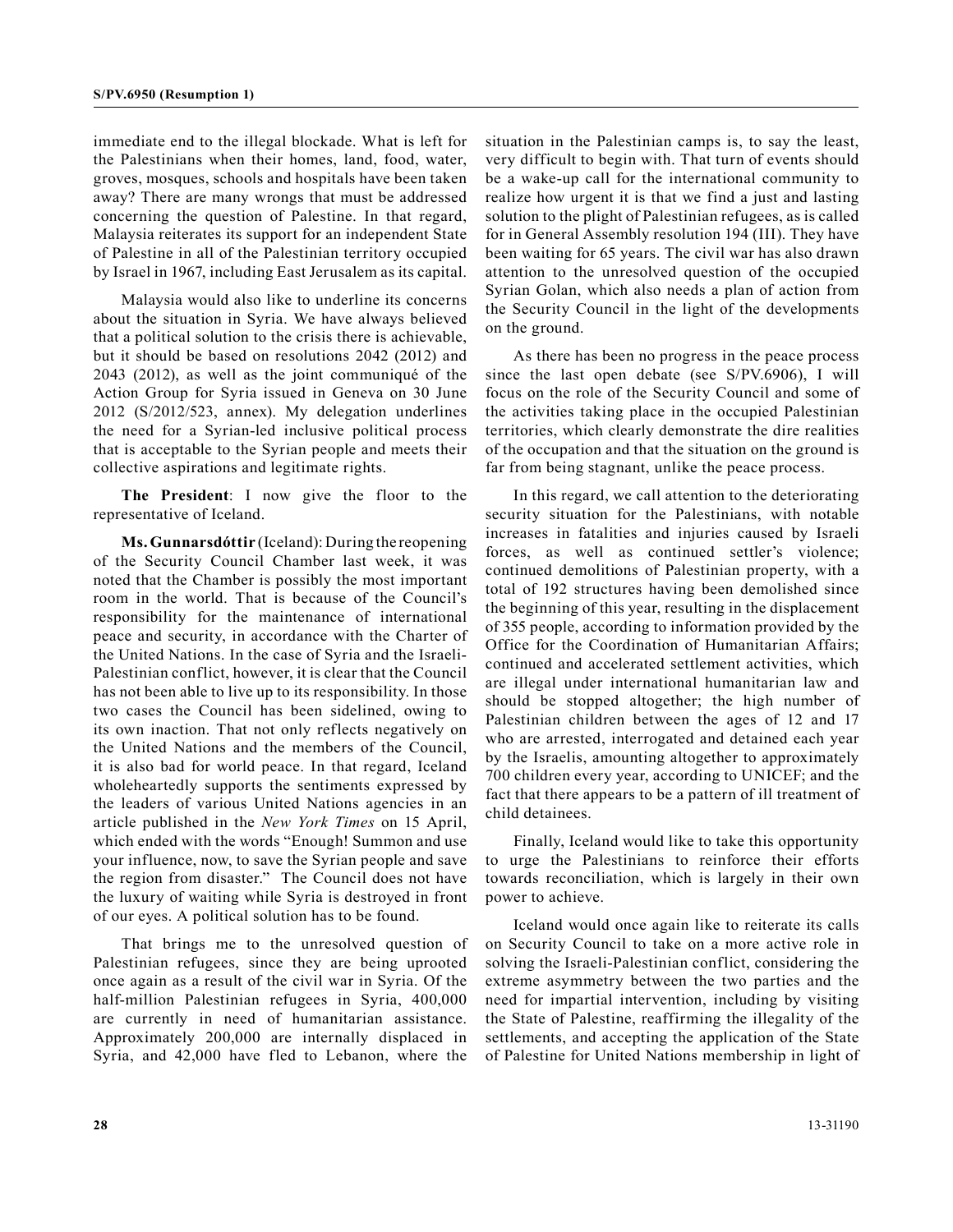the overwhelming support of the membership for the Palestinians' inalienable right to self-determination.

Finally, as regards Syria, Iceland would like to reiterate its calls on the Council to refer the situation since March 2011 to the International Criminal Court, and to come to a common position on how to address the civil war in Syria and its humanitarian consequences.

**The President**: I give the floor to the representative of Indonesia.

**Mr. Percaya** (Indonesia): Allow me at the outset to thank the Rwandan presidency of the Security Council for convening this open debate. We are also grateful to the Under-Secretary-General for Political Affairs, Mr. Jeffrey Feltman, for his briefing.

Before I go further, the delegation of Indonesia would like to associate itself with the statements made by the Permanent Representative of the Islamic Republic of Iran on behalf of the Non-Aligned Movement, and the Permanent Representative of Djibouti on behalf of the Organization of Islamic Cooperation.

Like other members of the international community, Indonesia remains concerned over the absence of progress in the peace process between Israel and Palestine. Attempts to resume dialogue and substantive negotiations between the two parties have been made to no avail. Nonetheless, we are encouraged by the recent efforts of the concerned parties to revive the path of peace, and create an atmosphere conducive to progress. In this regard, Indonesia remains fervently supportive of the two-State solution of Israel and a viable and independent Palestine, with East Jerusalem as its capital, living side by side in peace and security, on the basis of the principle of land for peace and a just and comprehensive peace consistent with relevant Security Council resolutions, the road map of the Quartet, and the Arab Peace Initiative.

Yet, Israeli policy in the occupied Palestinian territory, especially its continued illegal settlement activities, continues to prove to be an intractable obstacle towards that objective. Continued Israeli settlement activity not only compounds the problem of the fragmentation of the West Bank, but also signals a complete absence of commitment to engaging the Palestinians in fair and realistic negotiations.

In Gaza, the humanitarian situation remains debilitating as Israel's severe blockade hinders the movement of people and goods, thereby leading to increasing unemployment and the shrinking of private businesses and economic activities. Accordingly, Indonesia again urges Israel to stop ignoring and defying relevant United Nations resolutions and international law, which it has done without repercussion or consequence thus far.

It is discouraging to note that within the past year, there has been only one positive development in the Palestinian cause. That was last November's historic admission to the United Nations of Palestine as a non-member observer State. Regretably, that action of the General Assembly was met with extreme retaliatory measures by Israel. We are extremely concerned over Israel's continued inhumane and unlawful detention and imprisonment of thousands of Palestinians, including children and women, who continue to be subjected to mental and physical mistreatment without recourse to just and impartial legal proceedings.

Many members of the international community, including Indonesia, have persistently condemned Israeli actions. Yet Israel continues to demonstrate its disregard for international law. We call on the international community to work harder to consolidate our efforts against Israel's violations of international law, and to ensure justice and freedom for the people of Palestine.

On the situation in Syria, a humanitarian catastrophe has regrettably continued to evolve, without proper response from the international community, including the Council. The situation on the ground has become so dire that it now threatens the stability of the region.

Against this unfolding crisis, earnest efforts to stop the violence must commence immediately. Members of the Council must put their differences aside and find the best way to convince all parties to the conflict to halt the violence. The grave humanitarian situation on the ground, particularly with reference to refugees and displaced persons, must be addressed as a matter of urgency. Finally, we must start without delay a political process that will lead to a permanent solution to the conflict, in accordance with the aspirations of the Syrian people.

**The President**: I give the floor to the representative of South Africa.

**Mr. Govender** (South Africa): South Africa thanks Mr. Feltman for his briefing to the Council. We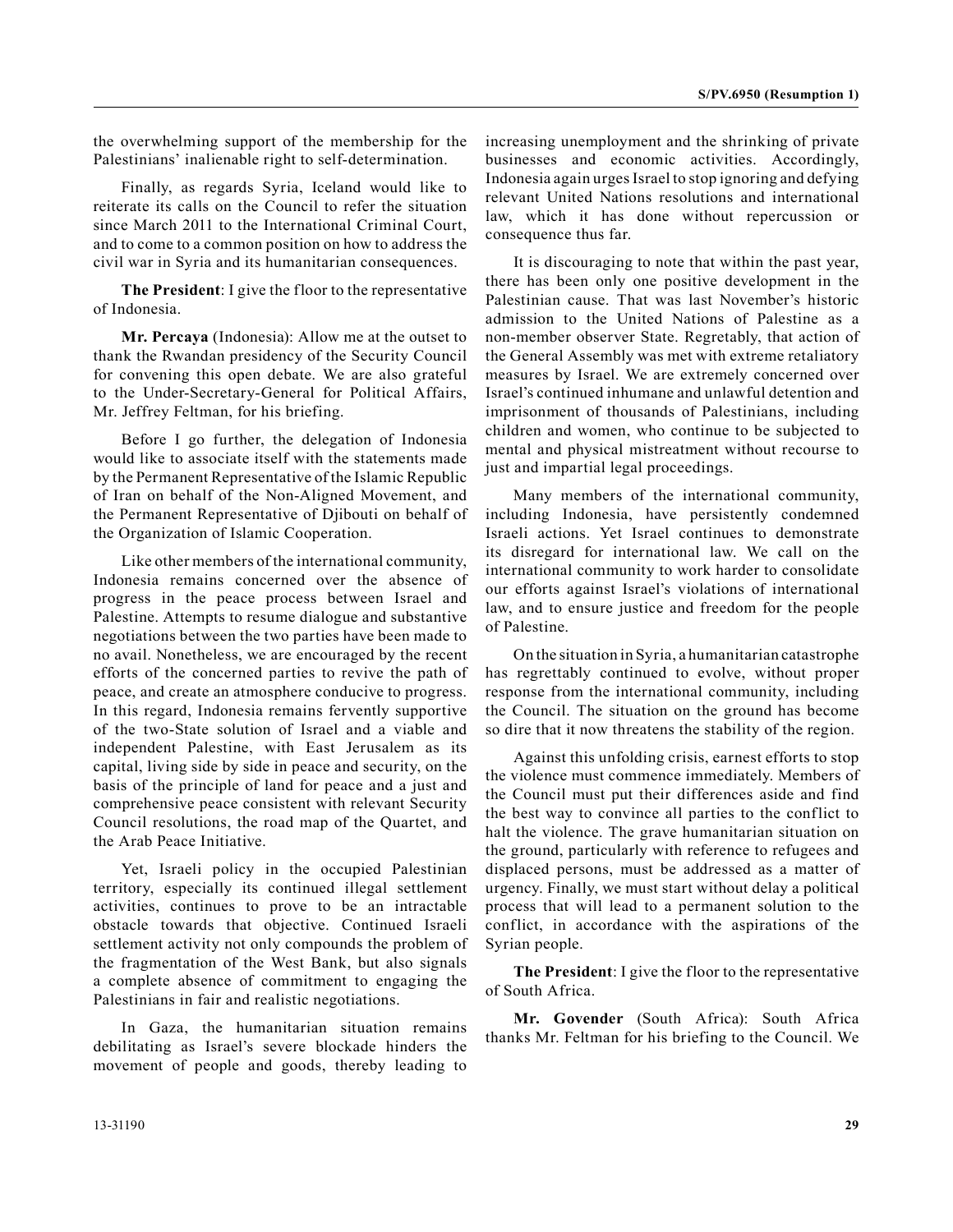congratulate Rwanda on assuming the presidency of the Council this month.

My delegation associates itself with the statement delivered by the representative of Iran on behalf of the Non-Aligned Movement.

Today's debate is a welcome opportunity to underscore once again the importance of finding a lasting solution to the situation in the Middle East in general, and the question of Palestine in particular. As we have said in the past, these meetings have degenerated into talk shops about the situation, with countries restating their already known positions but without producing any meaningful outcome. The sad part about this is that, while we continue participating in these routine meetings, the people of Palestine suffer every day under the yoke of an illegal occupation, with the occupying Power relentlessly underming international law, including the resolutions of the Council, with impunity.

South Africa remains deeply concerned at the impasse in the Middle East peace process. Despite the recent efforts of the United States leadership to revive the peace process, the status quo remains. We hope that the new coalition Government of Prime Minister Netanyahu will remove all obstacles to the resumption of peace talks, including the construction of illegal settlements, and return to the negotiating table as soon as possible and in good faith.

Needless to say, the settlements are not only illegal under international law, but also remain a major stumbling block to the resumption of direct negotiations and the achievement of sustainable peace. The Israeli settlement activities are confiscating Palestinian territory essential for a future State and seek to isolate East Jerusalem from other main Palestinian cities, thereby seriously threatening the very achievability of the two-State solution in line with the overwhelming call for the creation of a sovereign, independent, viable and contiguous Palestinian State, coexisting peacefully alongside the State of Israel on the basis of the 1967 borders, with East Jerusalem as its capital. Israel should immediately stop its settlement activities as an obligation under various Security Council resolutions and international law.

With regard to the continuing violence, South Africa reiterates its condemnation of all acts of violence, regardless of where they come from, as they undermine the viability of the two-State solution. We are especially

concerned by the continued abuses perpetrated by Israeli settlers against Palestinians and their property, including the uprooting of olive trees, assaulting and firing on Palestinians, and the demolition of Palestinian homes, mosques, churches and cemeteries. We hope that the Israeli authorities will take action against the perpetrators of such acts of aggression.

Israel's announcement last month of its intention to restart the monthly transfer of \$100 million to Palestine was long overdue, and we remind Israel that the transfer of that money, which should never have been held back, is a requirement under the 1993 Oslo Agreements. We also welcome the decision of the United States Government to unblock of about \$500 million, which was blocked after Palestine was admitted as a non-member observer State last year. We reiterate our view that the withholding of the funds is an illegal and immoral retributive act that constitutes collective punishment of the Palestinian population and negatively affects the effectiveness of the Palestinian authority.

South Africa is concerned about the critical financial challenges that the Palestinian Authority faces. These challenges have the potential to reverse the gains made by Palestine in its institution-building project and to render the country unstable as service delivery declines. In that connection, we call on Israel to urgently lift all restrictions to allow for the development of the private sector, trade and other economic activities that could stimulate economic growth and address the Palestinian Authority's fiscal sustainability in the short-to-medium term. Sustained economic development is also critical to addressing the deep needs of ordinary Palestinians and to lift them out of abject poverty.

We have also taken note of the resignation of Prime Minister Salam Fayyad and hope that his successor will provide the necessary leadership to ensure the socioeconomic and political stability of Palestine.

South Africa is deeply concerned about the plight of the Palestinians who are illegally held in Israeli jails. We deplore the death of Maysara Abu Hamdiyeh in March this year, whose death could have been avoided had it not been for medical neglect by the Israeli authorities. Israel should equally address and improve the living conditions of prisoners in order to end the ensuing hunger strike. Palestinian prisoners have long lived under appalling conditions in Israeli jails and the international community has not done much about their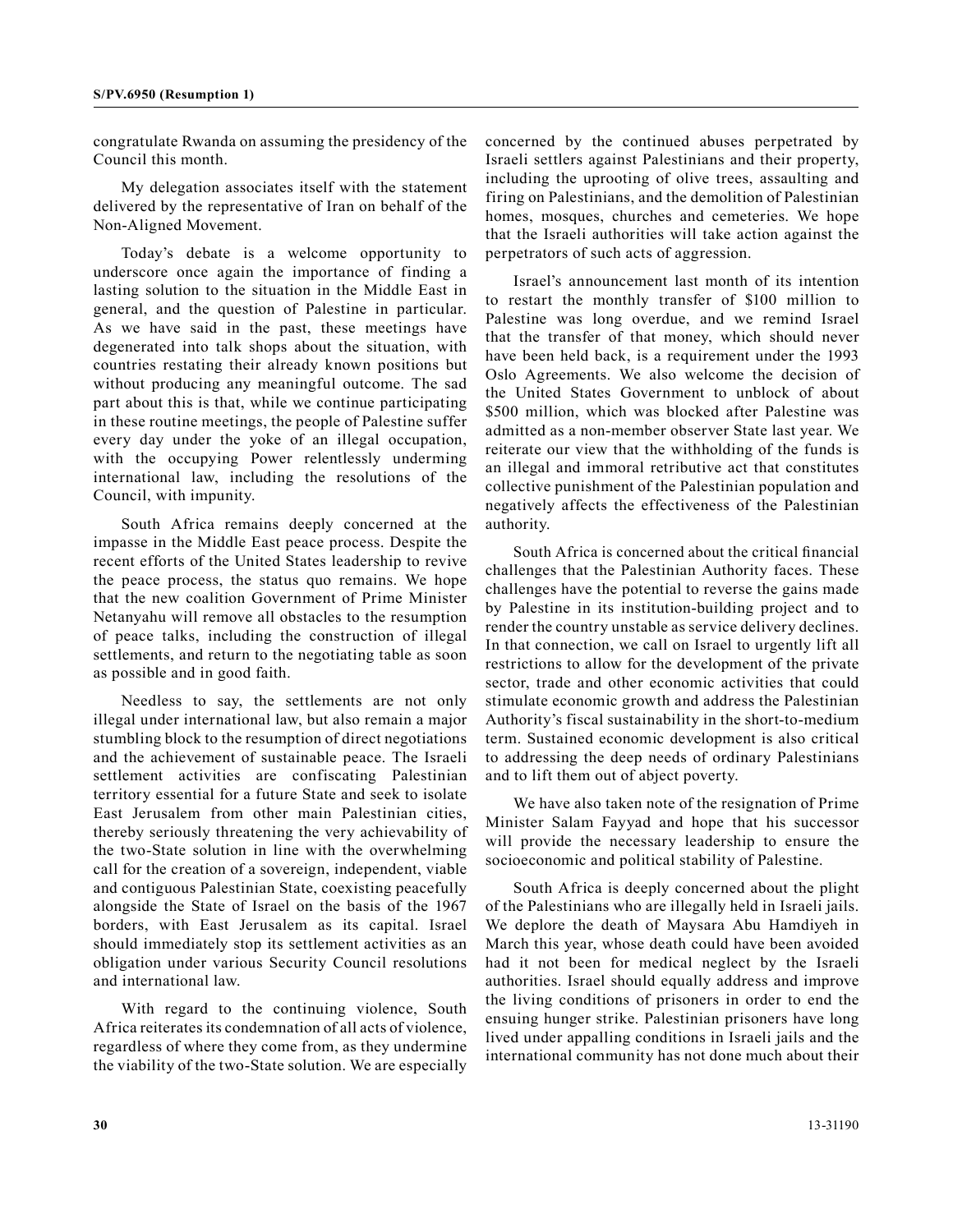plight. In that regard, we call on Israel to respect the human rights of all Palestinian prisoners and abide by relevant international human rights and humanitarian law, including the Fourth Geneva Convention. Israel should ensure their safety, allow access to them by family members and respect their basic human rights.

We reiterate our deep concern about the abuse of the human rights of Palestinian children and their detention. We are all very aware of the long-lasting adverse psychological effects that this will have on this vulnerable group. We have taken note of the February 2013 UNICEF report which, among other things, concluded that:

"Each year approximately 700 Palestinian children aged 12 to 17, the great majority of them boys, are arrested, interrogated and detained by Israeli army, police and security agents. In the past 10 years, an estimated 7,000 children have been detained, interrogated, prosecuted and/ or imprisoned within the Israeli military justice system — an average of two children each day".

Regarding the situation in Gaza, South Africa remains deeply concerned about Israel's continued blockade. We call for an end to that man-made and protracted humanitarian situation through the lifting of the blockade on Gaza. The blockade and restrictions imposed are in violation of international humanitarian law and contrary to the will of the international community as expressed in a number of Security Council resolutions, including resolutions 242 (1967), 338 (1973), 1515 (2003) and 1860 (2009).

The efforts of the international community towards alleviating the humanitarian situation in Gaza are commended. For its part, South Africa has contributed an amount of 2 million rand to the humanitarian programmes run by the United Nations Relief and Works Agency for Palestinian Refugees in the Near East.

South Africa has always maintained that the future of Palestine is significantly dependent on the unity of its people. In that connection, we therefore encourage the Palestinians to strive for unity. In particular, we implore Hamas and Fatah to work together and collectively consolidate the gains of the Palestinian people. Learning from our own experience, we believe that intra-Palestinian unity is essential for long-term reconciliation and sustainable peace in Palestine.

In conclusion, the deteriorating situation in the broader region should not detract from our focus on achieving a permanent negotiated settlement between the two sides. It is therefore incumbent on the Security Council and the Quartet to continue to carry out their responsibilities without fear or favour and with increased focus. We further call on the Council and other stakeholders to accelerate efforts towards the holistic resolution of the Middle East crisis, including the Lebanese and Syrian tracks.

**The President**: I call on the representative of Botswana.

**Mr. Ntwaagae** (Botswana): Allow me to express my delegation's deep appreciation to you, Sir, for having convened this open debate, which provides us an opportunity to share views on the situation in the Middle East, including the question of Palestine.

My delegation aligns itself with the statement delivered on behalf of the Non-Aligned Movement.

Not so long ago, my delegation delivered a statement in this Chamber in which we highlighted the significance of the transformative events ushered in by the wave of revolution in the Middle East inspired by a yearning for freedom and change. The international community has not been oblivious to the changing dynamics in the Middle East. While we as the community of nations respect the aspirations and the will of the people of that region to live in peace and dignity, we have a role to play in helping them achieve lasting peace and a sustainable livelihood.

As the people of the Middle East continue to strive for a better future, we need to play our part in helping them reconstruct, develop and build strong, inclusive and sustainable institutions of governance. Because we wish for the citizens of the Middle East what we wish for ourselves, we stand ready and willing to contribute in whatever way we can in shaping the Middle East landscape in order to improve the quality of life of the people.

It is for this reason that, under volunteer platforms such as CAPMATCH, my country pledges to support the people of the Middle East through tried and studied lessons of electoral conduct, democratic governance, public administration and the strengthening of enforcement agencies.

There is no doubt that the Middle East of yesteryear is completely different from the Middle East we know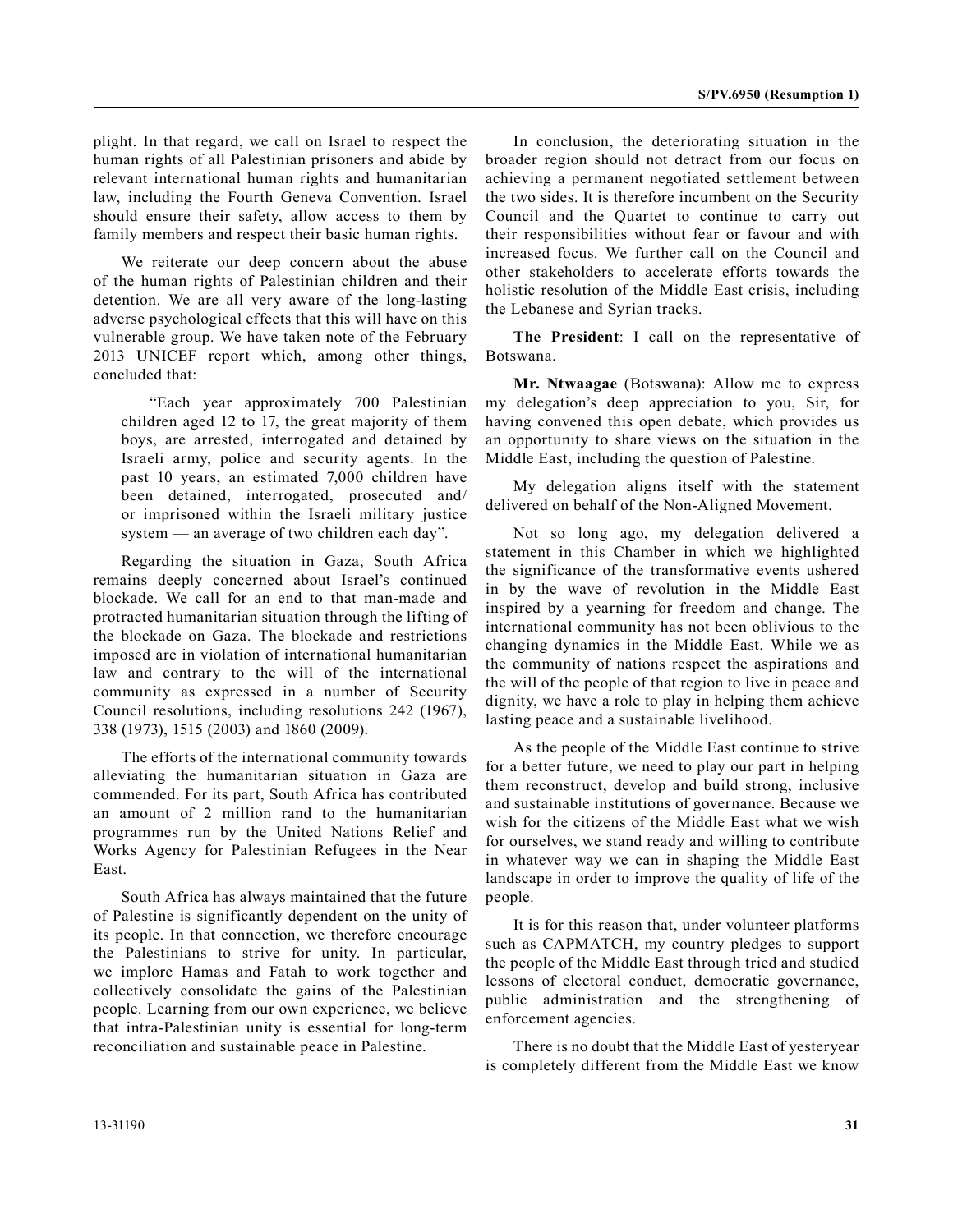now. It is a Middle East that is undergoing rapid socioeconomic and cultural transitions as part of globalization. Every day a new story unfolds, a new chapter in history is written and a new beginning dawns on the horizon.

Turning to the situation in Syria, my delegation continues to be concerned about the continued perpetration of violence and the increasingly deteriorating humanitarian situation in that country, which now has the potential to turn into a humanitarian catastrophe. The people of Syria continue to endure incalculable hardship and violent repression at the hands of the Al-Assad regime. Millions remain internally displaced, while others have sought refuge in neighbouring countries.

In that regard, my delegation will continue to condemn such attacks perpetrated against innocent civilians, in particular women and children. We call on the international community to continue its efforts to exert pressure in order to bring the perpetrators of those heinous crimes to justice.

We specifically call on the Security Council, as the custodian of international peace and security, to live up to its obligations, enshrined in the Charter of the United Nations. How long will we remain bystanders while fellow human beings continue to be subjected to indignity and to be massacred by the very people who purport to have their interests at heart?

On the question of Palestine, Botswana has stated and continues to consistently express its position in various forums, including this body, that there is merit in the two-State solution. We believe in the coexistence of Israel and Palestine living side by side as two sovereign States that share not only a border but also a common desire for peace, security and prosperity. It is also imperative that all relevant Security Council and General Assembly resolutions be respected by both parties.

In that regard, we encourage all parties involved in the peace process to sit at the negotiating table and to embrace dialogue. We specifically urge the State of Israel to cease the construction of settlements in the Gaza Strip and to enable the negotiation process to proceed, free of intimidation and pressure.

In conclusion, Botswana reiterates the point that a stable and peaceful Middle East that is free of violence, with nations living side by side in harmony, is not only good for the peace and security of the region, which has enormous potential. It will also provide an environment conducive to a prosperous and peaceful Middle East.

**The President**: I now give the floor to the representative of Turkey.

**Mr. Çevik** (Turkey): Allow me first of all to express our appreciation to you, Mr. President, for having convened this open debate on the Middle East.

The Middle East has been going through a significant period of transition and change. At the heart of the challenges that we face in the Middle East lies the Palestinian question. That issue continues to poison the prospects for regional cooperation, welfare and peace. Turkey continues to support a two-State solution on the basis of the 1967 borders, with East Jerusalem as the capital of the State of Palestine, living side by side in peace and security with Israel and sitting side by side with us on an equal footing under this roof.

The revival of the Middle East process, which has been at a deadlock for some time, including the resumption of comprehensive peace negotiations between the parties for a just and lasting solution, has become increasingly crucial. That is especially important in the face of every passing hour, which makes a two-State solution less probable. In that regard, we appreciate the renewed engagement of the United States Administration in facilitating the peace process. Turkey, as always, is ready to contribute to all international efforts towards a just and lasting settlement.

Israel's illegal settlement activities present serious obstacles to the resumption of negotiations. It is time to seriously commit to and to respect the established parameters of the peace process. As such, the decision of the Human Rights Council in March to establish an independent international fact-finding mission to investigate the implications of Israeli settlements on the human rights of Palestinian people throughout the o occupied Palestinian territories, including East Jerusalem, is noteworthy. The worrying situation of Palestinian prisoners under Israeli custody continues to be a great source of concern, which, as also demonstrated in the past month, has the potential to derail any desired advancement in the peace talks.

On that note, I would like to reiterate our position of denouncing violence regardless of the motives behind it. The illegal blockade on Gaza is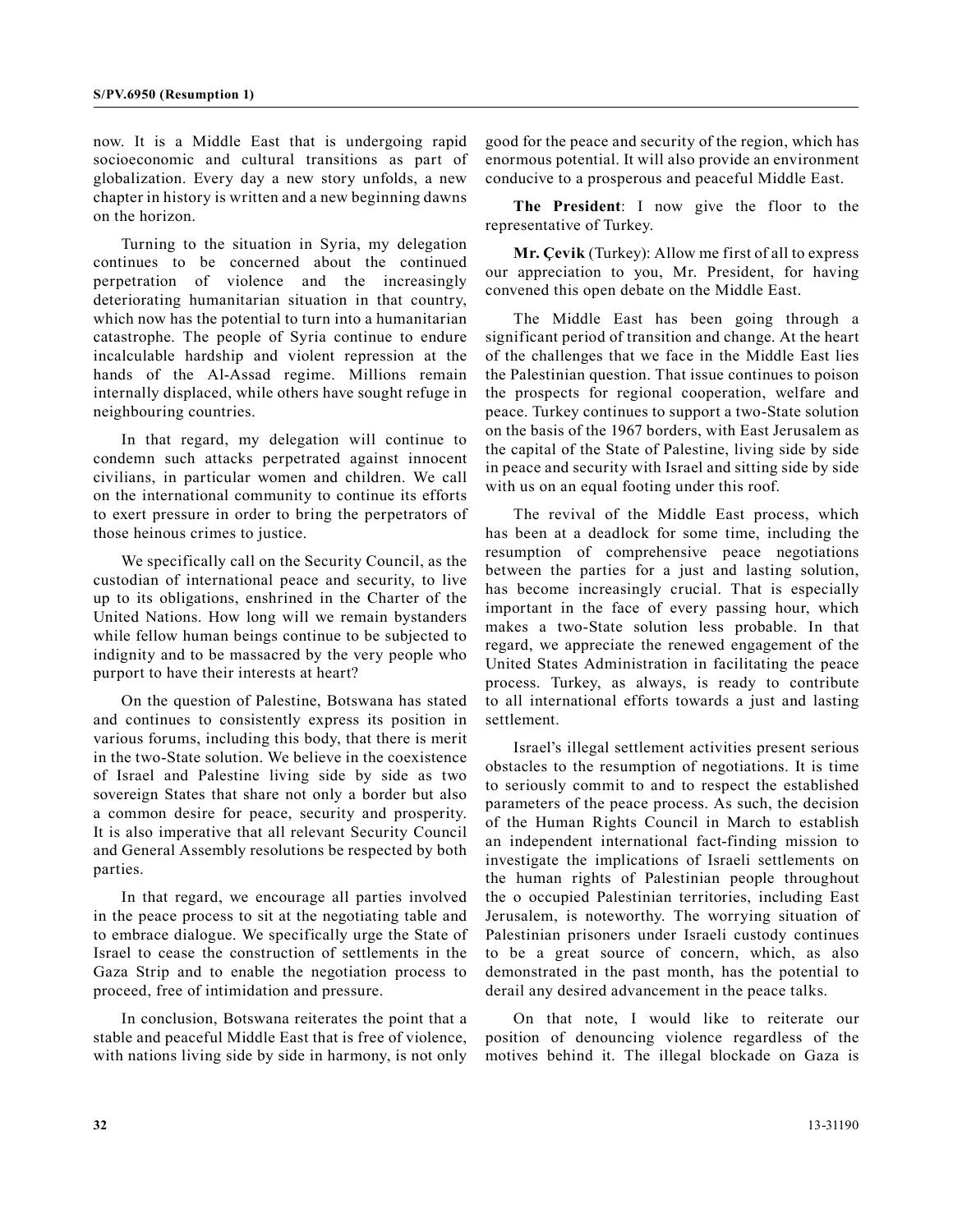not sustainable. We expect the Israeli Government to lift the blockade, in accordance with its bilateral and multilateral commitments. The arbitrary closures of border crossings and other punitive measures against the civilian population in Gaza are counterproductive to what we are trying to achieve.

In the meantime, we shall continue to give our full support to Palestinian reconciliation, which, we believe, constitutes one of the pillars for peace in the Middle East. That important requirement should not be put on the back burner, behind the peace negotiations. It is also important that the Palestinian parties understand that reconciliation will deliver recognition of their role towards peace. Trusting the leadership of His Excellency President Mahmoud Abbas, we will continue to urge the parties for an expedited outcome to their efforts. The international community should also be ready to lend its support to a Palestinian unity Government, followed by the holding of elections.

Turkey will continue to support the peace process, as well as the rightful aspirations of the Palestinian people, for an internationally recognized statehood, in accordance with United Nations resolutions, the Madrid principles, the road map and the Arab Peace Initiative.

Allow me to touch upon the humanitarian disaster just across our border with Syria. With more than 70,000 dead, 1.3 million refugees, 4.5 million internally displaced and 6 million people in need of urgent humanitarian assistance, the Syrian crisis is the fastest growing humanitarian crisis in the world. As we stated last week in the Chamber (see S/PV.6949), the international community has the moral responsibility to support the Syrian people in their struggle. That must be done urgently, collectively and decisively. The average number of daily crossings by Syrians into neighbouring countries has reached 8,000. It is not realistic to expect those countries to continue to absorb the influx of Syrian refugees at its current intensity. We believe that, pending a political solution, the international community should start to discuss unexplored ways and means to address the problems and needs of the internally displaced persons within Syria and to find alternative destinations for those who choose to leave their country because they feel insecure.

The foreign ministers of 11 countries of the Group of Friends of Syria, at its meeting in Istanbul last Saturday, agreed that immediate action must be taken to bring the Syrian conflict to an end. On the sidelines of

the meeting, the Syrian National Coalition reiterated its very important vision of the new Syria – a democratic and pluralistic State based on the rule of law, where all Syrians, man and woman, will be equal, regardless of their ethnic, religious and sectarian backgrounds. Those statements are encouraging only as long as the international community unites and works hand in hand for all universal values in which we believe.

Let me conclude by sharing the view that 2013 is vital for peace in the Middle East. Now is the time for sincere and concrete action. There is an ever-growing need for concerted action towards a two-State solution.

**The President**: I now give the floor to the representative of Qatar.

**Mr. Laram** (Qatar) (*spoke in Arabic*): Two decades have passed since the launch of the peace process in its current form. However, it continues to be a failure because it focuses on managing the issue instead of on dealing with the root causes, namely, the continued Israeli occupation. Despite that failure, we believe that the window of opportunity remains open in the form of the Arab Peace Initiative, which has been on the table for over a decade. Arab countries continue to affirm their commitment to that peace plan. However, it is also clear that the window will not remain open indefinitely. It is therefore important to intensify efforts and work very seriously and quickly in order to take advantage of the opportunity before it is too late.

Based on the foregoing, the recent Arab League summit meeting, which was held last month in Doha, decided to form a ministerial committee headed by Sheikh Hamad bin Jassim bin Jabr Al-Thani, the Prime Minister and Minister for Foreign Affairs of Qatar. The committee has been given the task of liaising with the Security Council and the capitals of certain influential countries in order to promote the Arab Initiative. We hope that that effort will receive a positive response. It is important to pressure Israel to put an instant end to the settlement projects in the occupied Palestinian territories, including East Jerusalem, and to hold it to its commitments, including releasing prisoners that have been held since before the Oslo Accords, terminating the unfair and aggressive siege of the Gaza strip and ceasing to tighten the noose around the Palestinian economy.

The international community cannot turn a blind eye to efforts to Judaize the city of Jerusalem. It is an Arab city that will continue to be proudly Arab with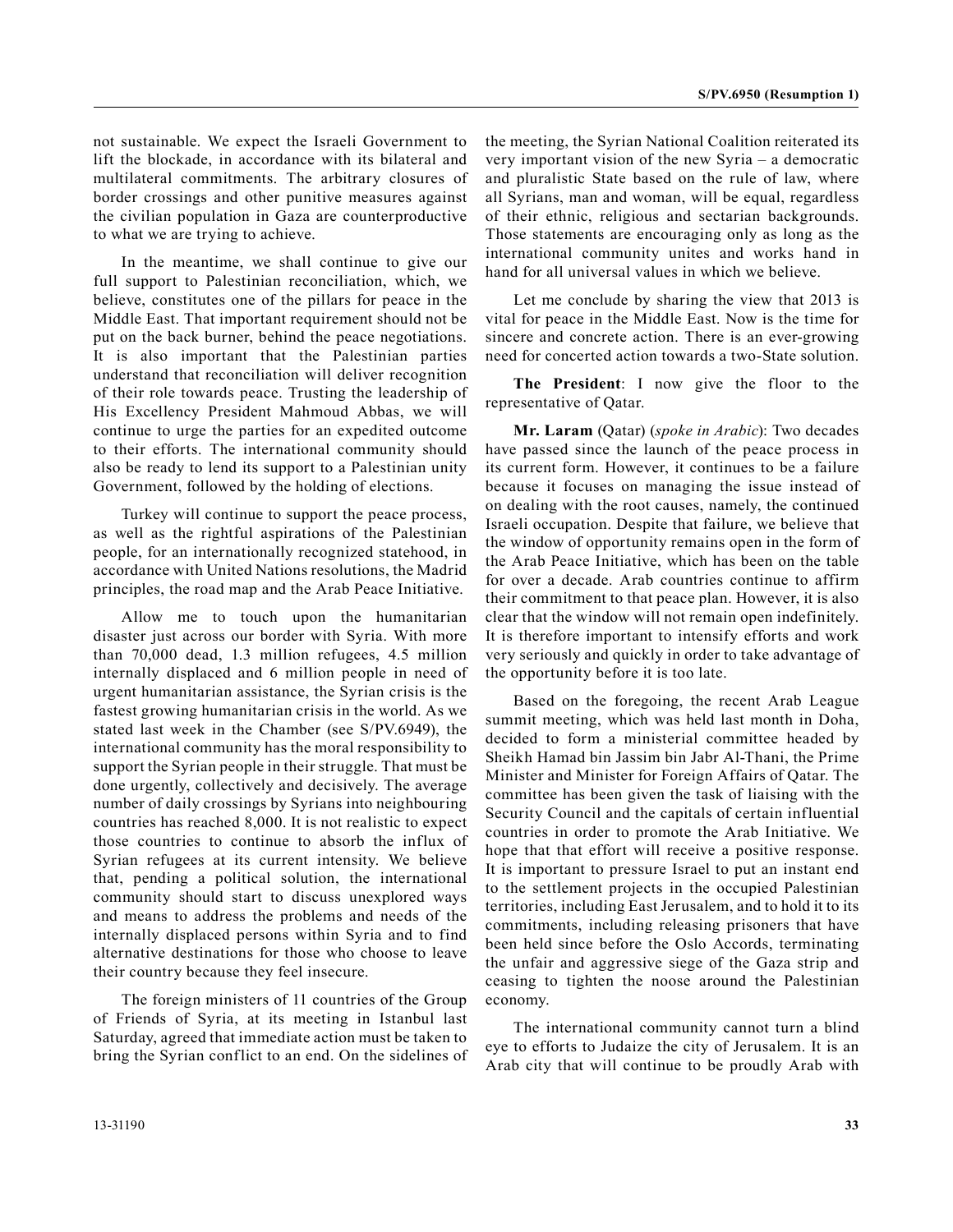its different religions and ethnicities. We would like to affirm that there is no Palestinian State without Jerusalem and there is no Jerusalem without the Al-Aqsa Mosque.

It is also important to achieve Palestinian national reconciliation as a prerequisite for a just and comprehensive peace. All parties must work together in order to support and encourage all efforts that aim to achieve that reconciliation, instead of undermining them.

The situation in the Syrian Arab Republic continues to deteriorate. Despite the ongoing military escalation, we note that the Syrian regime continues to lose control on the ground. Therefore, its insistence on remaining in power has forced it to go to extremes and attempt to impose a military solution using various methods against the steadfast Syrian people. Although the regime is legally and morally responsible for the protection of its people, it unfortunately continues to use excessive force, perpetrate massacres and target residential areas and sanctuaries, such as refugee centres, schools, hospitals, bakeries and houses of worship, even historical buildings and archeological sites. That confirms what is already clear to everyone — the regime has lost its legitimacy.

A few days ago, the forces of the Syrian regime and the militias supporting it committed another massacre, this time in Jdeidet al-Fadel, where they shelled and destroyed the only bakery in town. The massacre of Jdeidet al-Fadel and other massacres in Darayya, Houla, Karm al-Zeitoun and Al-Qubair and other placess are all crimes against humanity, that is, crimes against us all that are a source of shame for the regime in the eyes of humankind as a whole.

One of the most dangerous forms of escalation in Syria seen recently is the reported use of chemical weapons. In that regard, the fact-finding mission formed by the Secretary-General to bring out the relevant facts and investigate the various repercussions of those allegations, is of crucial importance.

The briefings by United Nations humanitarian affairs officials to the Council last Thursday (S/PV.6949) showed that it has been impossible to find a humanitarian solution to the Syrian crisis — the most dangerous humanitarian crisis in the world. We commend the efforts of the United Nations and the pledges of humanitarian aid to the Syrian people. However, we are concerned that the

humanitarian crisis is deteriorating so quickly and in a manner that is beyond the international community's ability to respond in terms of aid and assistance. The danger is not limited to Syria alone; rather, the crisis has started to spread to neighbouring countries and threaten the entire region.

We would like to remind the Council that the longer the Syrian crisis remains unresolved as a result of the reluctance of the international community to resolve it and support the Syrian people, the harder it becomes to achieve a political solution, thus giving more space to the cycle of violence and the growth of extremism. In that regard, I would like to refute the lie that the Syrian regime has been peddling, namely, that its remaining in power is the only guarantee of safety for the minorities, In fact, the truth is completely the opposite — the oppression by the regime and its belittling of the Syrian people and homeland threaten every part of Syrian society.

Facing the urgency of the crisis, the Arab League has, from the very beginning, exerted efforts to create an atmosphere that would encourage the emergence of a peaceful solution. In that regard, we supported an important step, namely, the unification of the Syrian opposition in its political and military wings under the umbrella of the National Coalition for Syrian Revolutionary and Opposition Forces. That step was in response to an important demand by the United Nations and the international community. We believe that the United Nations must now, in accordance with Chapter VIII of its Charter, support the efforts of the League of Arab States in its capacity as the regional organization for the region where the Syrian crisis is unfolding.

The State of Qatar, in cooperation with most Arab States and a large number of other States, is submitting a draft resolution to the General Assembly aimed at supporting international, regional and United Nations efforts to achieve a political solution to the Syrian crisis. In that regard, we would like to note that we believe that it is of utmost importance for the Security Council to take unified action to put an end to the humanitarian catastrophe. The failure of the Security Council to take a position, stop the crisis and protect the Syrian people, as well as the Council's failure to deal effectively with the Palestinian cause, will have very dangerous repercussions for the Middle East region as a whole.

**The President**: I now give the floor to the representative of Nicaragua.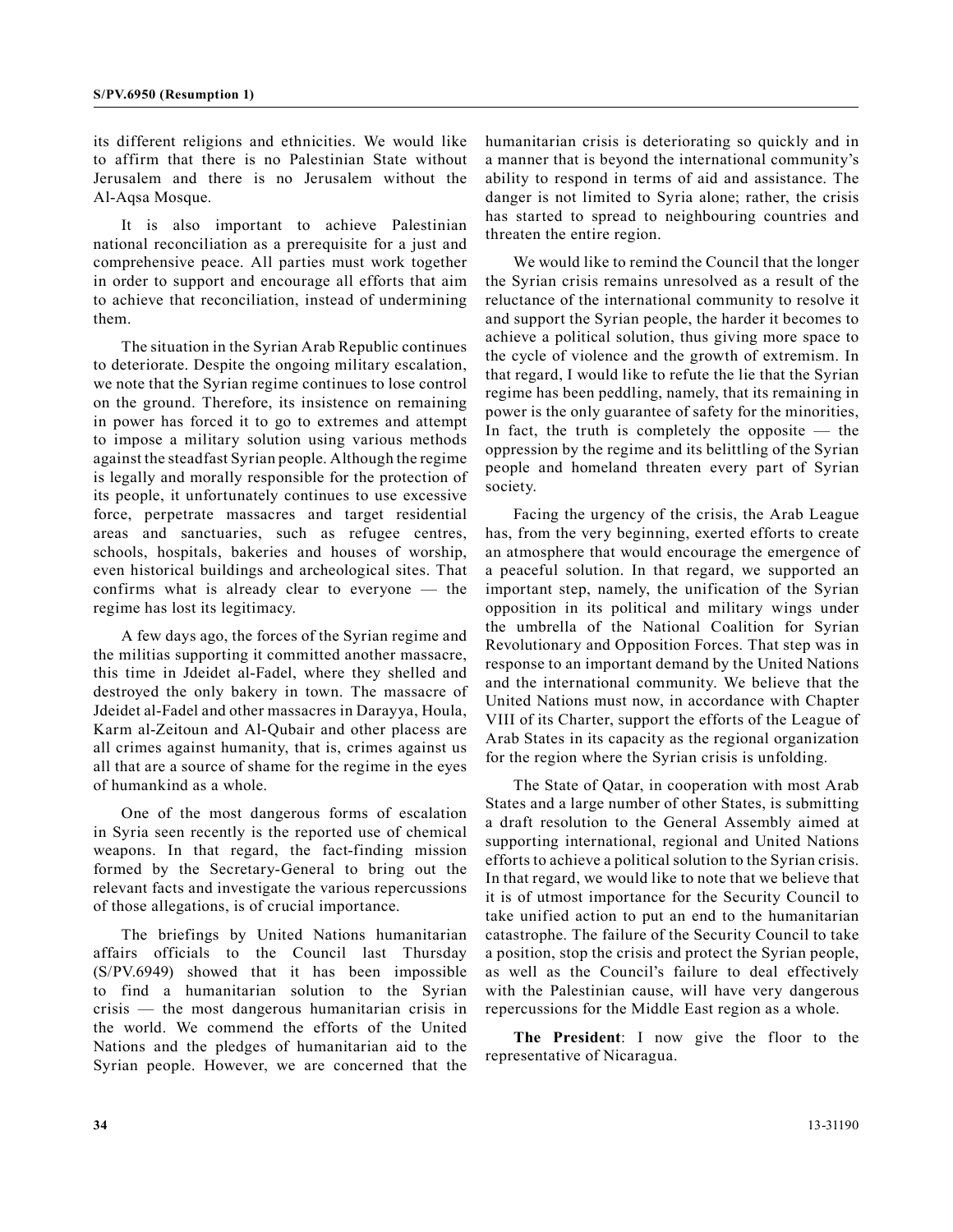**Mrs. Rubiales de Chamorro** (Nicaragua) (*spoke in Spanish*): At the outset, Mr. President, I would like to begin by thanking you for convening today's meeting and for the manner in which you have been leading the work of the Security Council this month. My delegation endorses the statement delivered by the representative of the Islamic Republic of Iran, who spoke on behalf of the Non-Aligned Movement.

Yet again, we are meeting in the Security Council to discuss the subject of the Middle East, including the Palestinian question. Yet again, we state our deep solidarity with that brotherly people. Year after year, for over 60 years, at various times, we have denounced the illegal occupation by Israel and its expansionist policies, which continue to undermine all efforts to achieve peace and reject the establishment of a Palestinian State that is sovereign and independent. Now more than ever and subsequent to the adoption by the majority of the international community of General Assembly resolution 67/19, we are inescapably committed to rectifying the historic injustice committed against Palestinian people. We consider that the vote in favour of the resolution by the majority of Member States constitutes a statement by the international community that Palestine complies with all the criteria laid down in the Charter to be a full Member State ready to assume its responsibilities as a nation that loves peace.

Our delegation voted in favour of the resolution out of solidarity and based on our position of principle in support of the Palestinian cause, which Nicaraguan president Daniel Ortega Saavedra has always supported. Since the 1980s, Nicaragua has fully recognized the existence of the Palestinian State. Unfortunately, such full recognition has not yet been achieved owing to the lack of political will on the part of certain countries that are members of the Security Council, which, through the use of their veto power, stand in the way of that legitimate aspiration of the Palestinian people. As the veto remains the main obstacle to the achievement of peace and security, it is time for the Security Council to give thought, in a positive and unconditional manner, to the Palestinian State's request for full membership. We must continue to support all Palestinian efforts so that, sooner or later, Palestine can sit beside us as the 194th State Member of the United Nations.

Israel, following the decisive recognition by the General Assembly of Palestine's status as a non-member observer State, has, as a reprisal, stepped up its policy of occupation and its criminal blockade, continuing the construction of settlements and refusing to dismantle existing ones. Ignoring the will of the international community and causing the peace process to stagnate, in an attempt to impose conditions on negotiations, it continues to alter the demographic and religious makeup of the Palestinian territory, which represents a serious violation of international law.

Peace in the Middle East does not mean that we need only resolve the Palestinian-Israeli conflict; a solution must also include the situation in the Israelioccupied territories in Lebanon and Syria. Moreover, it should include peace in all countries of the region.

Nicaragua reiterates its appeal for respect for the right of Palestinian refugees to return to their homeland, consistent with General Assembly resolution 194 (III), and calls on Israel to comply with all relevant Security Council and General Assembly resolutions.

We also reiterate our solidarity with Palestinian prisoners and political detainees, particularly women and children, who are being held in Israeli prisons and subjected to inhumane ill-treatment by those authorities. That has led to hunger strikes and even to the deaths of some detainees. We call for the immediate release of all Palestinians arbitrarily imprisoned by Israel. We call on the international community to continue its efforts in the context of a global campaign to show our solidarity in connection with this important problem.

We would like to take this opportunity to thank the Committee on the Exercise of the Inalienable Rights of the Palestinian People, of which Nicaragua is a member, and the Government of the Bolivarian Republic of Venezuela for the efforts made to ensure the successful outcome of the recent meeting held in Caracas in solidarity with the Palestinian people and the achievement of the Palestinian State. The declaration adopted at that meeting will give a solid impetus to efforts undertaken in 2013, emphasizing the decision, as the Chairman of our Committee has just said, to request the General Assembly to make 2014 the year of solidarity with Palestine, in order to undertake a global campaign to put an end to the Israeli occupation.

We also welcome the regional Palestine seminar to be held in Ecuador in the coming year, which represents a unique opportunity for the Latin American and Caribbean region to show once again its full support for the Palestinian State.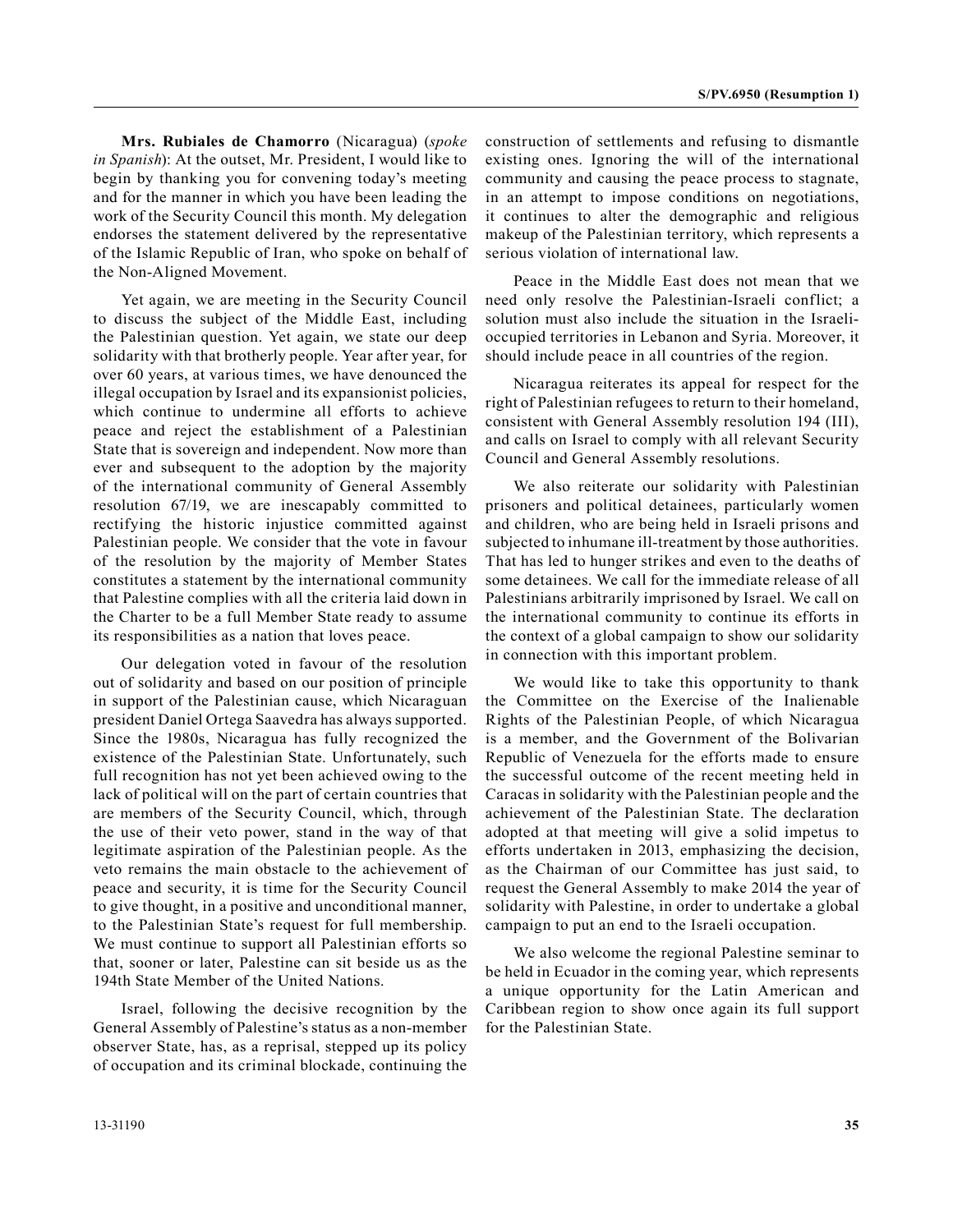Nicaragua reiterates its full solidarity with the Palestinian people in their quest to achieve their freedom and the exercise of their inalienable right to self-determination, including with respect to the establishment of a Palestinian State based on the pre-1967 borders, with East Jerusalem as its capital, laying the foundation for a just and lasting peace in the Middle East with both States, Palestine and Israel, living in peace in accordance with the relevant resolutions of the United Nations and the aspirations of all peace-loving countries.

Lastly, we reiterate that it is time to put an end to the policy of double standards used by some permanent members of the Security Council and their allies. In Syria, instead of promoting dialogue and reconciliation, they are promoting violence and the militarization of the conflict, arming extremist groups with a view to achieving regime change. Such violence and militarization will have serious repercussions throughout the Middle East, but nonetheless those same members engage in delaying tactics so as to not recognize a Palestinian State, whose recognition and establishment would lead to the just and lasting peace that is so needed in the Middle East region.

**The President**: I now give the floor to the representative of Bahrain.

**Mr. Alrowaiei** (Bahrain) (*spoke in Arabic*): Allow me at the outset, Sir, to thank you for having convened this meeting and to congratulate you on your assumption of the presidency this month.

The Kingdom of Bahrain has consistently reaffirmed its firm stance on the Palestinian question, which is based on the need to implement the relevant Security Council and General Assembly resolutions and to respect internationally agreed terms of reference. Efforts to achieve a just and lasting solution to the Palestinian question can be successful only on the basis of the establishment of an independent Palestinian State, with East Jerusalem as its capital, in keeping with United Nations resolutions, the Arab Peace Initiative, the decisions of the international Quartet and the calls to lift the continued illegal Israeli siege on the Gaza Strip. We call on the international community to shoulder its responsibilities and to immediately move to lift the siege and alleviate the suffering of the Palestinian people living in the Gaza Strip.

At the summit held recently in Doha, His Majesty King Hamad bin Issa Al Khalifa of the Kingdom of Bahrain stated that many recent developments and variables had set new conditions and created platforms for a peace in the Middle East based on the two-State solution, through the establishment of an independent Palestinian State on its national soil, with holy Jerusalem as its capital.

His Majesty also noted the need to adopt a new approach to the peace process in order to achieve a just and comprehensive peace in the region, as well as the need to revitalize its mechanisms on all tracks, as those mechanisms have been brought to a standstill by Israel's refusal to abide by all relevant international resolutions. Such efforts should be carried out in coordination with the international community as a whole, on the basis of the terms of reference of international legitimacy, the Arab Peace Initiative adopted at the 2002 Beirut summit and the principle of land for peace, ensuring that an end is put to the Israeli occupation, which started in 1967, and to settlement activity in the occupied Palestinian territories, including in particular holy Jerusalem.

A peaceful resolution of the Middle East problem must ultimately lead to an end to the Israeli occupation of the Arab and Palestinian territories occupied since 1967, including East Jerusalem and the Syrian Golan, as well as the resumption of Israel's withdrawal from the remaining occupied Lebanese territories, in keeping with the relevant Security Council resolutions. It must also entail the establishment of an independent Palestinian State within the 4 June 1967 borders, with holy Jerusalem as its capital, and offer a just solution that would guarantee the return of Palestinian refugees to their homeland, in accordance with General Assembly resolution 194 (III).

We would reiterate also the need to implement all relevant General Assembly and Security Council resolutions and to unconditionally abide by the resolutions of international legitimacy, especially the Fourth Geneva Convention, which prohibits any demographic or geographical changes to areas under occupation.

Let me say in closing that peace in the Middle East is not just one option; rather, it is the only option. That will require the implementation of the two-State solution, of which the Arab Peace Initiative is one of the most important foundations. That requires that Israel, the occupying Power, stop its settlement activities in the occupied Palestinian territories, which only